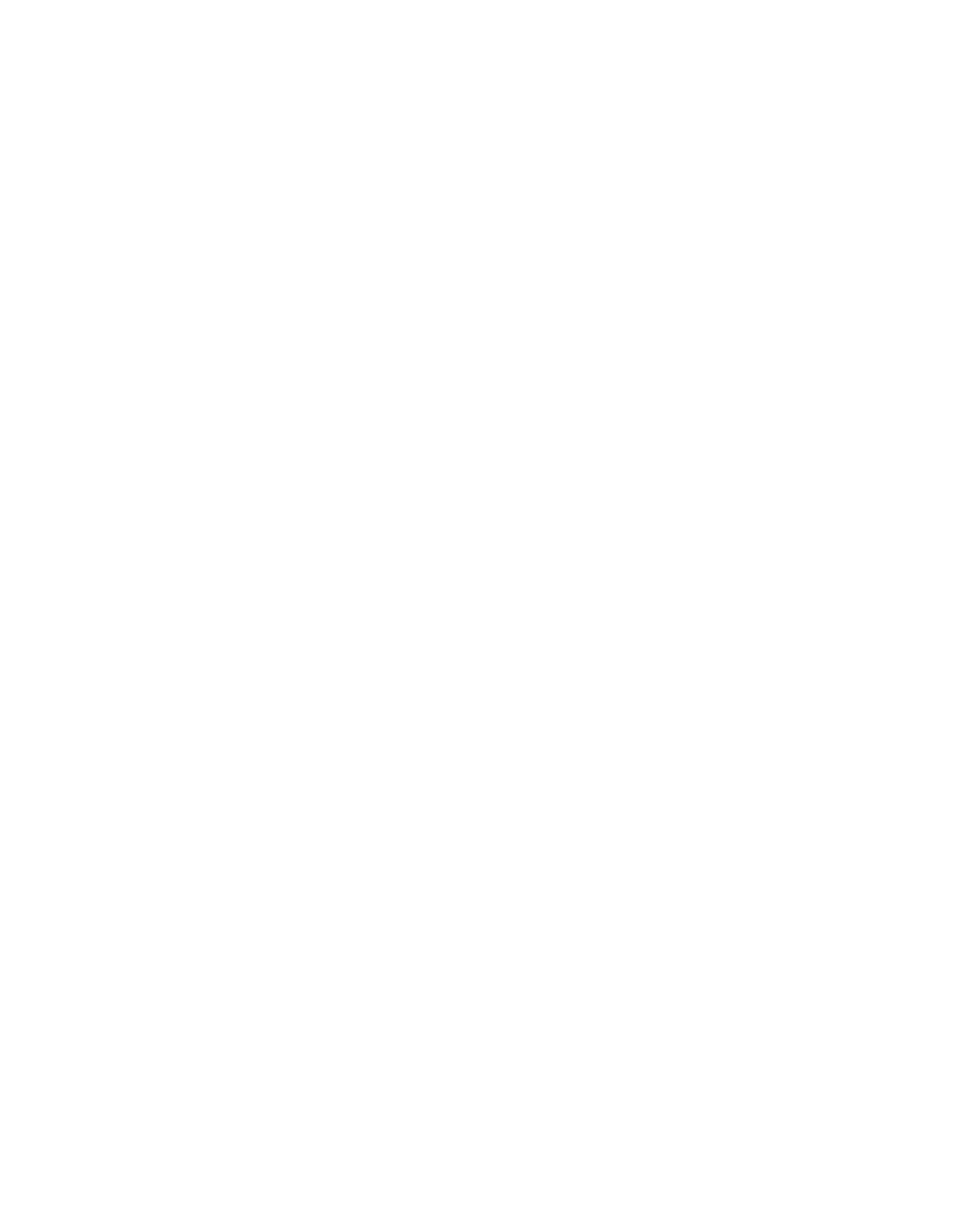## **Flood-Fight Handbook - Preparing for a Flood**

## **Table of Contents**

| 1                          | <b>STEPS TO REDUCE FLOOD AND WATER DAMAGE IN HOMES AND</b> |    |  |  |
|----------------------------|------------------------------------------------------------|----|--|--|
|                            |                                                            |    |  |  |
|                            | 1.1                                                        |    |  |  |
|                            | 1.2                                                        |    |  |  |
| $\overline{2}$             |                                                            |    |  |  |
|                            | 2.1                                                        |    |  |  |
|                            | 2.2                                                        |    |  |  |
|                            | 2.3                                                        |    |  |  |
|                            | 2.4                                                        |    |  |  |
|                            | 2.5                                                        |    |  |  |
| 3                          |                                                            |    |  |  |
|                            | 3.1                                                        |    |  |  |
|                            | 3.2                                                        |    |  |  |
|                            | 3.3                                                        |    |  |  |
|                            | 3.4                                                        |    |  |  |
|                            | 3.5                                                        |    |  |  |
| $\boldsymbol{\mathcal{A}}$ |                                                            | 16 |  |  |
|                            | 4.1                                                        |    |  |  |
|                            | 4.2                                                        |    |  |  |
|                            | 4.3                                                        |    |  |  |
|                            | 4.4                                                        |    |  |  |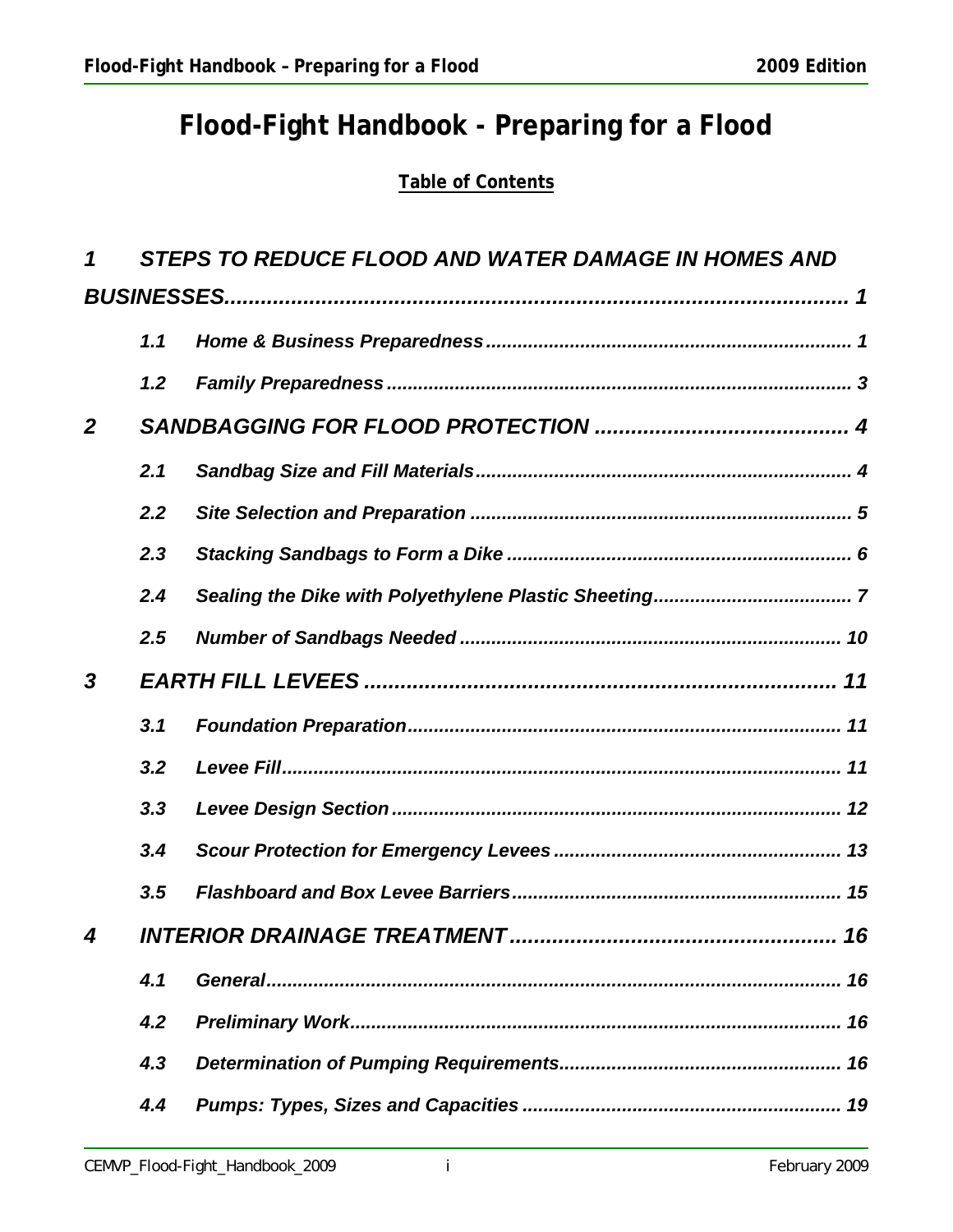|   | 4.5 |                                                             |
|---|-----|-------------------------------------------------------------|
|   | 4.6 |                                                             |
| 5 |     |                                                             |
|   | 5.1 |                                                             |
|   | 5.2 |                                                             |
|   | 5.3 |                                                             |
|   | 5.4 |                                                             |
|   | 5.5 |                                                             |
|   | 5.6 |                                                             |
|   | 5.7 |                                                             |
|   | 5.8 |                                                             |
| 6 |     |                                                             |
| 7 |     | <b>PLATES SHOWING EMERGENCY FLOOD CONTROL ACTIVITIES 33</b> |

- *PLATE 1: Recommended Method for Sandbag Levee Construction*
- *PLATE 2: Recommended Method for Placement of Polyethylene Sheeting on Temporary Levees (when placed in the dry)*
- *PLATE 3: Recommended Method for Placement of Polyethylene Sheeting on Temporary Levees (when placed in the wet)*
- *PLATE 4: Recommended Methods for Anchoring Polyethylene Sheeting at the Levee Toe*
- *PLATE 5: Recommended Method for Flash Board or Box Levees*
- *PLATE 6: Recommended Method for Plugging Pipes, Method 1*
- *PLATE 7: Recommended Method for Plugging Pipes, Method 2*
- *PLATE 8: Recommended Method for Adapting Manhole for Pumping, Method 1*
- *PLATE 9: Recommended Method for Adapting Manhole for Pumping, Method 2*
- *PLATE 10: Recommended Method for Ringing Sand Boils*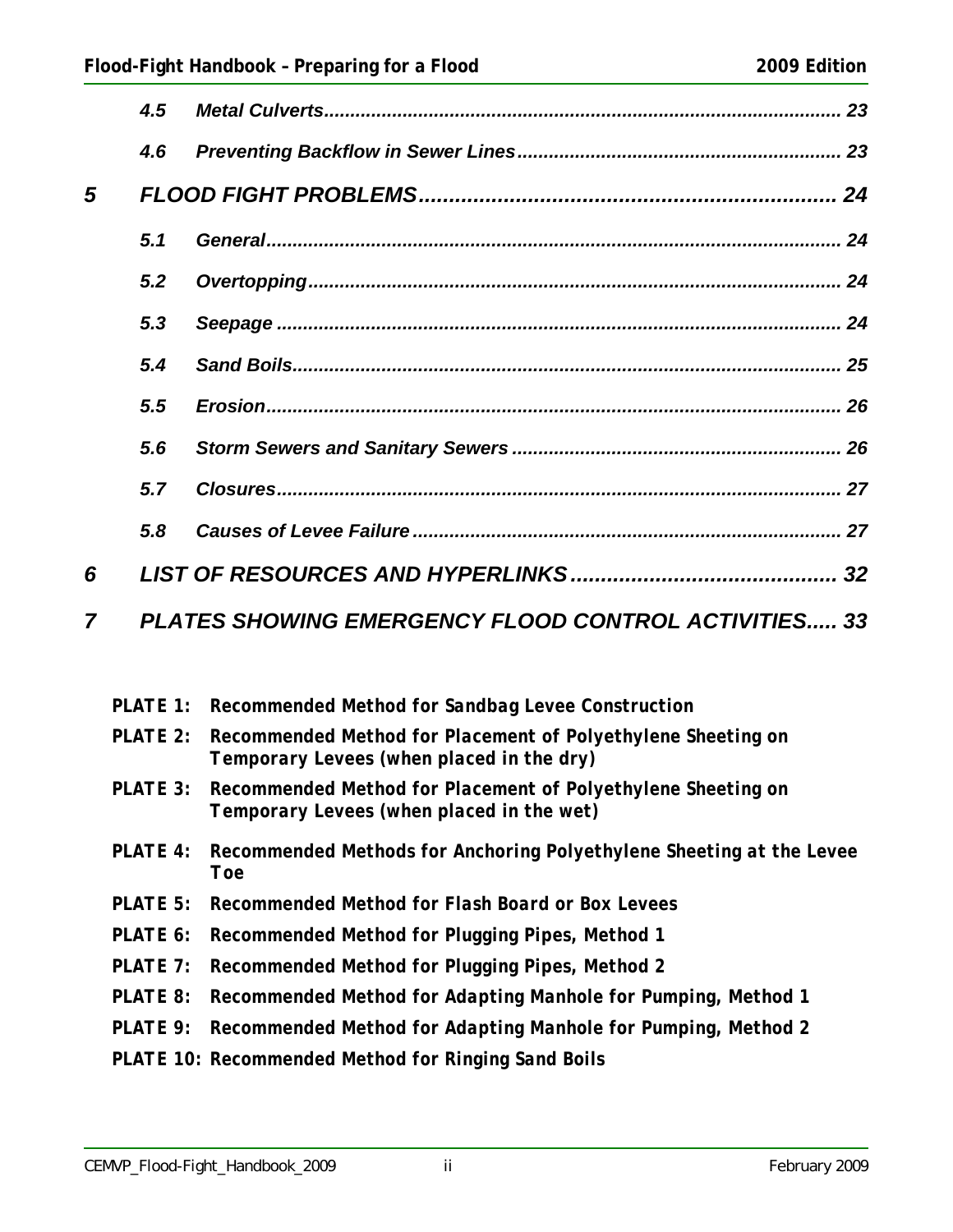#### **List of Figures**

| Figure 1  | Correct and incorrect sandbag preparation.                                                                  | 4              |
|-----------|-------------------------------------------------------------------------------------------------------------|----------------|
| Figure 2  | Proportions of Sandbag Dike showing Bonding Trench at base.                                                 | 5              |
| Figure 3  | Overlap sandbags lengthwise and parallel to river flow.                                                     | 6              |
| Figure 4  | Correct and incorrect placement of staggered sandbag layers.                                                | 6              |
| Figure 5  | Preferred method of tucking under and anchoring poly with two rows of<br>sandbags.                          | $\overline{7}$ |
| Figure 6  | Poly edge placed over dirt and anchored with a row of sandbags.                                             | 8              |
| Figure 7  | Poly anchored within a trench - placed under dry conditions.                                                | 9              |
| Figure 8  | Poly placement from downstream to upstream with overlap shown.                                              | 9              |
| Figure 9  | Appropriate flooding descriptions that should used to correspond to the<br>levee responses to rising water. | 28             |
| Figure 10 | Possible results when levee is overtopped.                                                                  | 29             |
| Figure 11 | Levee failure without overtopping.                                                                          | 30             |
| Figure 12 | Levee performs as designed.                                                                                 | 31             |

### **List of Tables**

| Table 2.1 | Estimated number of sandbags needed per foot of length and height of<br>dike | 10        |
|-----------|------------------------------------------------------------------------------|-----------|
| Table 4.1 | Values of K for Computation of Pumping                                       | 17        |
| Table 4.2 | Values of M for Adjustment to Pumping Rate                                   | 18        |
| Table 4.3 | Matching Sewer Pipe Size to Pump Size                                        | 19        |
| Table 4.4 | Typical Pump Discharge Capacities for Ag. Pumps used in ponded areas.        | 20        |
| Table 4.5 | Flow Capacity of Clay Sewer Pipe on two different slopes (S)                 | <i>20</i> |
| Table 4.6 | Crisafulli Pumps -- Model CP 2-inch to 24-inch Tractor driven                | 21        |
| Table 4.7 | Flygt Centrifugal Pumps (Submersible)                                        | 22        |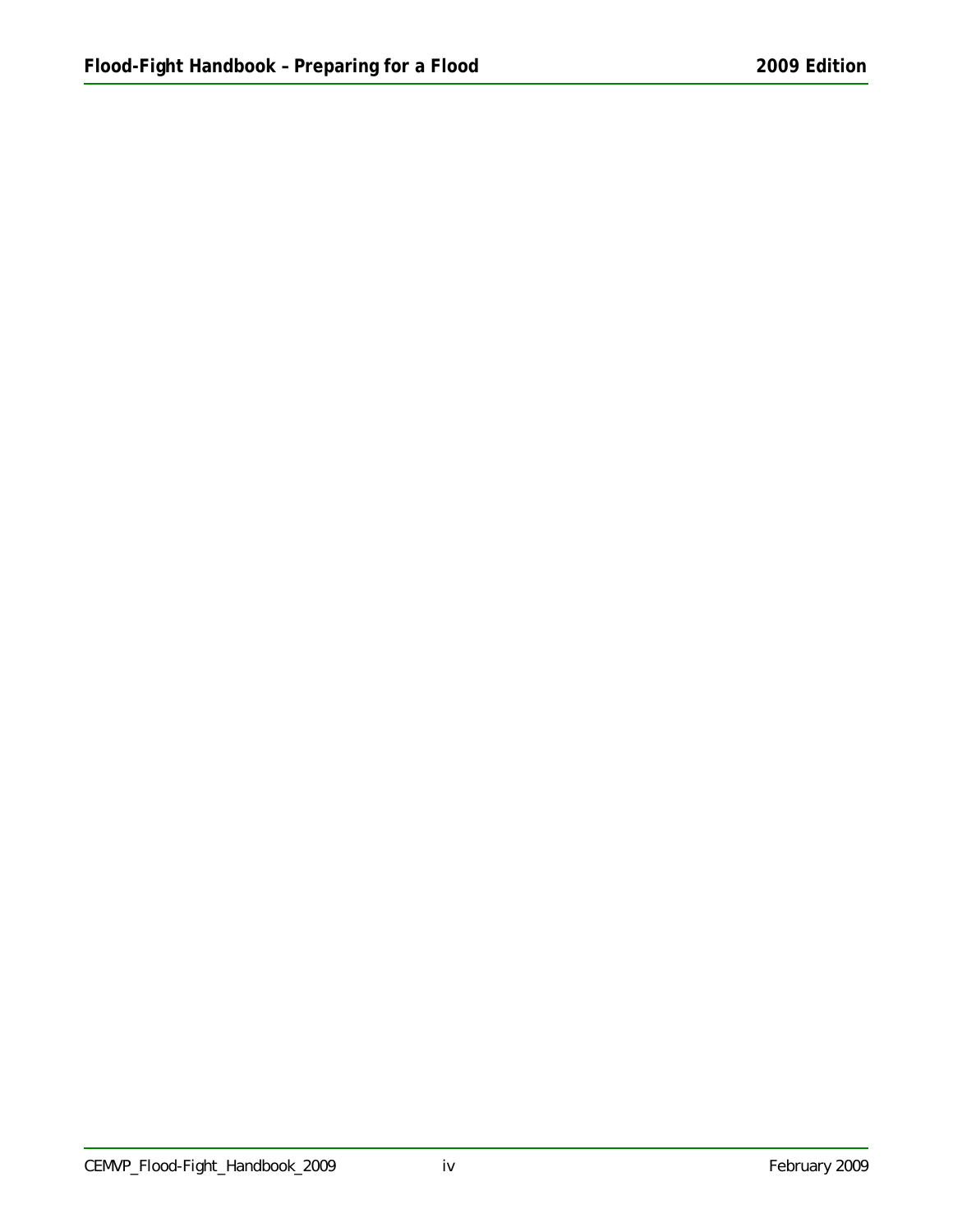#### **1** *Steps to Reduce Flood and Water Damage in Homes and Businesses*

*The following section is modified from the North Dakota State University, Extension Service, Flood Disaster Education website: link provided in Section 6.* 

If flooding is anticipated, many things can be done to reduce damage to home and property before the snow melts or before a heavy rainstorm. This checklist can help you take the steps needed to reduce the severity of damage from flooding on your home, family or business.

#### **1.1 Home & Business Preparedness**

#### $\Box$ **Check your sump pump.**

 $\blacksquare$ 

Clean the sump pump and pit, and test the pump by pouring water into the pit. Consider having a spare submersible portable sump pump. Make sure the discharge hose delivers the water several feet away from the house to a well-drained area that slopes away from the house. If the hose outlet is too close to the house foundation or on flat ground, the water may simply recycle down through the house's drain tile at the base of the foundation, or along the basement walls to the sump. Don't run the sump pump water into a rural septic system because the water may saturate and damage the drain field. In cities, don't run the sump pump water into the sanitary system; it may overload the system and cause sewage backup, and such actions may also be illegal.

#### **Move valuables to higher locations.**

Take items such as irreplaceable family photo albums, high school yearbooks, personal videotapes, tax records, insurance policies, computers and backup discs, and household inventories off the bottom shelves in the lower level of your home, and move to a second floor if available.

#### **Plug basement floor drains if possible.**

If your floor drain has a removable grid cover, a flexible rubber ball about 1-¼ times the inside diameter of the pipe can be wedged into the drain to create a tight seal. The pressure might be quite high so brace the ball securely with a length of 2 by 4 lumber against the ceiling. Hold a board or piece of plywood on the ceiling and slide the 2 by 4 against the bottom of the board to avoid damage to plaster ceilings. For a suspended tile ceiling, remove ceiling tiles to get access to the ceiling joists. Span a 2 by 4 across the two joists and wedge the vertical 2 by 4 between it and the ball in the drain. Some hardware stores sell a plug that has a rubber center that expands to fill the pipe when the top and bottom metal plates are squeezed.

#### **Cover basement floor drains that have permanent grid covers.**

If your floor drain cover cannot be removed, place a partially inflated inner tube around the drain, and top it with a square or two of plywood (not particle board). The plywood must be larger across than the inner tube to cover it. Brace this in place against the ceiling with 2 x 4s, as described above for the rubber ball in the drain. Be prepared for some seepage.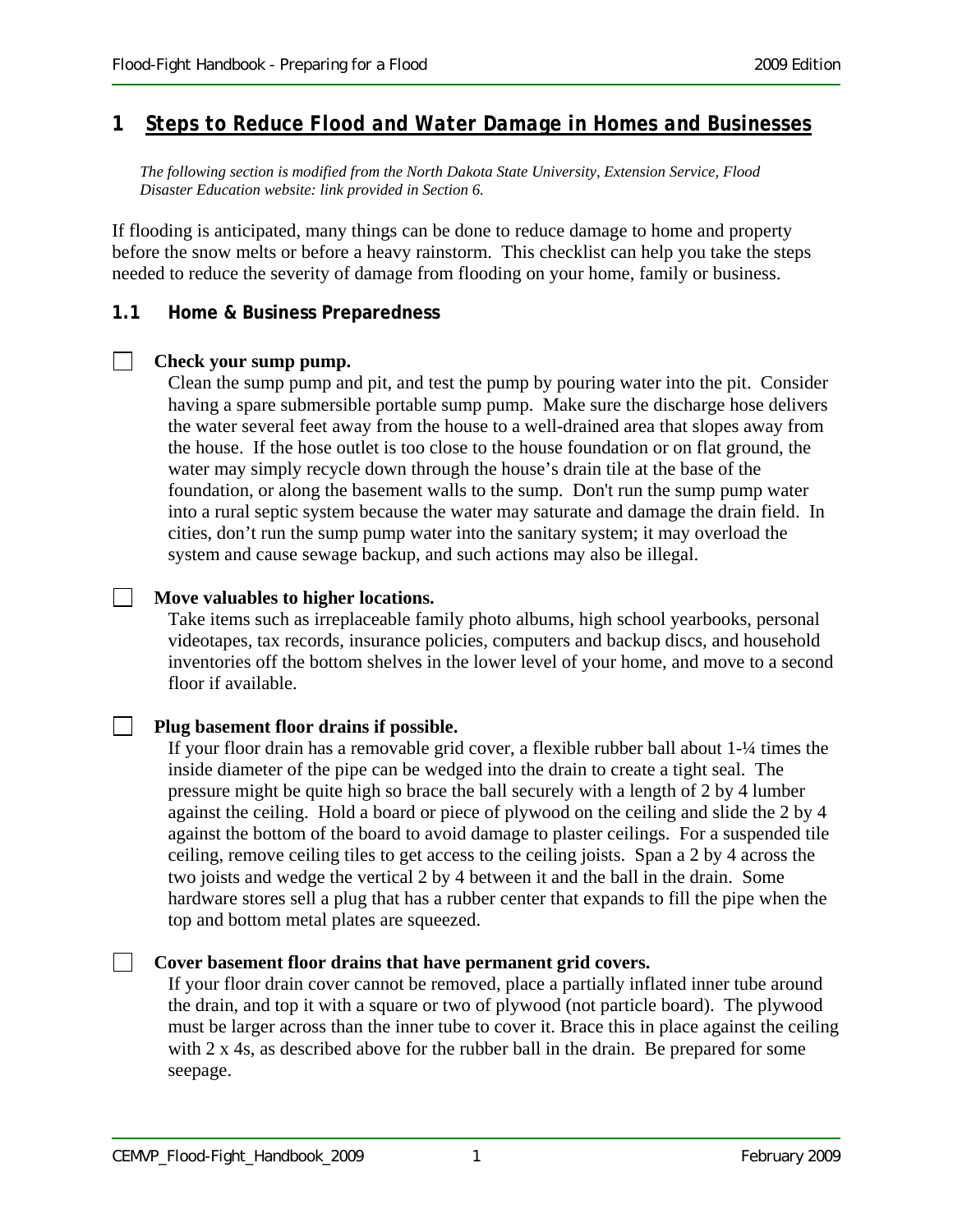#### **Plug bathroom and utility drains to reduce flooding.**  Unbolt toilets from the floor and plug the outlet pipes using the same procedure as for floor drains. Shower drains can be plugged this way too. Most washing machines and basement sinks have their drain connections about 3 feet above the floor so they may not overflow if the water doesn't get that high. If necessary, these drains can be disconnected and capped or plugged with braced rubber balls.  $\Box$ **Move snow away from the house's foundation and slope the ground.** If the ground is sloped at least one inch per foot near the house, moving snow just 3 to 5 feet from the house will reduce problems.  $\Box$ **Contour ground surface to keep water out of window wells.**  Because windows can't withstand much pressure, build dams and contour the ground so water will naturally drain away from the house. **Ensure roof gutters and downspouts are in place and functional**  As the snow melts, downspouts and extensions can carry the water away from the house. Using salt or a chemical can assist in melting the ice within the gutters, but may damage the lawn. **Prepare appliances for flooding.**  Shut off appliances at the fuse box or breaker panel and unplug them if possible. Put freezers, washer, dryers and other appliances up on wood or cement blocks to keep the motors above the water level. If high water is imminent and large appliances can't be moved, wrap them in plastic, and tie it in place with cord or rope. The water will still enter the appliance, but the plastic will keep much of the silt out, making cleanup easier. **Shut off electricity to areas of the home that might flood.**  Even if floodwaters have not reached electrical outlets, the risk of electrical shock to someone entering a flooded basement is high unless all electrical breakers have been switched off, or electrical fuses unscrewed, disconnecting the electrical service to all motors and electrical appliances. Do NOT stand in water and turn off electrical service. If the floor is damp but not flooded stand on a dry piece of wood or plastic crate, in addition to using a plastic or rubber pole or a piece of dry wood to flip the switches. Do NOT stand on a metal ladder or step stool! If floodwaters have already entered the home to an unsafe level, call the power supplier and have the electrical supply to the house disconnected. Taking these precautions will reduce the chances of electrical shock  $\Box$ **Move hazardous materials to higher locations.**  Paint, oil, cleaning supplies and other dangerous materials should be moved to reduce the chance of leaks into the floodwaters and the environment. **Plan an escape route and destination.**

If certain roads or streets are known to flood easily, know an alternate route to evacuate the area. Where would you go if your home flooded? Local shelters or the home of a family member or friend are the most common locations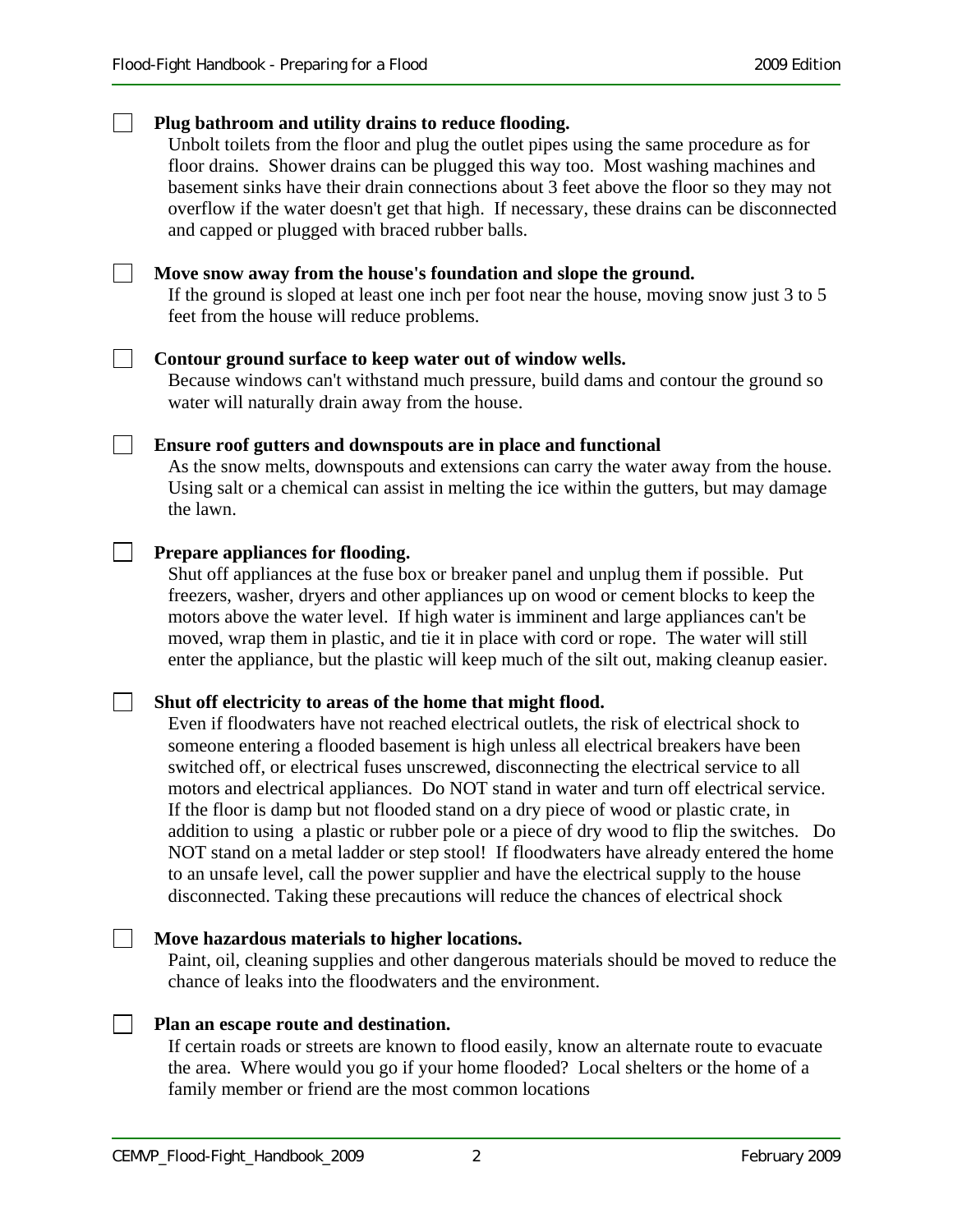#### **Plan in advance for pets (and livestock) and assemble supplies for them.**

Make plans for your pets in the event of a flood. If you evacuate your home, **DO NOT leave your pets behind!** Although pets aren't allowed in most shelters due to health regulations, most pets cannot survive on their own or may become lost if left behind.

Have a travel carrier or crate, bedding, and leashes and collars/harnesses ready prior to evacuation. Take pet food and other supplies with you in case they're not available later. Consider packing a "pet survival" kit in advance, to be ready to go if disaster hits. During evacuation planning, visit FEMA's pet evacuation webpage listed in Section 6 for more details on preparing your pet for a disaster and evacuation. If you have livestock, evacuation is your best solution, so be sure your animals can be identified. Review FEMA's livestock evacuations webpage listed in Section 6.

#### $\Box$ **Assemble supplies in case the electricity goes off.**

Gather water, food that requires no refrigeration or cooking, a non-electric can opener, a battery-powered radio, flashlights, and extra batteries.

#### **Assemble supplies for a possible evacuation.**

Gather water, nonperishable food, paper plates/cups and plastic utensils, extra clothing and shoes, blankets or sleeping bags, a first aid kit and prescription medications, cash and credit cards, important phone numbers, and any special items for babies and the elderly.

#### **1.2 Family Preparedness**

#### **Discuss what to do in case of a flood.**   $\Box$

As in the case of wildfires, flood evacuation routes must be identified, carefully planned, and practiced. Should the primary route be flooded, closed, or inaccessible, then alternative routes must also be considered. Climbing into the attic or refusing to evacuate is NOT an option.

#### **Identify a central point of contact – an out-of-town family member or friend.**

If family members get separated during an evacuation, each should get in touch with the emergency contact. Make sure everyone has the contact's phone numbers, and that small children have contact information on a necklace card.

#### **Discuss safe emergency procedures.**

Adults need to know where electric fuse boxes, water service mains and natural gas mains are located and how to turn them off if necessary.

#### $\Box$ **Discuss the situation with children honestly and openly.**

Hiding the emergency situation from children will cause unnecessary stress. Answer their questions and be open, honest and caring. Emphasize the need to follow directions and stay with the family, a known adult or the school officials.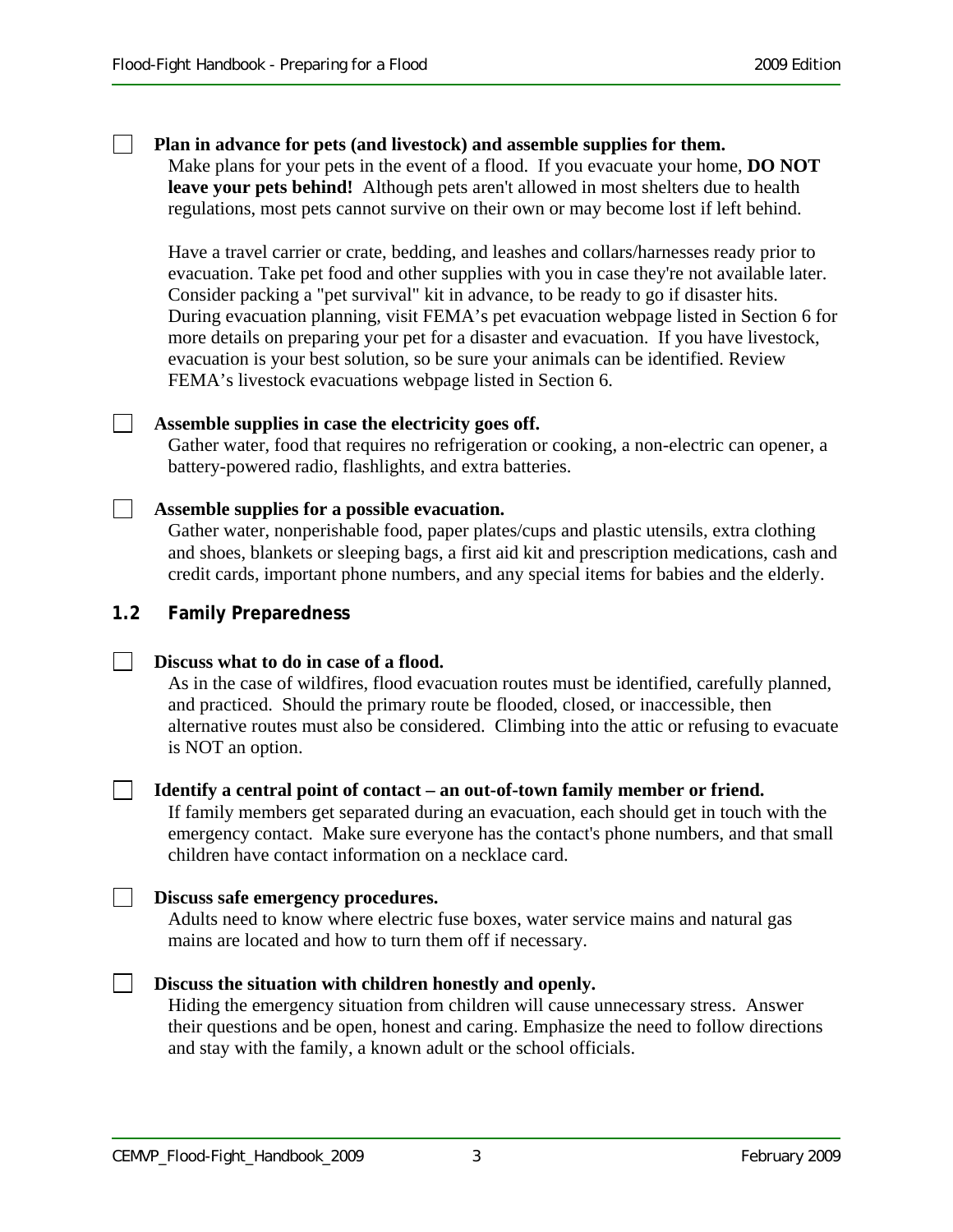#### **2** *Sandbagging for Flood Protection*

*Information in the following section is modified from several sources, in particular: 1) the North Dakota State University, Extension Service, Coping With Floods website, 2) the Dane County, Wisconsin, Department of Emergency Management website, and 3) employees of the St. Paul District U.S. Army Corps of Engineer (USACE-MVP). Links are provided in Section 6.* 

A properly built sandbag dike can prevent or reduce flood damage. The sandbag size, the fill material used, and method of placement all influence the effectiveness of the sandbag dike.

#### **2.1 Sandbag Size and Fill Materials**

Bags must be filled and placed properly to give the best protection. Any available material can be used to fill sandbags, but sand is easiest to handle. Silt and clay will form a good dike but are more difficult to work with. Different size bags are available, but bags are easier to handle if weight is limited to between 35 and 40 pounds. This weight limit is particularly important when teenagers or older persons will be handling the bags and assisting with emergency operations and dike construction.

**Typically sandbags are filled approximately half full and do not need to be tied, although they may be tied loosely near the top**. It is desired that the sandbags lay flat when placed. Overfilled bags reduce the dike's effectiveness by leaving gaps between the bags, allowing water to seep through. *Figure 1* illustrates the correct and incorrect ways to prepare sandbags. Tying is not required for a correctly filled sandbag.



**Figure 1 – Correct and incorrect sandbag preparation.** 

Ordinarily, filling sandbags is a two or three-person operation. One member of the team should place the bottom of the empty bag on the ground slightly in front of wide-spread feet with arms extended. This person may also want to kneel or sit to avoid back strain from bending. The throat of the bag is folded outward about 1-1/2 inches to form a collar and held in that position to allow a second team member to empty a shovelful of material into the open end, until the bag is ½ to 2/3 full. The third team member stacks and stockpiles the filled sandbags. Gloves should be used to avoid injury, and safety goggles are desirable during dry and windy days. For larger operations, bag-holding racks and funnels on the back of dump trucks, and other power loading equipment can be used to expedite the filling operation.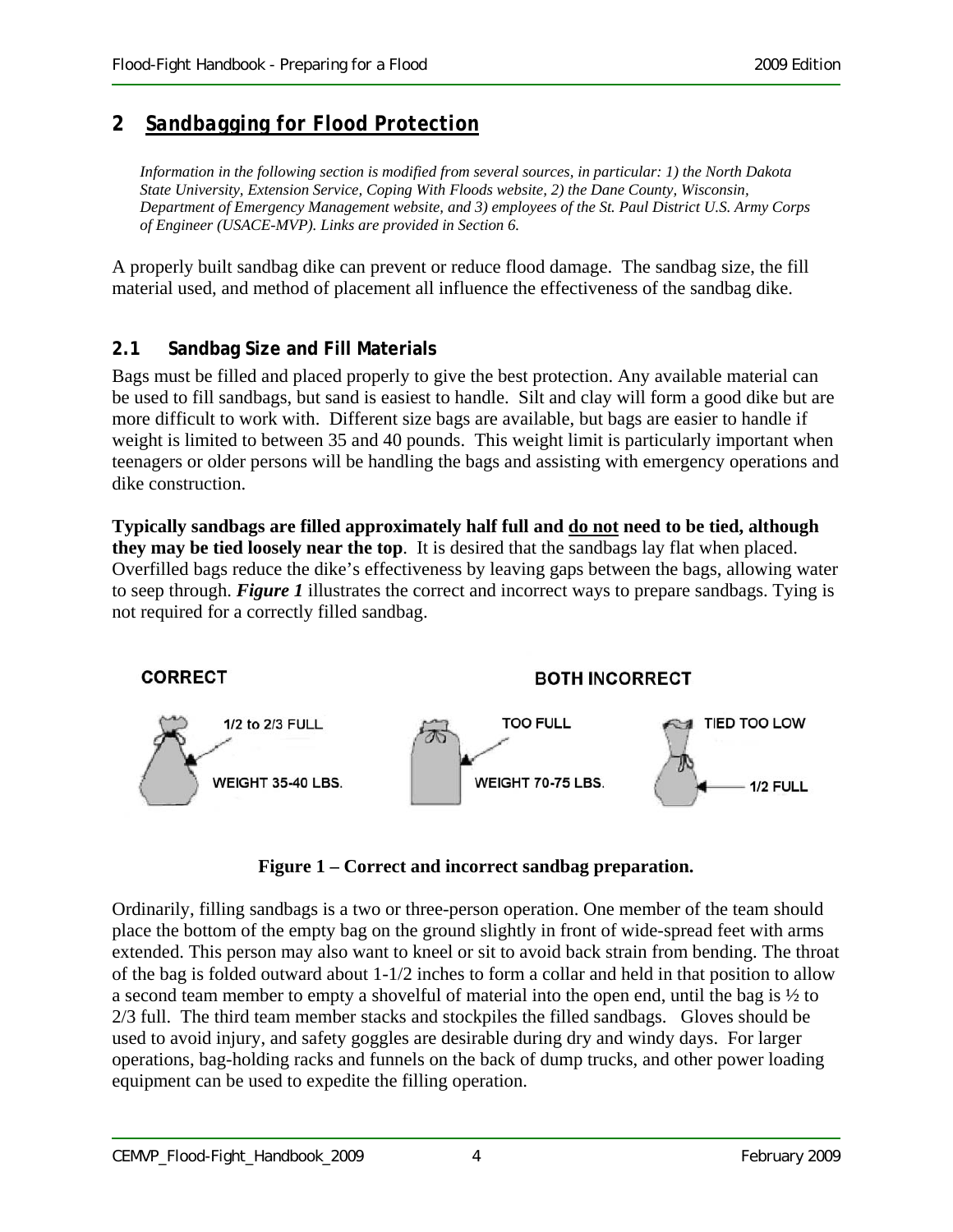The following pages describe and illustrate a number of suggested techniques for using sandbags and other materials to build temporary flood protection dikes. Additional details are provided in Section 3.4.1 and shown on *Plates 1* through *3* at the back of this manual

Contact your county emergency office for information on where to obtain sandbags.

#### **2.2 Site Selection and Preparation**

When selecting the location for a dike, consider the ground elevation, ground condition, obstructions, and alignment. For stability, the dike should be kept as short and low as possible. Avoid any obstructions that would weaken the dike, and do not build the dike against a building wall unless the wall has been designed to retain floodwaters. If possible, plan to leave at least 8 feet between the landward toe / base of the dike and any building or obstructions to allow for future dike raises, dike monitoring, construction equipment and vehicles, and to prevent damage to building walls and foundations.

Remove all ice and snow from a strip of land at least as wide as the base of the dike. If the dike will be more than 2 - 3 feet high, remove a strip of sod to create a bonding trench along the center line of the alignment to better anchor the dike in place, as shown in *Figure 2.*



**Figure 2 – Proportions of sandbag dike showing bonding trench at base.**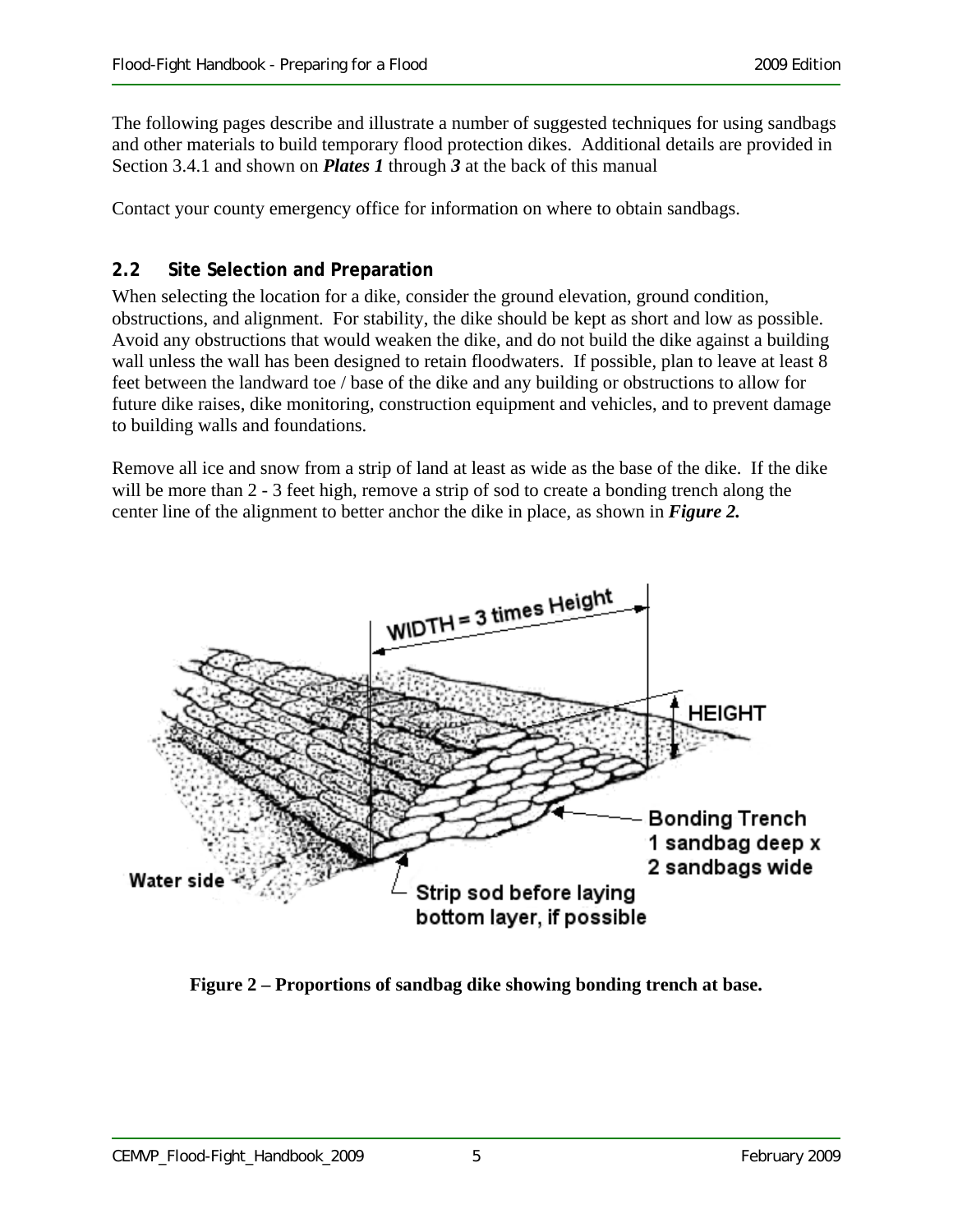#### **2.3 Stacking Sandbags to Form a Dike**

Overlap the sandbags as shown in *Figure 3*, placing the first layer of bags lengthwise along the dike and lapping the bags so the filled portion of one bag lies on the unfilled portion of the previous bag.



**Figure 3 – Overlap sandbags lengthwise and parallel to river flow.** 

The bags should be placed lengthwise and overlapped parallel to the direction of the river flow. The bonding trench shown on *Figure 2* should be filled with a layer that is two sandbags wide by one sandbag high; the first full layer is then placed over this bonding trench. The base of the dike should be three times as wide as the dike is high.

The second layer of bags should be staggered perpendicular to the first layer and placed over the seams of the previous layer, with additional layers laid in alternating directions to the top of the dike, as shown in the "Correct" example in *Figure 4*. By alternating placement directions, the gaps and seams along the edges and corners in each layer below will be covered and filled in by a sandbag in the next overlying layer. *Plate 1* at the back of this manual illustrates additional details of sandbag placement.



**Figure 4 – Correct and incorrect placement of staggered sandbag layers.**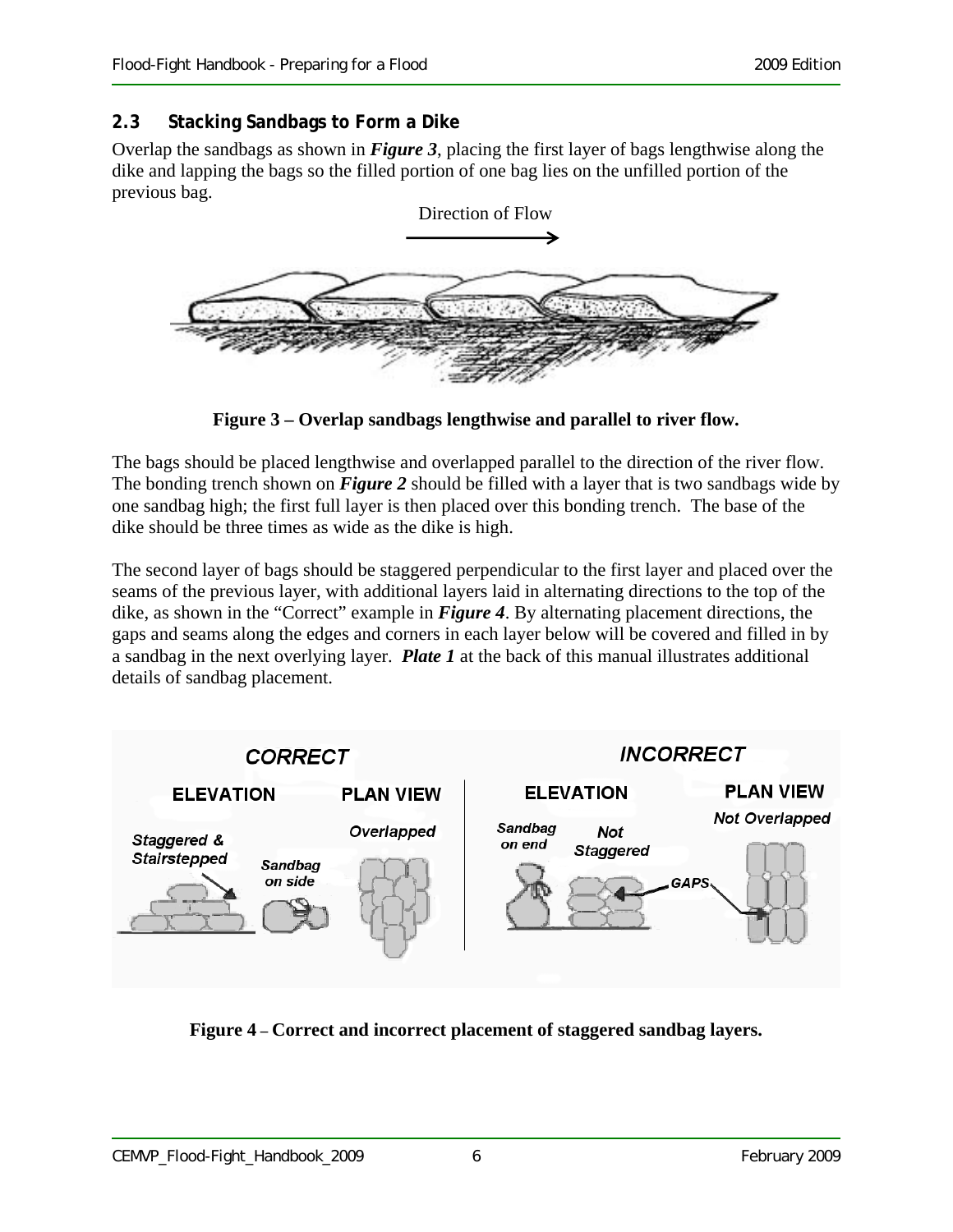#### **2.4 Sealing the Dike with Polyethylene Plastic Sheeting**

The finished dike can be sealed with a sheet of polyethylene plastic (poly) to improve water tightness. The poly sheeting should be about 6 mils thick, and is generally available in 20-footwide by 100-foot-long rolls from construction supply firms, lumberyards, and farm stores. Section 3.4.1 can be consulted for additional details.

The poly must always be anchored at the bottom edge and weighted along the top and slope to be effective.

Three methods are recommended to anchor the poly on the riverward face of a sandbag dike. The most successful is shown in *Figure 5* and described as follows: (1) Poly is placed flat on the ground surface extending away from the bottom row of sandbags, and one or more rows of sandbags are placed over the flap. The poly is then unrolled over the anchoring row of sandbags, anchored again, and then up the slope and over the top of the sandbag dike, far enough to allow for anchoring with additional sandbags.



#### **Figure 5 – Preferred method of tucking under and anchoring poly with two rows of sandbags.**

Other methods available include: (2) At the base of the dike along the water side, spread a layer of dirt or sand one inch deep and about one foot wide along the bottom of the dike, to create a uniform surface to anchor the poly. Lay the poly sheeting so the bottom edge extends one to two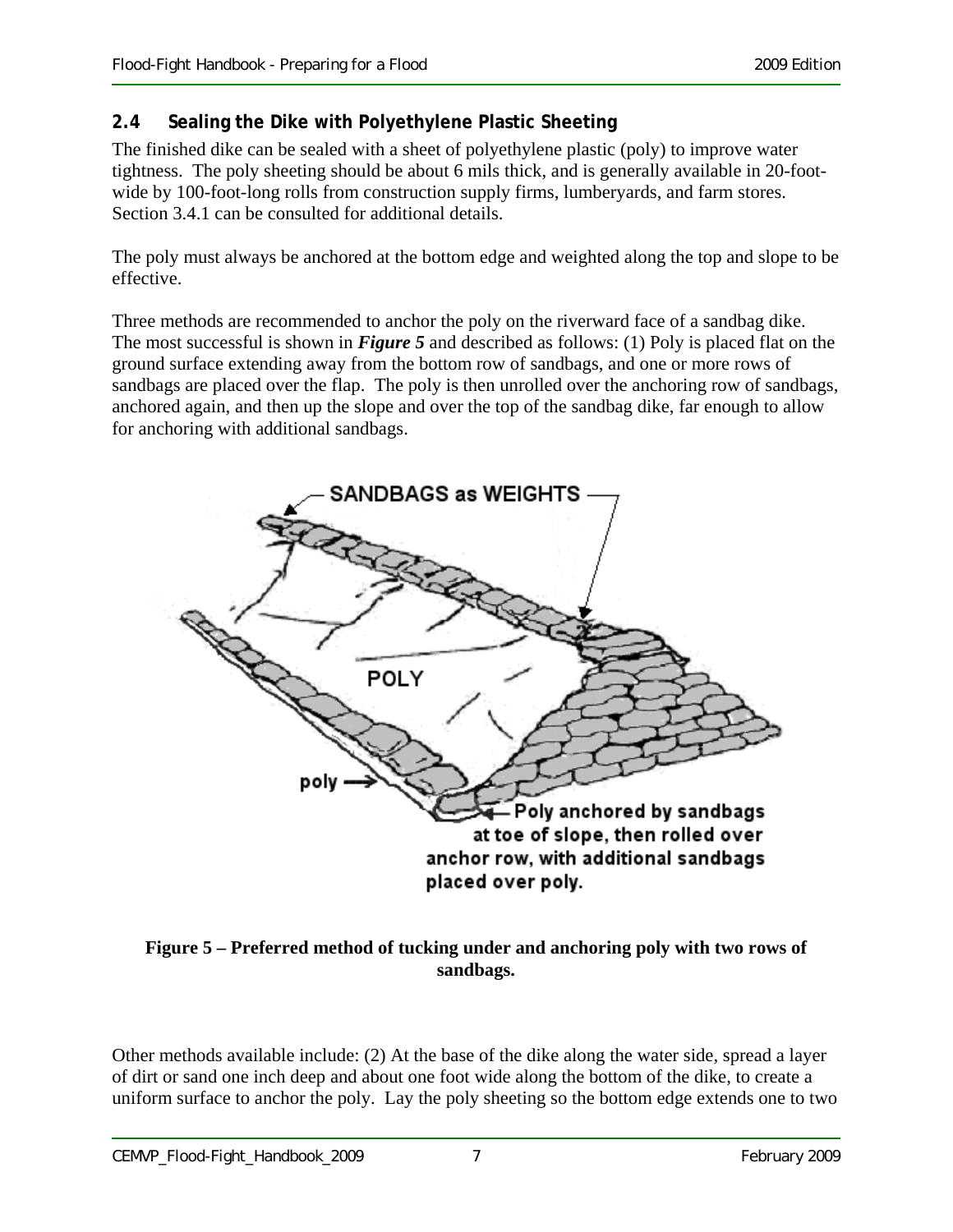feet beyond the bottom edge of the sandbags over the loose dirt. Place sandbags over the edge of the poly to anchor (*Figure 6)*.



**Figure 6 – Poly edge placed over dirt and anchored with a row of sandbags.** 

A third method to anchor the poly is: (3) Excavate a 6-inch or deeper trench along the toe of the levee, place poly in the trench, and backfill the trench, compacting the backfill material or placing a row of sandbags over the trench to prevent loss of the backfill material (*Figure 7*). This method will be unsuitable if water levels have reached the sandbags at the toe of the dike. In all cases the poly is unrolled up the slope and over the top, and anchored along the top with additional sandbags.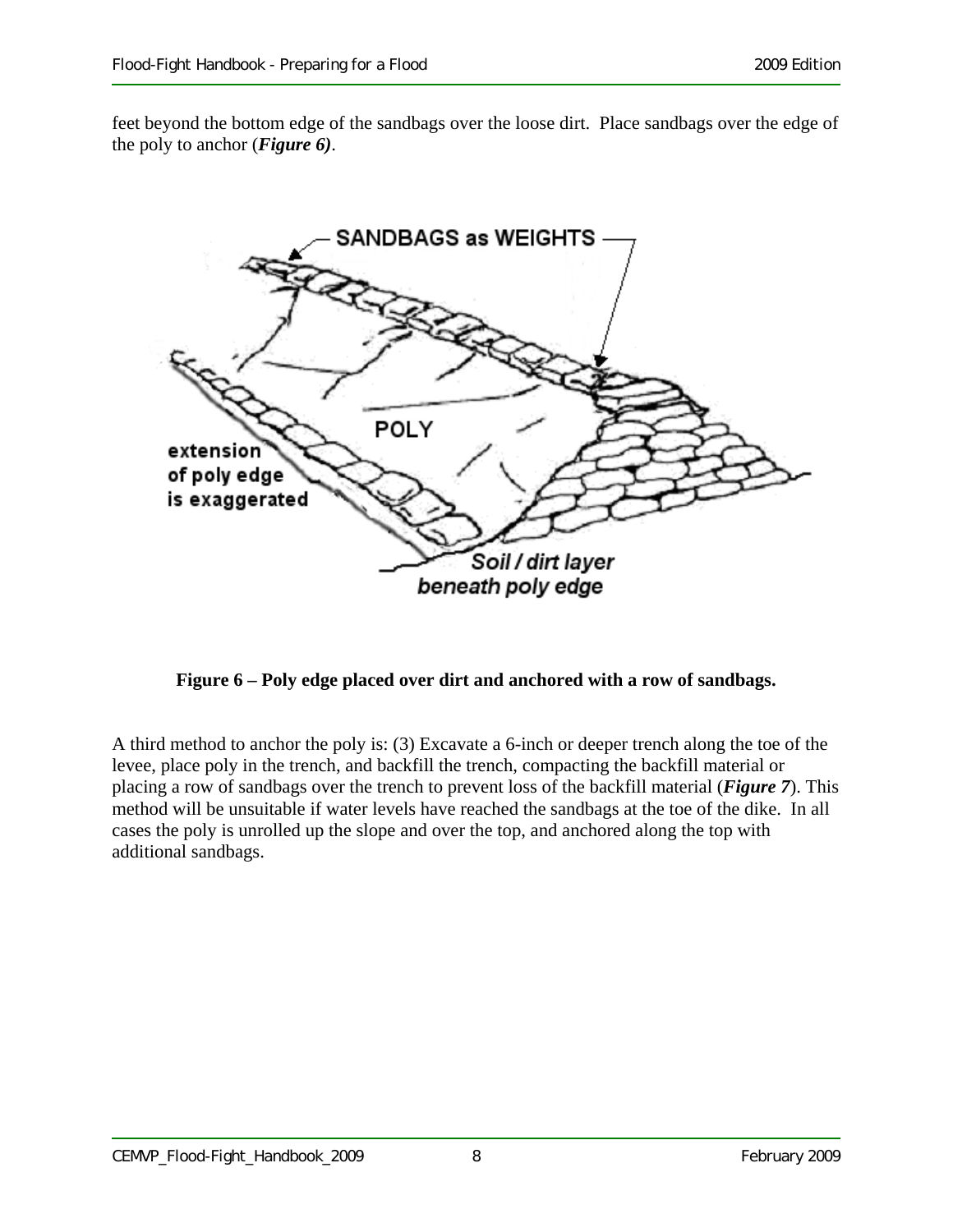

**Figure 7 – Poly anchored within a trench – placed under dry conditions.** 

Poly should be placed from downstream to upstream along the slopes and the next sheet upstream overlapped by at least 3 feet, as shown on *Figure 8.* Overlapping in this direction prevents the current from flowing under the overlap and tearing the poly loose. Lay the poly sheeting down very loosely, as the pressure of the water will make the poly conform easily to the sandbag surface if the poly is loose. If the poly is stretched too tightly the force of the water against the poly and sandbags could puncture the poly. Once the poly is placed, additional sandbags, boards, and/or loose dirt placed over the poly are needed to anchor the poly in place and prevent the wind or river current from disturbing it. These anchors are not shown on the illustration. Avoid puncturing the poly with sharp objects or by walking on it.



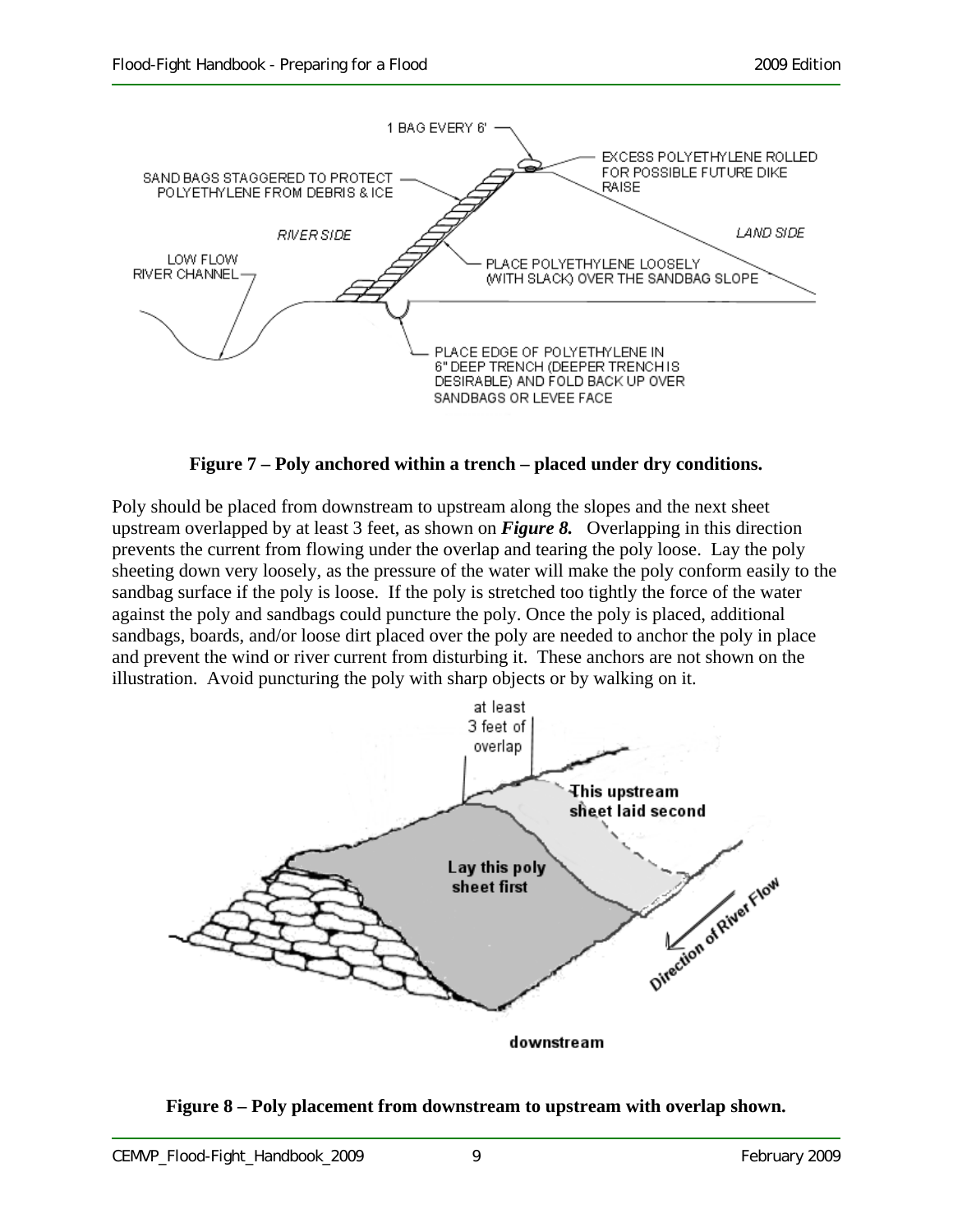*Plate 2* and *Plate 3* summarize the methods of anchoring poly sheeting along the riverward face of the dike. *Plate 2* shows placement when dry conditions are present, and *Plate 3* shows placement in the wet, after water has risen to a level along the side of the sandbag dike or levee.

#### **2.5 Number of Sandbags Needed**

The following information in *Table 2.1* indicates the approximate number of sandbags that are needed for dikes of various heights and lengths. Note that 5 feet high is the practical limit of a sandbag dike. If a higher sandbag dike is needed, alternative means of construction should be considered. The preferred height limit is 3 feet.

#### **Table 2.1 -** *Estimated number of sandbags needed per foot of length and height of dike.*

| <b>ESTIMATED NUMBER OF SANDBAGS</b><br>PER LINEAR FOOT OF DIKE |                      |  |  |
|----------------------------------------------------------------|----------------------|--|--|
| Height in Feet                                                 | <b>Bags Required</b> |  |  |
|                                                                | 5                    |  |  |
| 2                                                              | 10                   |  |  |
| 3                                                              | 21                   |  |  |
|                                                                | 36                   |  |  |
|                                                                | 55                   |  |  |

| <b>DIKE</b><br><b>HEIGHT</b> | <b>NUMBER OF SANDBAGS REQUIRED FOR LENGTH OF DIKE</b> |        |        |        |        |        |        |        |        |        |
|------------------------------|-------------------------------------------------------|--------|--------|--------|--------|--------|--------|--------|--------|--------|
|                              | 50 FT                                                 | 100 FT | 175 FT | 200 FT | 250 FT | 300 FT | 350 FT | 400 FT | 450 FT | 500 FT |
| 1 Foot                       | 250                                                   | 500    | 750    | 1.000  | 1,250  | 1,500  | 1,750  | 2,000  | 2.250  | 2,500  |
| 2 Feet                       | 850                                                   | 1700   | 2.550  | 3,400  | 4.250  | 5,100  | 5,950  | 6,800  | 7.650  | 8,500  |
| 3 Feet                       | .800                                                  | 3,600  | 5,400  | 7.200  | 9,000  | 10,800 | 12,600 | 14,400 | 16,200 | 18,000 |
| 4 Feet                       | 3,100                                                 | 6,200  | 9,300  | 12,400 | 15,500 | 18,600 | 21,700 | 24,800 | 27,900 | 31,000 |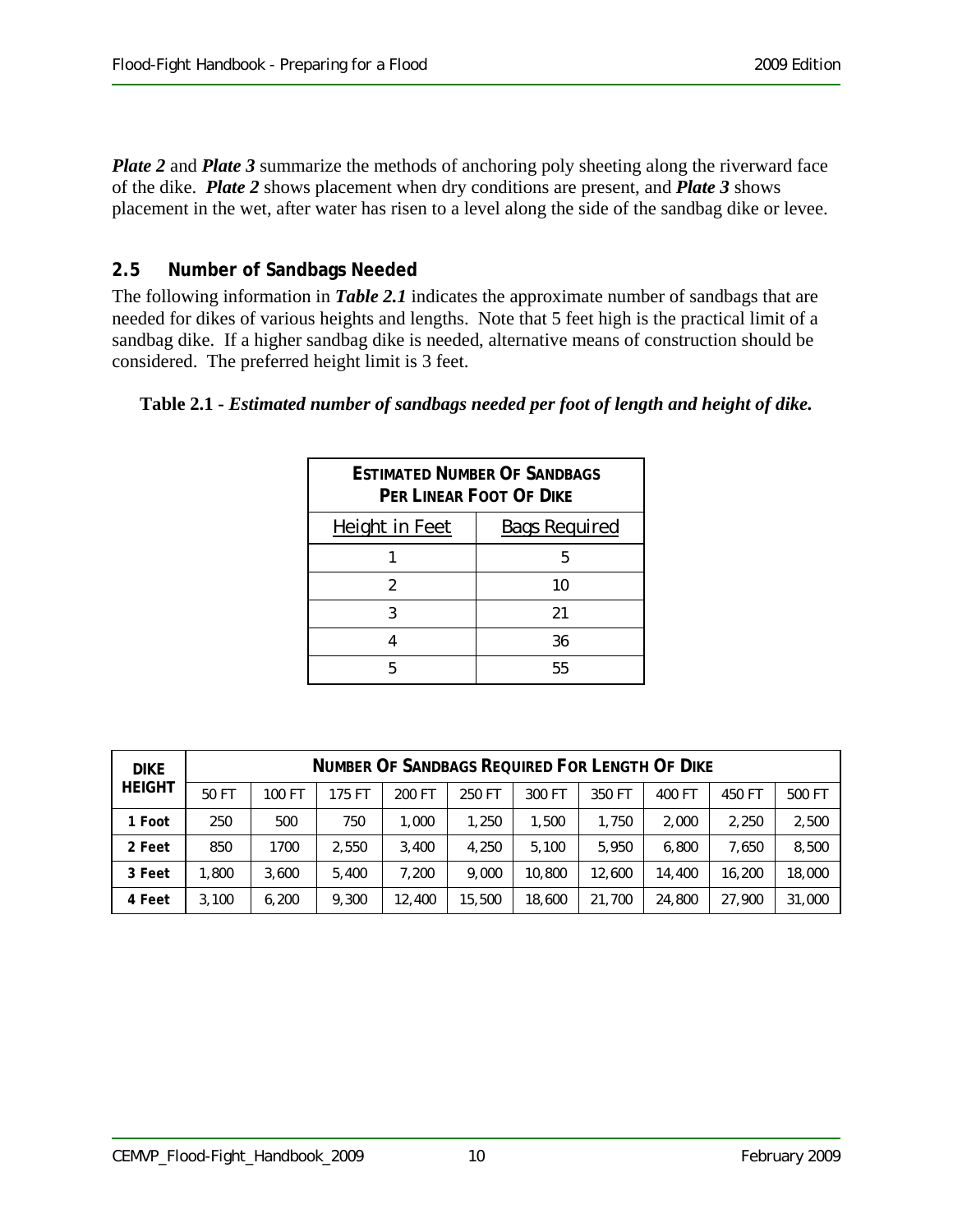## **3** *Earth Fill Levees*

Earth fill levees rather than sandbag dikes are the preferred type of emergency flood barrier for large scale flood fights, and their construction should be directed by experienced flood fight workers.

#### **3.1 Foundation Preparation**

Prepare levee footprint as follows prior to placing fill. Remove snow from ground surface and place snow on riverside of levee to eliminate ponding of water behind levee when snow melts. Trees should be cut and the stumps removed. All obstructions above the ground surface should be removed, if possible. This will include brush, structures, snags, and similar debris. The foundation should then be stripped of topsoil and surface humus. *NOTE: Clearing and grubbing, structure removal and stripping should be performed only if time permits.* Stripping may be impossible if the ground is frozen; in this case, the foundation should be ripped or scarified, if possible, to provide a tough surface for bond with the embankment. If stripping is possible, the material should be pushed landward of the toe of levee and windrowed.

Every effort should be made to remove all ice or frozen ground. Frost or frozen ground can give a false sense of security in the early stages of a flood fight. It can act as a rigid boundary and support the levee; however, on thawing, soil strength may be reduced sufficiently for cracking or development of slides. It also forms an impervious barrier to prevent seepage. This may result in a considerable build up in pressure under the soils landward of the levee, and, upon thawing, pressure may be sufficient to cause sudden failure of the foundation material resulting in piping , slides, and boils. If the ground is frozen, it must be monitored, and one must be prepared to act quickly if sliding or boiling starts.

#### **3.2 Levee Fill**

Earth fill materials for emergency levees will come from local borrow areas. An attempt should be made to use materials that are compatible with the foundation materials as explained below. However, due to time limitations, any local materials may be used if reasonable construction procedures are followed. The materials should not contain large frozen pieces of earth.

- 1. **Clay Fill.** The majority of earth fill levees erected in recent floods consisted of clay or predominantly clayey materials. Clay is preferred because the cross-section width can be made smaller with steeper side slopes. Also, clay is relatively impervious and has relatively high resistance to erosion in a compacted state. A disadvantage in using clay is that adequate compaction is difficult to obtain without proper equipment. Another disadvantage is that if the clay is wet, subfreezing temperatures may cause the material to freeze in the borrow pit and in the hauling equipment. Cold and wet weather could cause delays and should definitely be considered in the overall construction effort.
- 2. **Sand Fill.** If sand is used, the cross-section of the levee should comply as closely as possible with recommendations described in the following design section. Flat slopes are important, as steep slopes without poly coverage will allow seepage through the levee to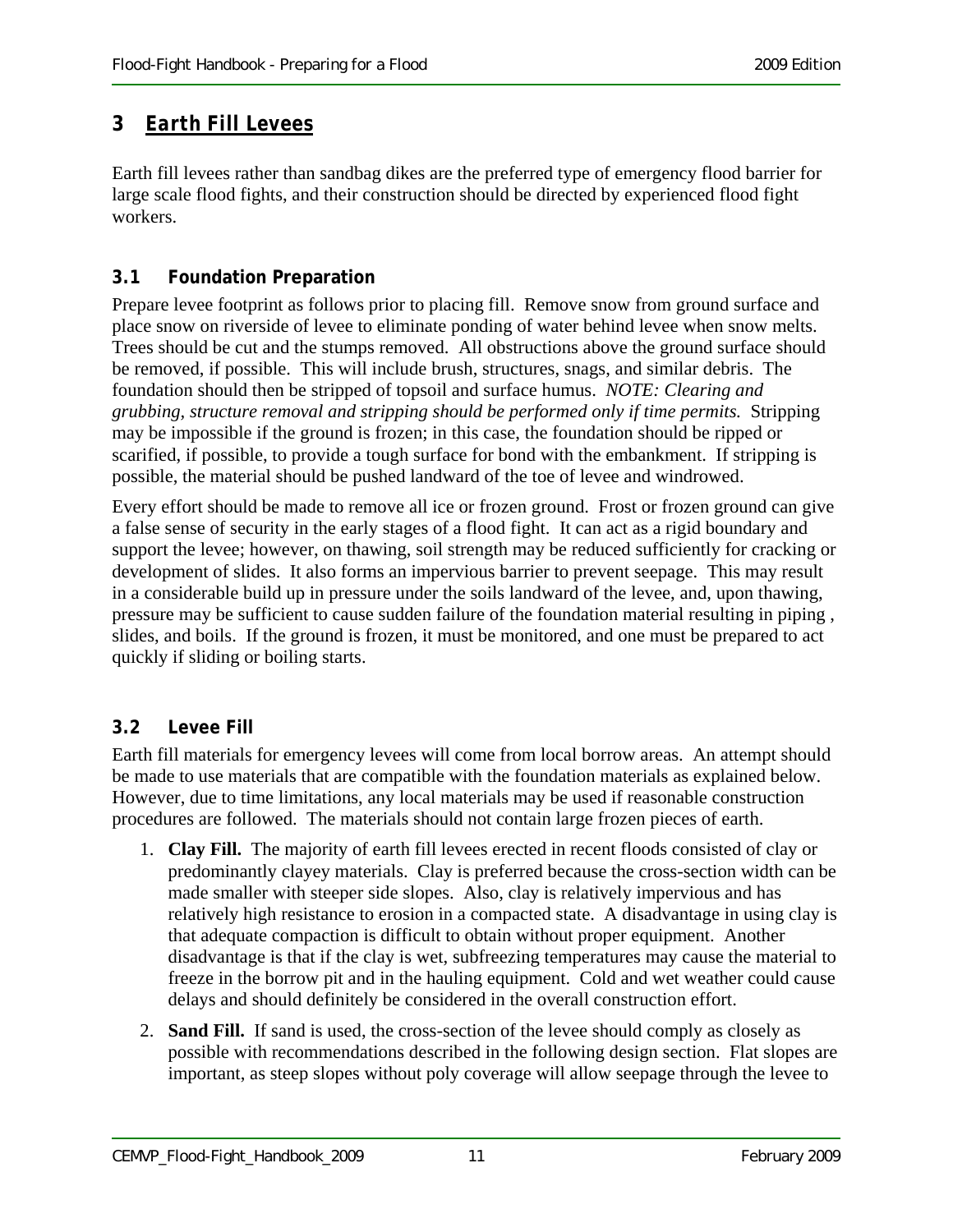outcrop high on the landward slope and may cause slumping of the slope and eventual failure.

3. **Silt.** Material that is primarily silt should be avoided, and, if it must be used, poly sheeting must always be applied to the river slope. Silt, upon wetting, tends to collapse under its own weight and is very susceptible to erosion.

#### **3.3 Levee Design Section**

The dimensions of the levee design section are generally dictated by the foundation soils and the materials available for construction. Therefore, even under emergency conditions, an attempt should be made to make the embankment compatible with the foundation. Information on foundation soils should be requested and considered, if available from local officials or engineers. The three foundation conditions and the levee design sections described below are classical and idealized, and assume a sand foundation, a clay foundation, or a thin clay layer over sand foundation. Actual field conditions generally depart from the ideals to various degrees. However, the described levee design sections for each foundation should be used as a guide to reduce the likelihood of serious flood fight problems during high water.

In determining the top width of any type of section, consideration should be given to whether a revised flood level forecast will require additional fill to be placed. A top width adequate for construction equipment will facilitate raising the levee. Finally, actual levee construction will, in many cases, depend on available time, materials, and right-of-way access.

- 1. **Sand Foundation**  $\rightarrow$  Pervious and permeable (readily allowing water to pass through).
	- a. *Sand Section.* Use a ratio of 1V (Vertical) to 3H (Horizontal) on the riverside slopes, and a ratio of 1V to 5H on the landward slope, with a 10-foot top width.
	- b. *Clay Section*. Use a ratio of 1V to  $2^{-1}/2H$  for both the riverside and landside slopes. The bottom width of the levee section should comply with creep ratio criterion; i.e., L (across bottom) should be equal to  $C \times H$ ; where  $C=9$  for fine gravel and 15 for fine sand in the foundation, and H is levee height. This criterion can be met by using berms consisting of material placed on either the landward or riverward side of a levee that extends beyond the normal levee foot print. These berms are placed to control or relieve uplift pressures and lengthen the seepage path, although they will not significantly reduce the volume of seepage. Berms are not as high as the levee itself, and thickness should be 3 feet or greater.
- 2. **Clay Foundations**  $\rightarrow$  Impervious (does not allow water to pass through)
	- a. *Sand Section.* Same as paragraph 1.a. above.
	- b. *Clay Section.* Use a ratio of 1V to 2-1/2H for both the riverside and landside slopes.

#### 3. **Clay Layer over Sand Foundation**

a. *Sand Section.* Use the same design as paragraph 1.a. above. In addition, a landside berm of sufficient thickness may be necessary to prevent rupture of the clay layer. The berm may be composed of sand, gravel, or clay material. Standard design of berms requires considerable information and detailed analysis of soil conditions.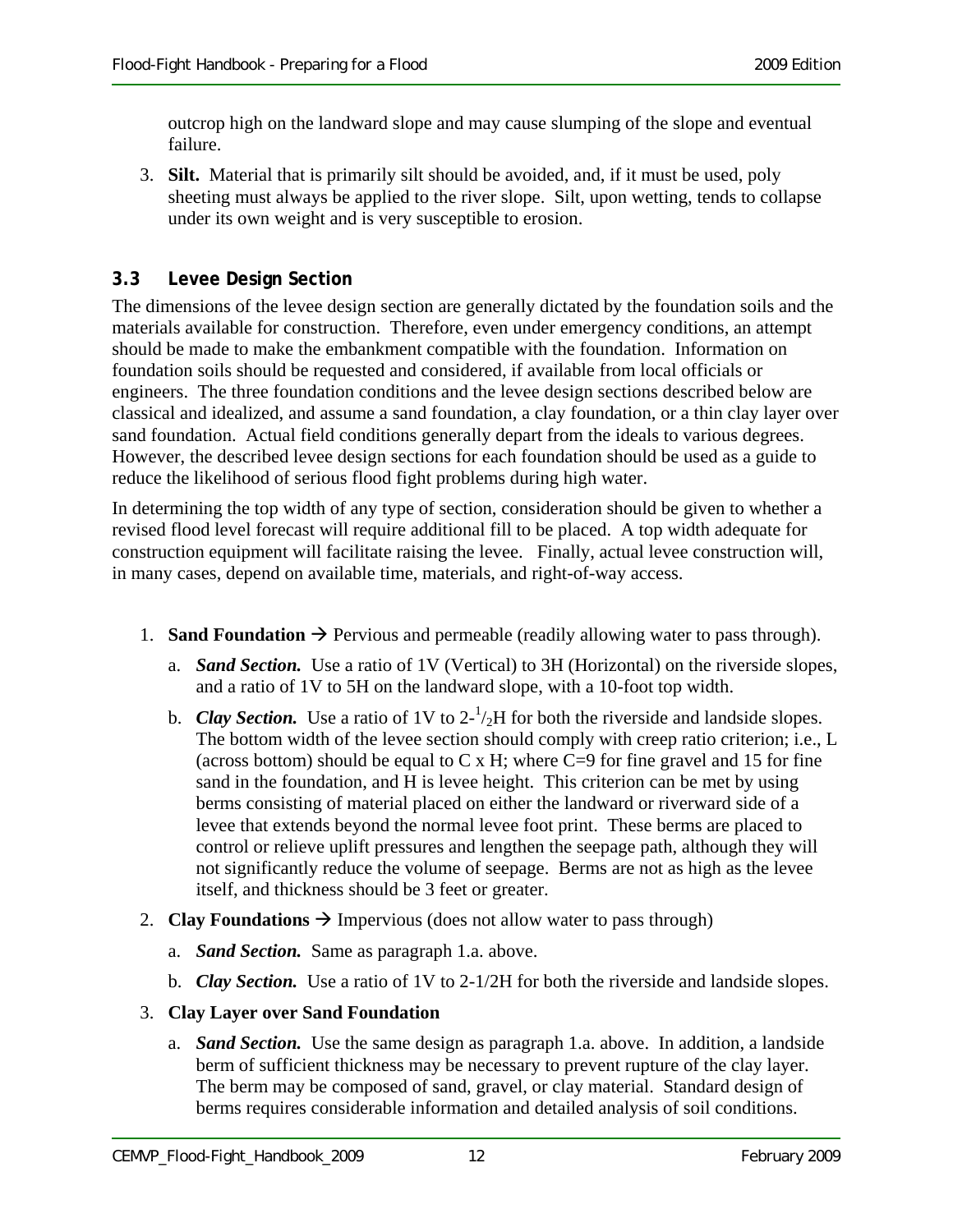However, prior technical assistance may reduce berm construction requirements in any emergency situation.

b. *Clay Section.* Use the same design as paragraph 1.b. above, "Clay Section, over Sand Foundation." A berm to prevent rupture may also be necessary as described above.

Proper compaction of the emergency levee is critical to stability. Use of standard compaction equipment such as a sheepsfoot roller, may not be feasible during emergency operations because of time constraints or limited equipment availability. It is expected that in most cases the only compaction available will be from hauling and spreading equipment, such as dump trucks and dozers.

#### **3.4 Scour Protection for Emergency Levees**

Scour protection may be required for the emergency levees. Factors that influence whether or not additional scour protection is required include levee material (clay levees tend to be much more resistant to scour than sand levees), channel velocities, presence of ice and /or debris in channel, wave action, and seepage. Methods of protecting levee slopes are numerous and varied. However, during a flood emergency, time, availability of materials, cost, and construction capability may limit the use of certain accepted methods of permanent slope protection.

Field personnel must decide the type and extent of slope protection the emergency levee will need. Several methods of protection have been established that prove highly effective in an emergency. Resourcefulness on the part of the field personnel may be necessary for success. The following is a brief summary of some of the options for providing emergency scour protection for levees.

**1. Polyethylene and sandbags.** A combination of polyethylene (poly) and sandbags has proven to be one of the most expedient, effective and economical methods of combating slope attack in a flood situation. Poly and sandbags can be used in a variety of combinations, and time becomes the factor that may determine which combination to use. Ideally, poly and sandbag protection should be placed before water has reach to toe of the levee – "in the dry." However, many cases of unexpected slope attack will occur during high water, and a method for placement "in the wet" is covered below. *Plate 2* and *Plate 3* display suggested methods of laying poly and sandbags in the dry and in the wet, respectively. Because each flood fight project is unique (river, personnel available, materials, etc.), specific details of placement and materials handling will not be covered. Field personnel must be aware of resources available when using poly and sandbags.

Anchoring the poly along the riverward toe is important for a successful job. It may be done in three different ways. The most successful is as follows: (1) Poly is placed flat on the ground surface away from the levee toe and one or more rows of sandbags placed over the flap. The poly is then unrolled over this bottom row of sandbags, and up the slope and over the top enough to allow for anchoring with sandbags. This method was shown on *Figure 5* in the previous section, and is illustrated on *Plate 4*.

Additional ways to anchor poly at the toe are (2) Poly is placed flat on the ground surface away from the levee toe, and sandbags are placed over the flap (*Figure 6* and *Plate 4*);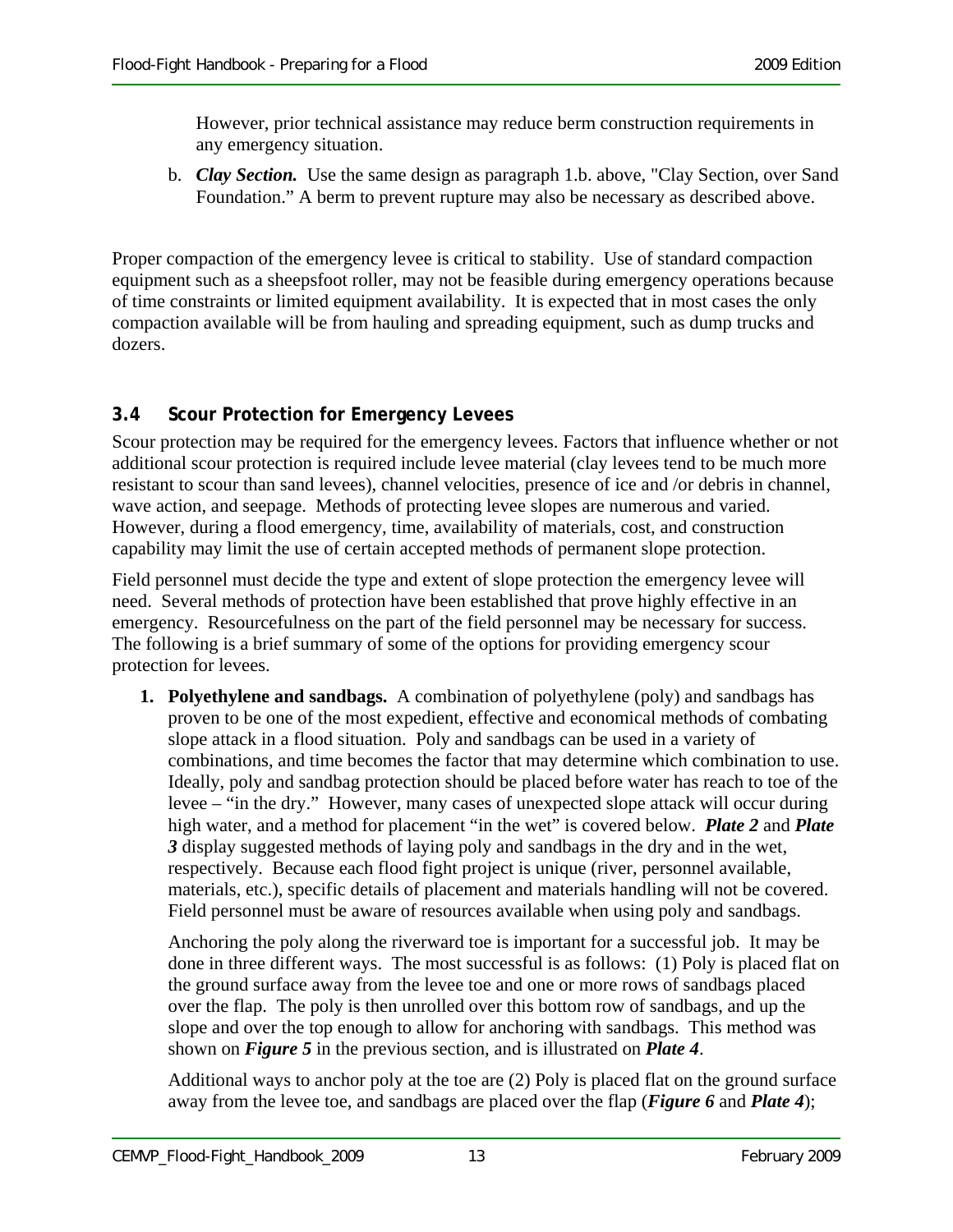and (3) A trench is excavated along the toe of the levee, poly is placed in the trench, and the trench is backfilled (*Figure 7* and *Plate 2*). Poly should always be placed from downstream to upstream along the slopes and the next sheet upstream overlapped by at least three feet (*Figure 8*). Overlapping in this direction prevents the current from flowing under the overlap and tearing the poly loose. Once the poly is placed, additional sandbags are needed on top of the poly to anchor the poly in place.

It is mandatory that poly placed on levee slopes be held down. Unless extremely high velocities, heavy debris, or a large amount of ice is anticipated, an effective method of anchoring poly is a grid system of sandbags, as shown in *Plate 2*. A grid system can be constructed faster and requires fewer bags and much less labor than a total covering. Various grid systems include vertical rows of lapped bags, 2 by 4 lumber held down by attached bags, and rows of bags held by a continuous rope tied to each bag (*Plate 3*). For extreme conditions such as high velocity, excess seepage, ice or debris in the water or wave action, a solid blanket of bags over the poly should be used.

Counterweights consisting of two or more sandbags connected by a length of ¼-inch rope can also be used to hold the poly down, and this is more suitable for placement under wet conditions, as shown on *Plate 3***.** The rope is saddled over the levee crown with a bag on each slope. The number and spacing of counterweights will depend on the uniformity of the levee slope and current velocity. For the more extreme conditions mentioned previously, a solid blanket of bags over the poly should be used. Sandbag anchors can also be formed at the bottom edge of the poly by bunching the poly around a fistful of sand or rock and tying a sandbag to each fist-sized ball. Wet placement may also be required to replace or maintain damaged poly or poly displaced by the action of the current.

Efficient placement of the poly requires that a sufficient number of the rope and sandbag counterweights be prepared prior to the placement of each poly sheet. Placement consists of first casting out the poly sheet from the top of the levee with the bottom weights in place, and then adding counterweights to slowly sink the poly sheet into place. In most cases the poly will continue to move down slope until the bottom edge reaches the toe of the slope. Sufficient counterweights should be added quickly to ensure that no air voids exist between the poly and the levee face and to keep the poly from flapping or being carried away in the current.

While the implementation of poly with sandbags is an effective remedy, it can be overused or misused. For example:

- On well-compacted clay embankments in areas of relatively low velocities, use of poly would be excessive, as compacted clay is unlikely to be scoured out.
- Placement of poly on landward slopes to prevent seepage must **never** be done. This will only force seepage to another exit that may prove more detrimental.

A critical analysis of each situation should be made before poly and sandbags are used, with a view toward less waste and more efficient use of these materials and available manpower. However, if a situation is doubtful, poly should be used rather than risk a failure.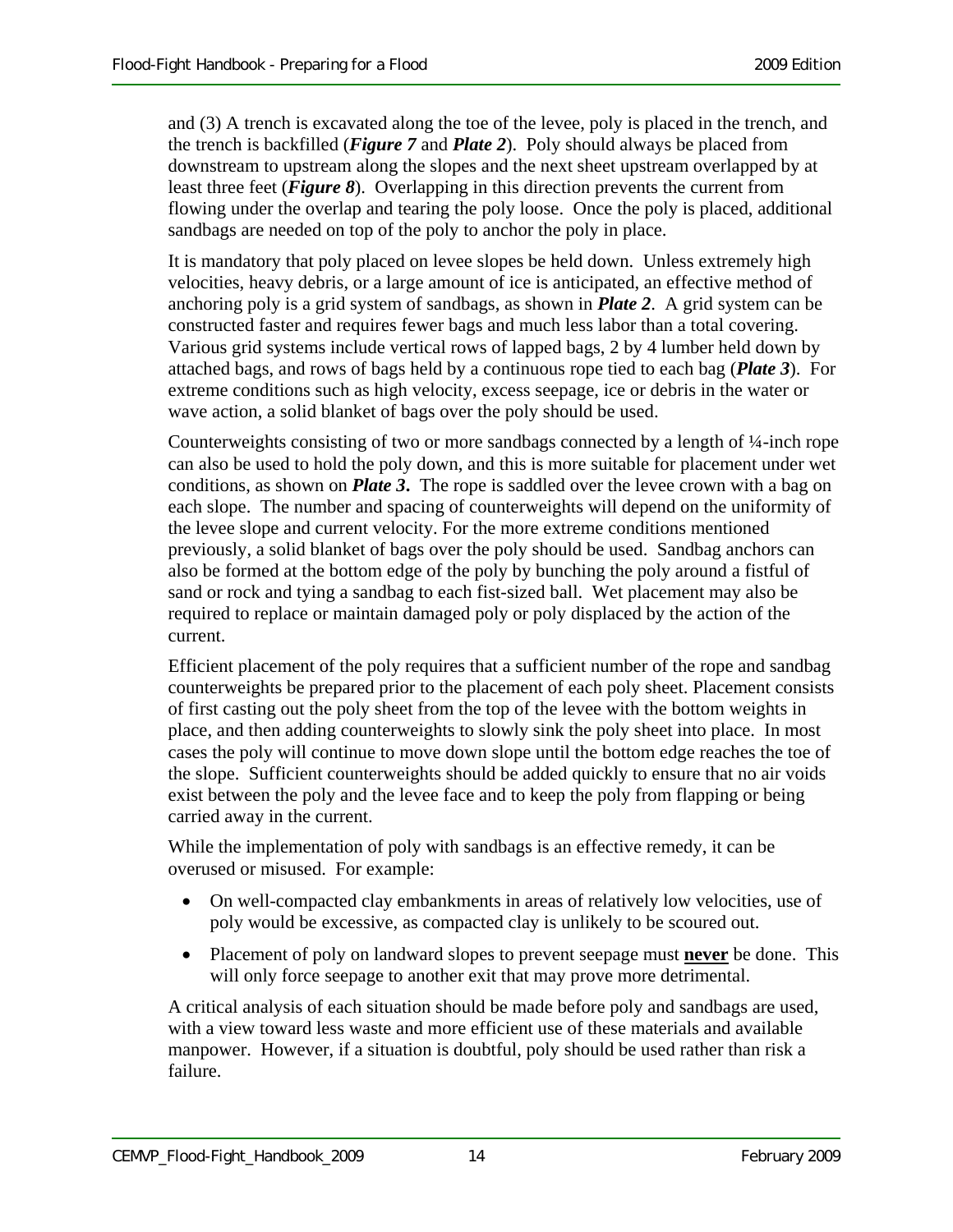- **2. Placement of Riprap** is a positive means of providing slope protection and has been used in a few cases where erosive forces (caused by current, waves, or debris) were too large to effectively control by other means. Objections to using riprap when flood fighting are: (1) the relatively high cost, (2) a large amount may be necessary to protect a given area, (3) limited availability, and (4) little control over placement, particularly in the wet.
- **3. Small groins** extending 10 feet or more into the channel can be effective in deflecting current away from the levees. Groins can be constructed using sandbags, snow fence, rock, compacted earth or any other substantial materials available. Preferably, groins should be placed in the dry and at locations where severe scour may be anticipated. Consideration of the hydraulic aspects of placing groins should be given because haphazard placement may be detrimental. Hydraulic technical assistance should be sought if doubts arise in the use of groins. Construction of groins during high water will be very difficult and results will generally be minimal. If something other than compacted fill is used, some form of anchorage or bonding should be provided; generally snow fence anchored to a tree beyond the toe of levee is used, but junk car bodies can be tied together to act as anchors.
- **4. Log booms** have been used to protect levee slopes from debris or ice attack. Logs are cabled together and anchored in the levee with a device referred to as a "dead man," often consisting of a concrete block with reinforcing bar, or another heavy anchor. The anchor should be of sufficient size and weight to hold the log boom in place. The log boom is floated out into the current and, depending on the log size, will deflect floating objects and protect the levee.
- **5. Miscellaneous Measures.** Other available methods of slope protection include placement of straw bales pegged into the slope and spreading straw on the slope and overlaying with snow fencing. Both have been successful against wave action.

#### **3.5 Flashboard and Box Levee Barriers**

In addition to earth fill and sandbag levees, two additional types of flood barriers are flashboard and box levees. The construction of flashboards and box levees requires significant time and expense to complete, so they are not very practical for emergency situations unless constructed well in advance of a flood event. However, they may be suitable under certain circumstances. Both are constructed using lumber and earth fill, and they may be used for capping a levee or as a barrier in highly constricted areas. Construction details for these barriers are shown on *Plate 5*.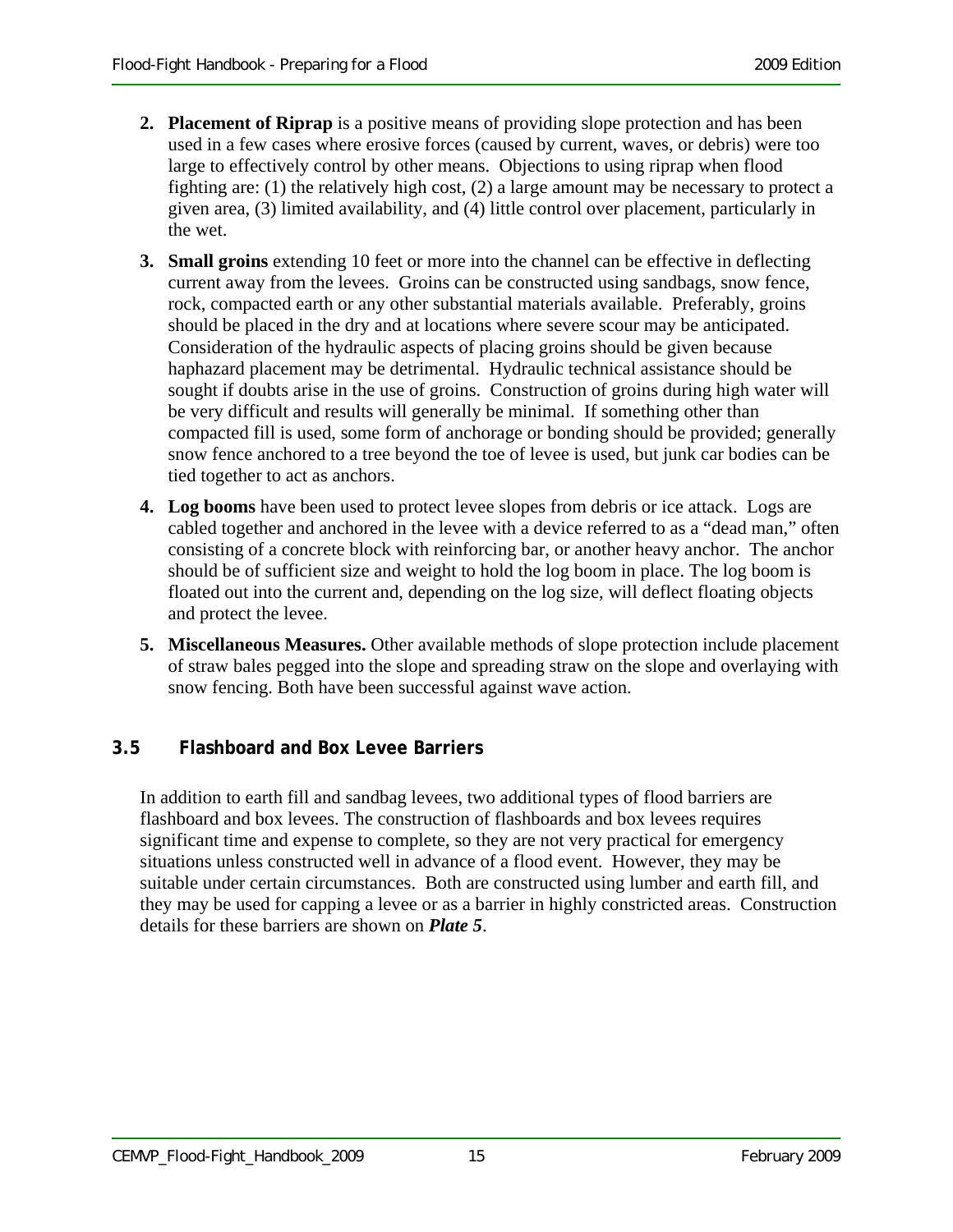#### **4** *Interior Drainage Treatment*

#### **4.1 General**

High river stages often disrupt the normal drainage of sanitary and storm sewer systems, render sewage treatment plants inoperative, and cause untreated sewage to back up within the system into homes and businesses, and eventually directly into river. When the river recedes, some of the sewage and natural storm water runoff may be trapped in low-lying pockets behind the constructed levees, causing the ponded area and soils to become contaminated.

Hastily constructed dikes intended to keep out river waters may also seal off normal outlet channels for local runoff, creating large ponds on the landward side of the dikes. As the ponded runoff level increases, the levee now becomes vulnerable from both sides, nullifying the protection provided even if the dike is not overtopped. In these cases the ponded runoff will need to pumped over the dike to the river side. Storm water sewers may also back up because of this ponding.

#### **4.2 Preliminary Work**

To arrive at a reasonable plan for interior drainage treatment, field personnel must obtain several items of information:

- a. Size of drainage area.
- b. Pumping capacity and/or ponding required. If data are not available, can be estimated by hydraulic engineering personnel.
- c. Basic plan for treatment.
- d. Storm and sanitary sewer and water line maps, if available.
- e. Location of sewer outfalls (both abandoned and in use).
- f. Inventory of available local pumping facilities.
- g. Probable location of pumping equipment.
- h. Whether additional ditching is necessary to drain surface runoff to ponding and/or pump locations.
- i. Location of septic tanks and drain fields abandoned and in use.

#### **4.3 Determination of Pumping Requirements**

*Tables 4.1* and *4.2*, included below, provide values to be used to compute pump requirements.

#### **1. Storm Water and Seepage Computation.**

Storm Water Runoff: Pumping Rate in gallons per minute (gpm) = KAM

K is a constant, which can be determined from *Table 4.1*; the contributing drainage area in acres is defined by A; and M is a factor if substantial ponding is available (*Table 4.2*). If long duration flooding is expected, pumping provided should be above the "minimum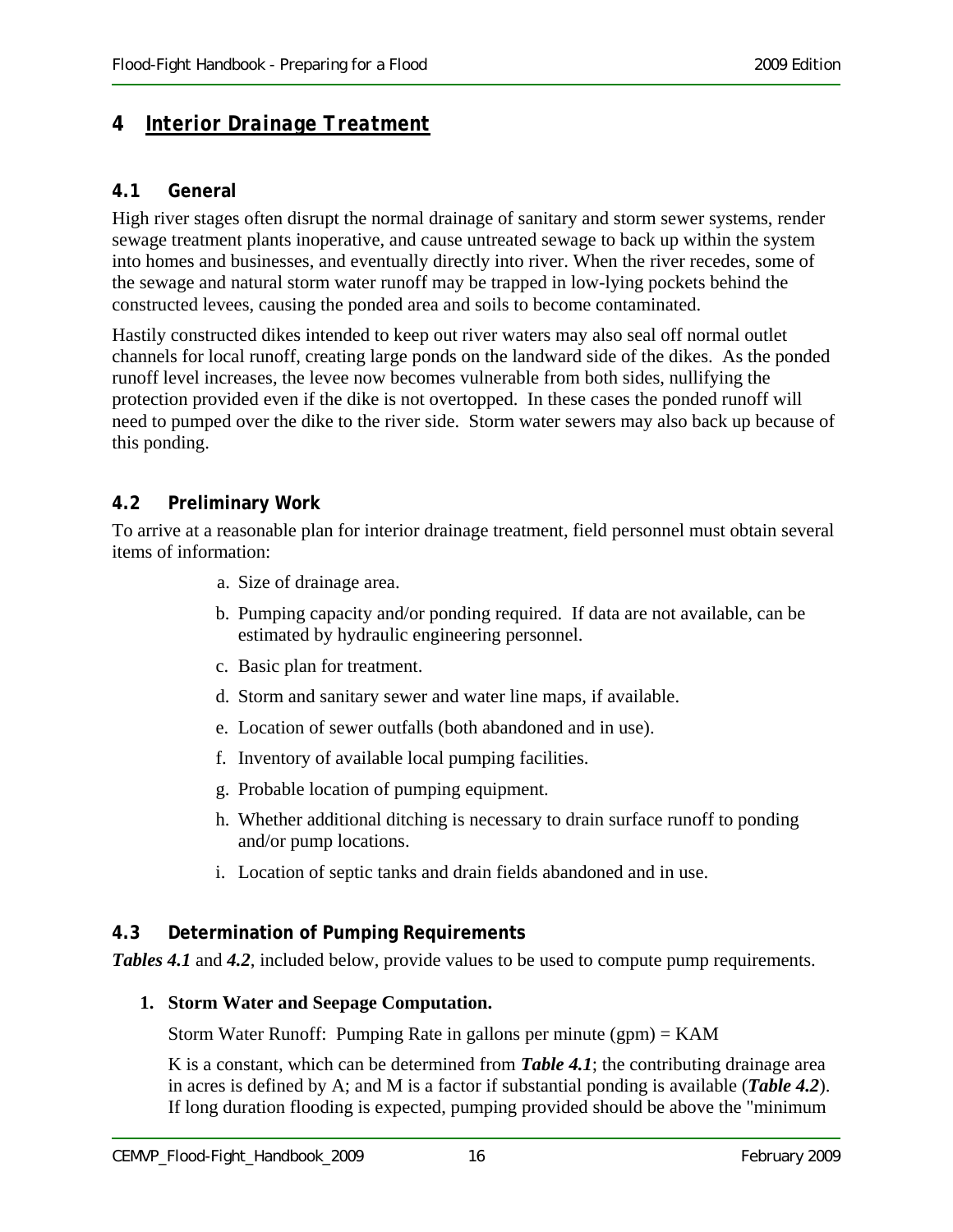pumping" capacities determined in this section. Note that the constant K from *Table 4.1* reflects relatively minor rainfalls and damages from large rainfalls are still possible.

a. *Ponding.* If substantial ponding areas are available, the required pumping can be reduced by a reduction of M in the formula "Pumping Rate (gpm) = KAM". To determine a reduction in the M value, use the following formula and *Table 4.2*.

 $X = (PA \times Ave)$ . Depth  $x 100$  / A

where PA = pond surface area in acres at maximum allowable pond elevation.

Ave. Depth = Average depth of ponding area in feet.

 $A =$ contributing drainage area in acres.

b. *Seepage.* A seepage allowance of 1 to 2 gpm per linear foot of levee should be added to the pumping rate determined from the above formula, if the foundation is relatively pervious. If the foundation consists of a thick clay layer, seepage will be negligible.

#### **2. Table 4.1 –** *Values of K for Computation of Pumping*

|         | Area                                                                       | "Minimum"<br>$K$ value* | "Desirable"<br>K value* |
|---------|----------------------------------------------------------------------------|-------------------------|-------------------------|
| $1_{-}$ | Red River and Souris River Basin                                           | 25 to 30                | 70 to 85                |
|         | 2. Headwaters Mississippi River Basin                                      | 25 to 30                | 70 to 90                |
|         | 3. Minnesota River Basin                                                   | 30 to 35                | 90 to 100               |
|         | 4. Mississippi River Basin, Little Falls<br>to St. Croix Basin at Prescott | 30 to 35                | 85 to 95                |
|         | 5. Mississippi River Basin, Prescott<br>to $L/D$ No. 10                    | 30 to 35                | 95 to 100               |
|         | 6. Wisconsin and Chippewa River Basin                                      | 30 to 35                | 85 to 100               |
|         | 7. Lake Superior Area                                                      | 25 to 30                | 70 to 85                |

\* The K value varies from the smaller value for the northern part of the designated area to the larger value for the southern part of the area. The "minimum" K value in the first column is for a 1/10 year frequency rain (10 events per year) varying from 0.5 to 0.7 inch in a 6-hour period and the "desirable" K value in the second column represents a 2-year frequency rain (1 event per 2 years) varying from 1.5 to 2.2 inches in a 6-hour period.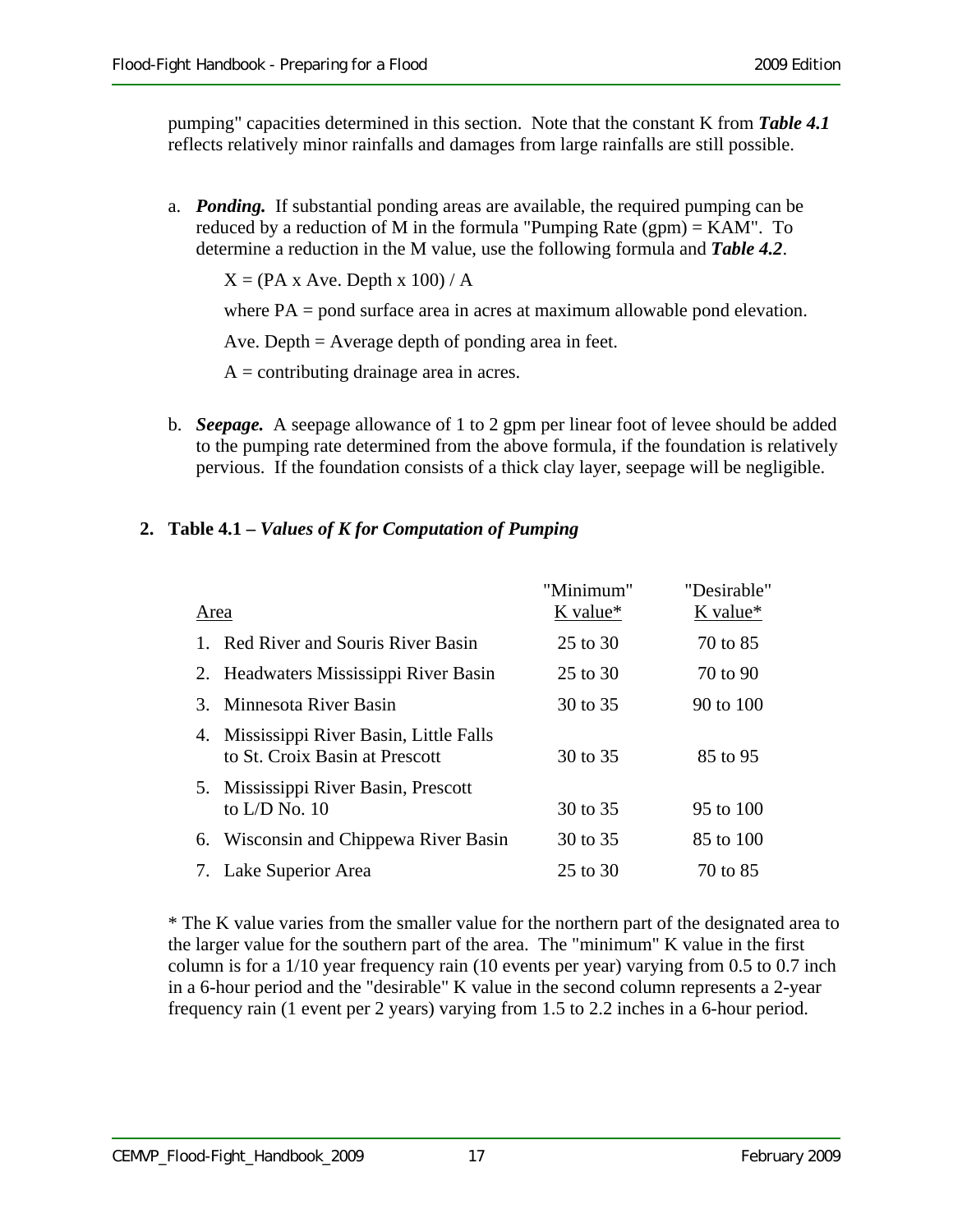| $\mathbf{X}$ | M   |
|--------------|-----|
| $0 - 10$     | 1.0 |
| $10 - 20$    | 0.9 |
| $20 - 25$    | 0.8 |
| $25 - 30$    | 0.7 |
| 30-35        | 0.6 |
| $35 - 40$    | 0.5 |

#### **3. Table 4.2 –** *Values of M for Adjustment to Pumping Rate*

 40-45 0.4 45-50 0.3 50-55 0.2 55-60 0.1

| <b>4. Hypothetical Example.</b> Local civil defense officials are considering the emergency |
|---------------------------------------------------------------------------------------------|
| construction of approximately 3,000 linear feet of levee, which will seal off the natural   |
| outlet for approximately 200 acres of local runoff from a small, non-storm sewered city     |
| on the Minnesota River where 1965 floodwaters exceeded flood stage for 15 days. It is       |
| estimated that 20 acres of ponding area with a maximum depth of 4 feet will be available.   |
| What pumping capacities can be recommended for the removal of surface runoff and            |
| seepage through the levee?                                                                  |

Greater than 60 0.0

Assuming this city is in the northern part of area 3, select K values from *Table 4.1*.

K minimum  $= 30$ 

K desirable  $= 90$ 

Assuming the average depth of the ponding area is 1/2 of the maximum depth:

Average depth =  $1/2 x 4.0 = 2.0$  feet

$$
X = \frac{20 \times 2.0 \times 100}{200} = 20.0
$$

Select M from *Table 4.2*

 $M = 0.9$ 

Runoff pumping rate from 200 acres:

"minimum" pumping = 30 *x* 200 *x* 0.9 = 5,400 gpm

"desirable" pumping 90 *x* 200 *x* 0.9 = 16,200 gpm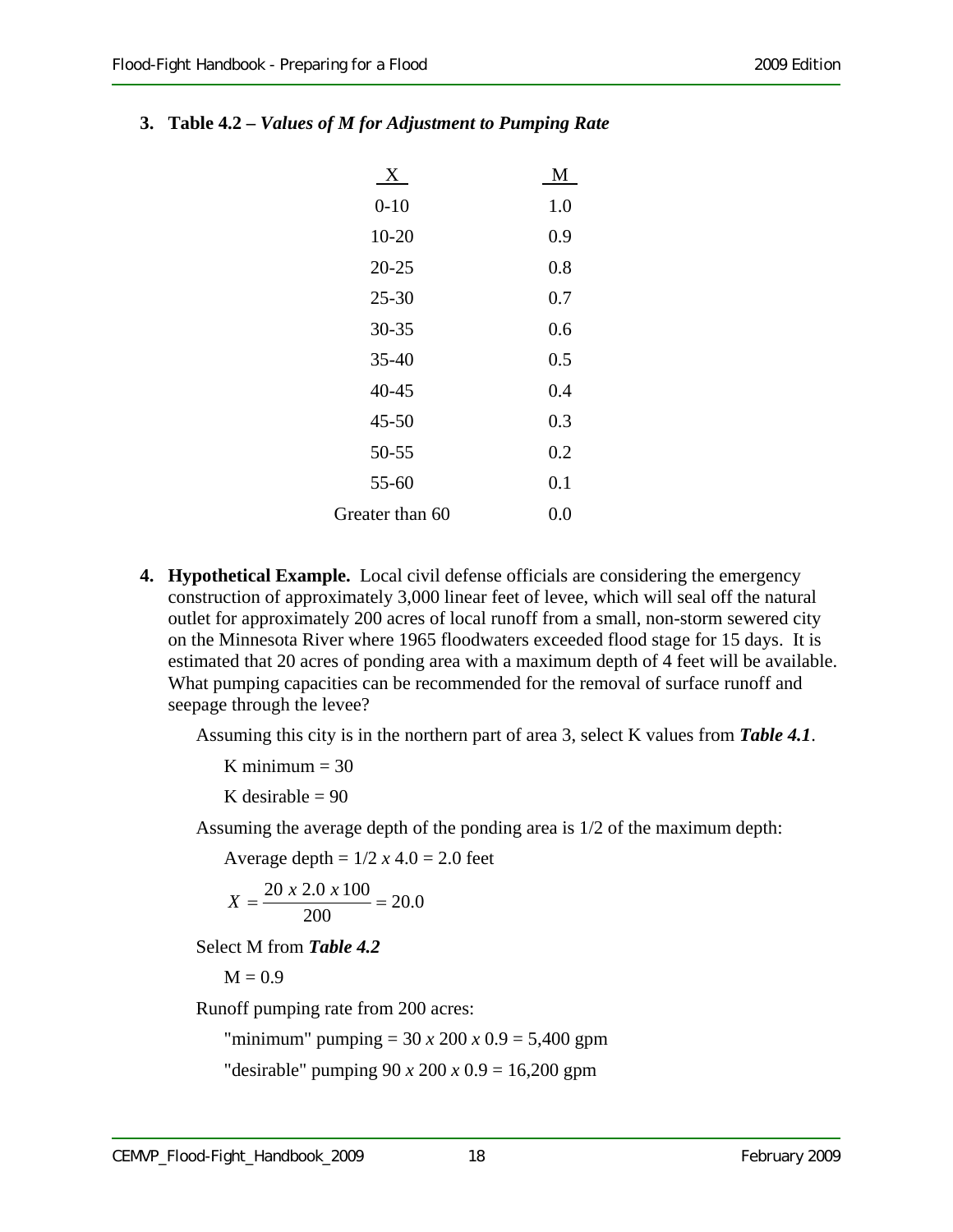Seepage: 3,000 linear feet *x* 1 gpm/foot = 3,000 gpm Total Pumping: "Minimum" Pumping = 5,400 *+* 3000 = 8,400 gpm "Desirable" Pumping = 16,200 *+* 3000 = 19,200 gpm

#### **4.4 Pumps: Types, Sizes and Capacities**

*Tables 4.3* through *4.7* included below, provide information on specific pump capacities.

- **1. Storm Sewer Pumps.** *Table 4.3* indicates the size of pump needed to handle the full flow discharge from sewer pipes up to 24 inches in diameter. *Table 4.4* shows sizes and capacities of agricultural type pumps that may be useful in ponding areas or in low areas adjacent to the flood barrier where a sump hole could be excavated. *Table 4.5* lists full flow discharge capacities for clay sewer pipes laid on slopes of 0.001 and 0.005 feet per foot. Generally, the smaller pipes are laid on steeper slopes than are the larger pipes. *Table 4.6* and *Table 4.7* show sizes and capacities of Crisafulli and Flygt centrifugal pumps, respectively.
- **2. Fire Engine Pumps.** The ordinary fire pumper has a 4-inch suction connection and a limited pumping capacity of about 750 gpm. Use only if absolutely necessary.

#### **3. Table 4.3 –** *Matching Sewer Pipe Size to Pump Size*

| Sewer<br><b>Pipe Diameter</b> | Probable Required<br><b>Pump Size</b> |
|-------------------------------|---------------------------------------|
| $6$ -inch                     | $2$ -inch                             |
| 8-inch                        | $2-$ to $3$ -inch                     |
| $10$ -inch                    | $3-$ to 4-inch                        |
| $12$ -inch                    | $4-$ to 6-inch                        |
| $15$ -inch                    | $6-$ to 8-inch                        |
| 18-inch                       | $6-$ to 10-inch                       |
| $21$ -inch                    | $8-$ to 10-inch                       |
| $24$ -inch                    | 10- to 12-inch                        |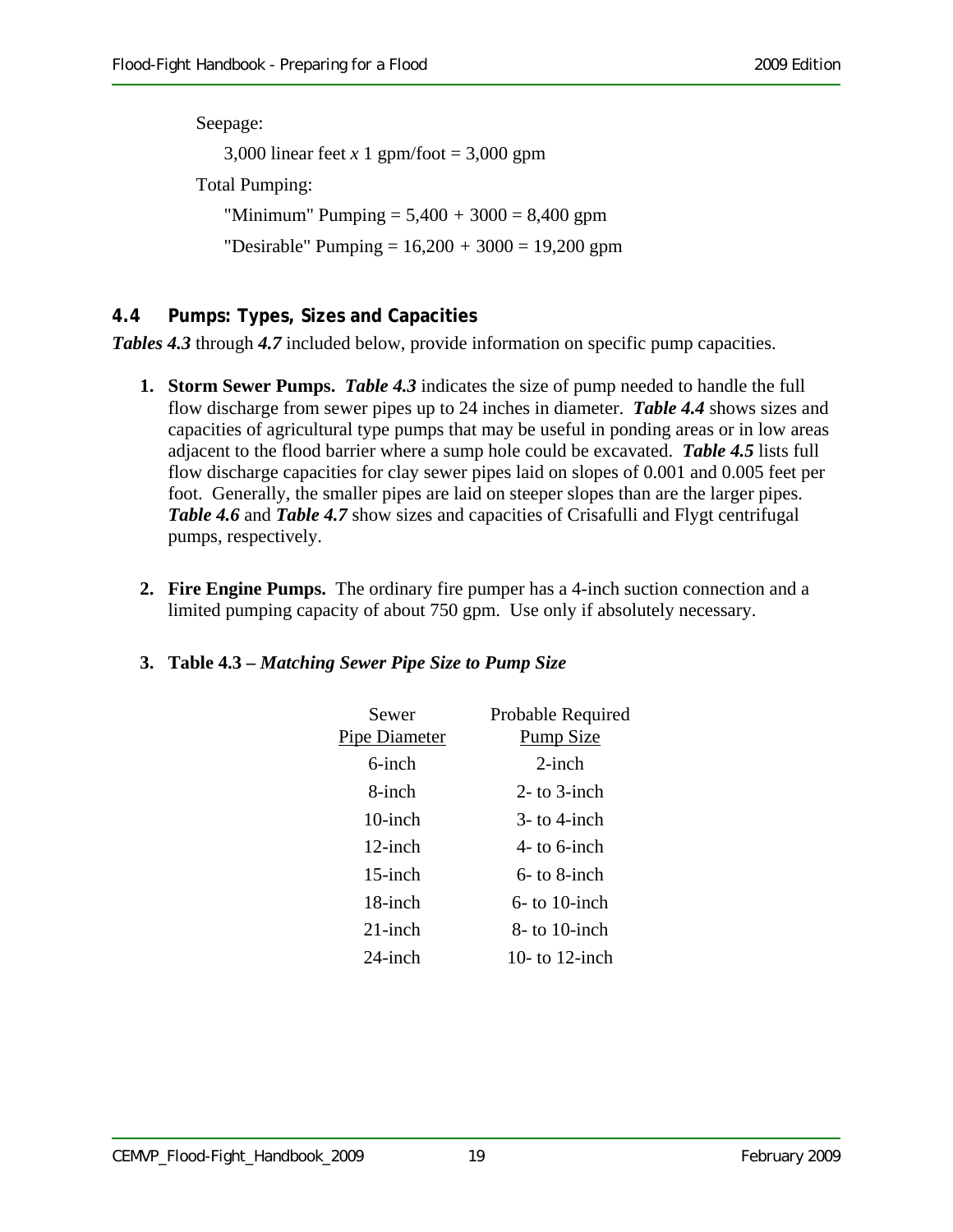# **4. Table 4.4 –** *Typical Pump Discharge Capacities for Ag. Pumps used in ponded areas.*

| Total<br>Dynamic Head<br>in Feet | Capacity<br><b>Gallons per Minute</b> | <b>Brake</b><br><b>Horsepower</b> |
|----------------------------------|---------------------------------------|-----------------------------------|
| $\boldsymbol{0}$                 | 13,500                                | 100                               |
| 5                                | 12,000                                | 95                                |
| 10                               | 10,600                                | 91                                |
| 15                               | 8,900                                 | 85                                |
| 20                               | 7,100                                 | 78                                |
| 25                               | 5,300                                 | 70                                |
| 30                               | 3,300                                 | 60                                |
| 35                               | 1,400                                 | 47                                |
| 38.3                             | $\boldsymbol{0}$                      | 36.5                              |

### **16-inch Regular Pump @ 540 rpm**

#### **12-inch Regular Pump @ 540 rpm**

| <b>Total Dynamic</b><br>Head in Feet | Capacity<br><b>Gallons per Minute</b> | <b>Brake</b><br><b>Horsepower</b> |
|--------------------------------------|---------------------------------------|-----------------------------------|
| $\theta$                             | 5,525                                 | 42                                |
| 5                                    | 5,100                                 | 40                                |
| 10                                   | 4,600                                 | 38                                |
| 15                                   | 3,900                                 | 35                                |
| 20                                   | 2,900                                 | 30                                |
| 24.8                                 | 0                                     | 15.6                              |

#### **5. Table 4.5 –** *Flow Capacity of Clay Sewer Pipe on two different slopes (S)*

|                                 |       | $\left  \begin{array}{cc} - - - S = 0.005 & - - - \end{array} \right $ |       |
|---------------------------------|-------|------------------------------------------------------------------------|-------|
| $\frac{\text{cfs}}{\text{cfs}}$ | gpm   | cfs                                                                    | gpm   |
| 0.19                            | 85    | 0.35                                                                   | 156   |
| 0.35                            | 156   | 0.76                                                                   | 340   |
| 0.65                            | 292   | 1.60                                                                   | 720   |
| 1.20                            | 540   | 2.50                                                                   | 1,120 |
| 2.1                             | 945   | 4.5                                                                    | 2,020 |
| 3.4                             | 1,520 | 7.3                                                                    | 3,260 |
| 5.0                             | 2,230 | 11.2                                                                   | 5,000 |
| 8.2                             | 3,660 | 15.2                                                                   | 6,800 |
|                                 |       | $\left  \begin{array}{cc} - - - S = 0.001 - - - \end{array} \right $   |       |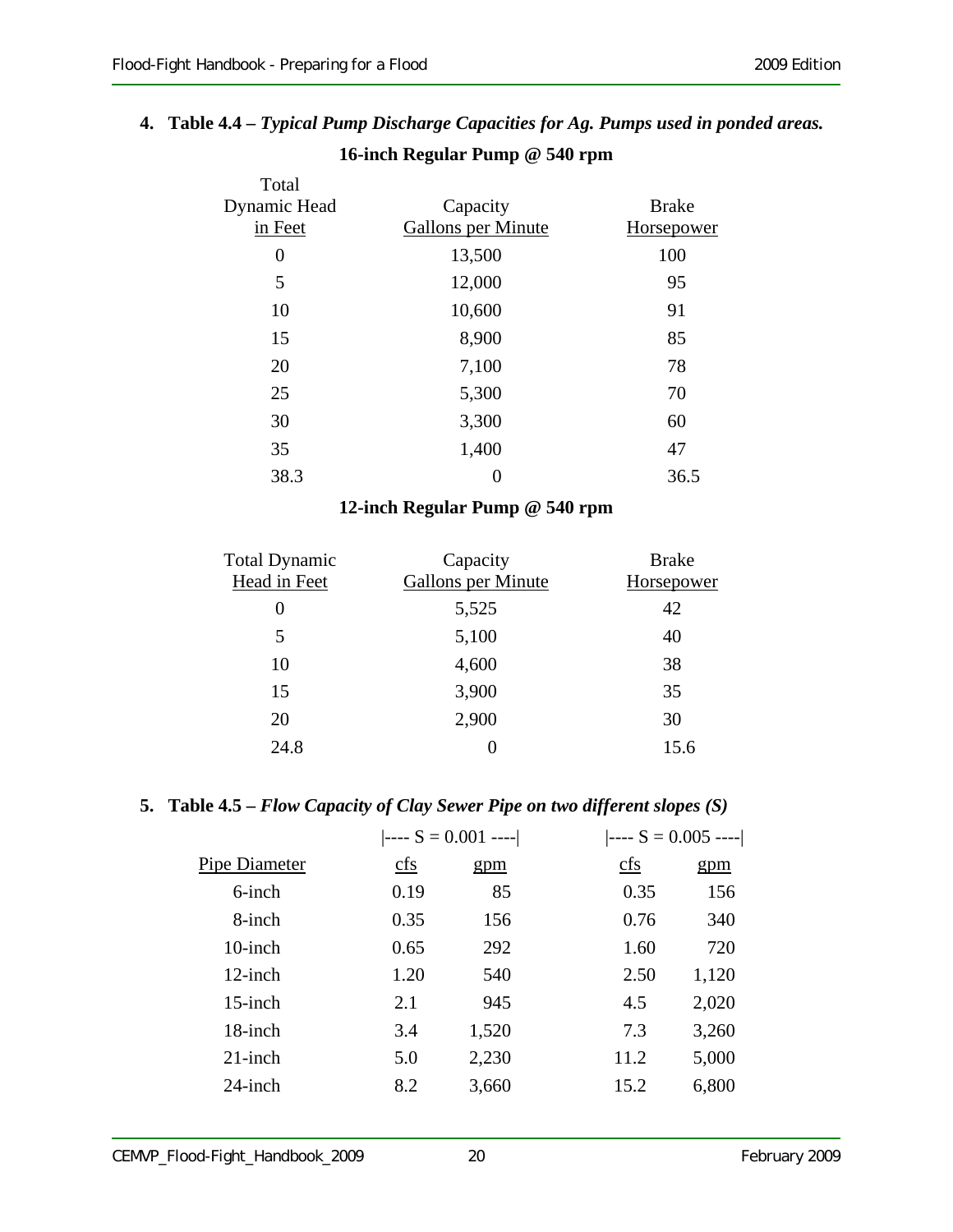#### **6. Table 4.6 –** *Crisafulli Pumps -- Model CP 2-inch to 24-inch Tractor driven*

| <b>Pump Size</b> | gpm    |              | Elec. HP Gas or Diesel HP                                                       |
|------------------|--------|--------------|---------------------------------------------------------------------------------|
| $2$ -inch        | 150    | $\mathbf{1}$ |                                                                                 |
| 4-inch           | 500    | 7.5          | 15                                                                              |
| 6-inch           | 1,000  | 10           | 20                                                                              |
| 8-inch           | 3,000  | 15           | 25                                                                              |
| 12-inch          | 5,000  | 25           | 40                                                                              |
| 16-inch          | 9,500  | 40           | 65                                                                              |
| $24$ -inch       | 25,000 | 75           | 140                                                                             |
|                  |        |              |                                                                                 |
|                  |        |              | --------------------------------- 20-foot Head -------------------------------- |
| <b>Pump Size</b> | gpm    | Elec. HP     | <b>Gas or Diesel HP</b>                                                         |
| $2$ -inch        | 130    | $\mathbf{1}$ |                                                                                 |
| 4-inch           | 490    | 10           | 20                                                                              |
| 6-inch           | 850    | 15           | 25                                                                              |
| 8-inch           | 2,450  | 20           | 35                                                                              |
| 12-inch          | 3,750  | 30           | 50                                                                              |
| 16-inch          | 8,000  | 45           | 85                                                                              |
| 24-inch          | 19,000 | 100          | 190                                                                             |
|                  |        |              |                                                                                 |
|                  |        |              | --------------------------------- 30-foot Head -------------------------------- |
| <b>Pump Size</b> | gpm    | Elec. HP     | <b>Gas or Diesel HP</b>                                                         |
| $2$ -inch        | 120    | $\mathbf{1}$ |                                                                                 |
| 4-inch           | 475    | 12           | 25                                                                              |
| 6-inch           | 795    | 20           | 35                                                                              |
| 8-inch           | 2,150  | 25           | 45                                                                              |
| 12-inch          | 3,450  | 35           | 70                                                                              |
| 16-inch          | 7,100  | 60           | 125                                                                             |
| 24-inch          | 16,600 | 125          | 250                                                                             |

NOTE: Use high head pumps for heads over 20 feet.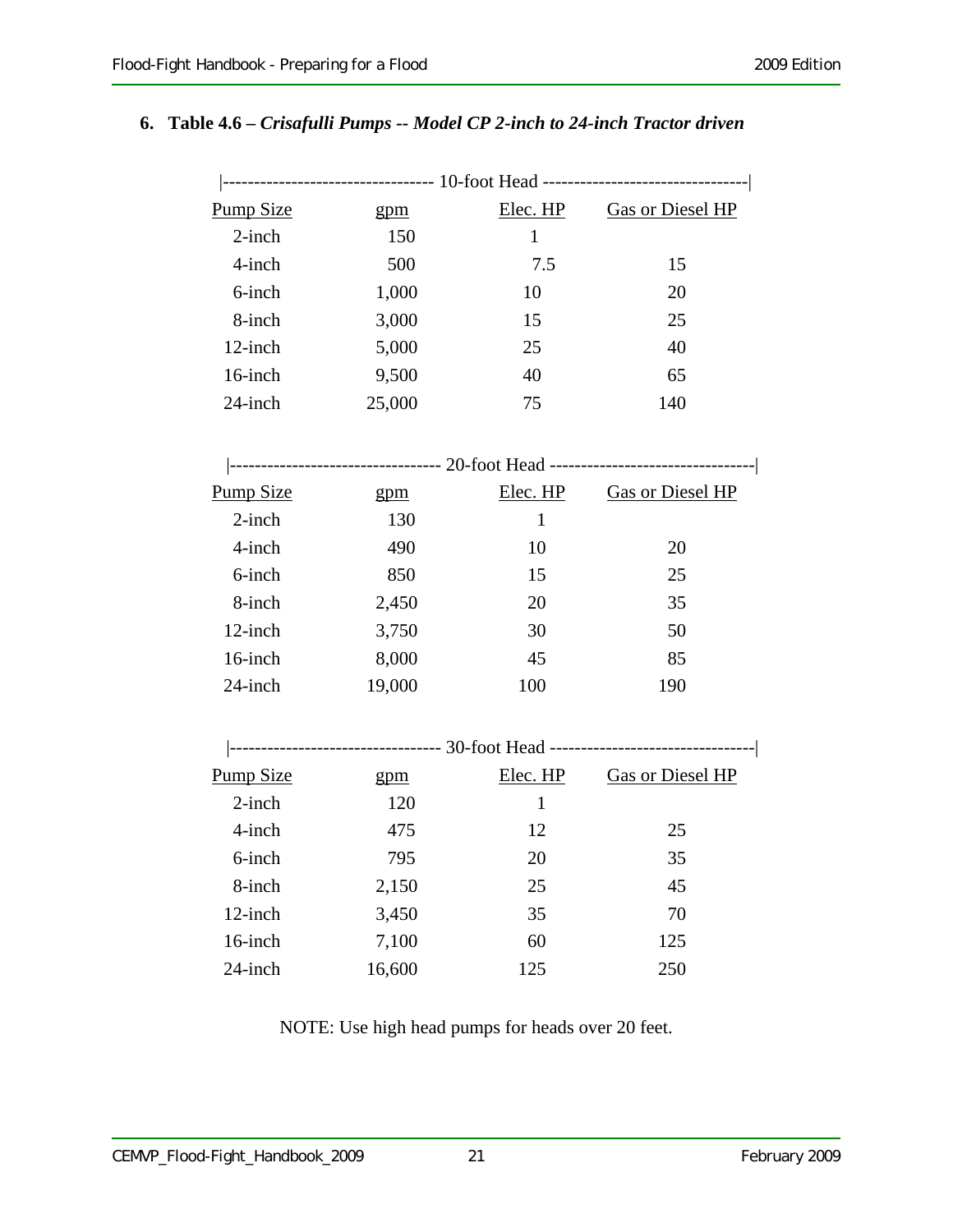| Pump Size | $Capacity*$           | Horsepower     |
|-----------|-----------------------|----------------|
| $3$ -inch | $90 - 150$ gpm        | $1.3 - 2.0$ HP |
| $4$ -inch | $100 - 250$ gpm       | $2.7 - 3.5$ HP |
| 6-inch    | $1,150$ gpm           | 30.0 HP        |
| 8-inch    | $2,300$ gpm           | 29.0 HP        |
| 10-inch   | 3,300 gpm             | 62.0 HP        |
|           | $*$ (at 25-foot head) |                |

**7. Table 4.7 --** *Flygt Centrifugal Pumps (Submersible)*

- **8. Pump Discharge Piping.** The Crisafulli pumps are generally supplied with 50-foot lengths of butyl rubber hose. Care should be taken to prevent damage to the hose. Irrigation pipe or small diameter culverts can also serve as discharge piping. The outlet of a pump discharge line should extend riverward far enough off the toe of the levee so that discharges do not erode the levee slope. The discharge end should be tied down or otherwise fixed to prevent its movement. These pumps must not be operated on slopes greater than 20 degrees from horizontal.
- **9. Sanitary Sewage Pumping.** During high water, increased infiltration into sanitary sewers may necessitate increased pumping at the sewage treatment plant or at manholes at various locations to keep the system functioning. To estimate the quantity of sewage, allow 100 gallons per capita per day for sanitary sewage and an infiltration allowance of 15,000 gallons per mile of sewer per day. In some cases, it will be necessary to pump the entire amount of sewage, and in other cases only the added infiltration will have to be pumped to keep a system in operation.

**Example:** Estimate pumping capacity required at an emergency pumping station to be set up at the first manhole above the sewage treatment plant for a city of 5,000 population and approximately 30 miles of sewer (estimated from map of city). In this case, it is assumed that the treatment plant will not operate at all.

Computation:

$$
Sewage: \frac{5000 \text{ persons } x100 \text{ gal} / \text{person} / day}{24 \text{ hrs} / day \text{ x } 60 \text{ minutes} / hr} = 347 \text{GPM}
$$

Infiltration:  $\frac{15000 \text{ gal/min} \cdot \text{m} \cdot \text{m}}{244 \text{ J} \cdot \text{m} \cdot \text{m}} = 312 \text{ GPM}$ *hrs day x minutes hr* 24 / 60 /

Thus, required pumping capacity: 659 GPM

If using a Flygt centrifugal pump from *Table 4.7*, use one 6-inch or three 4-inch pumps.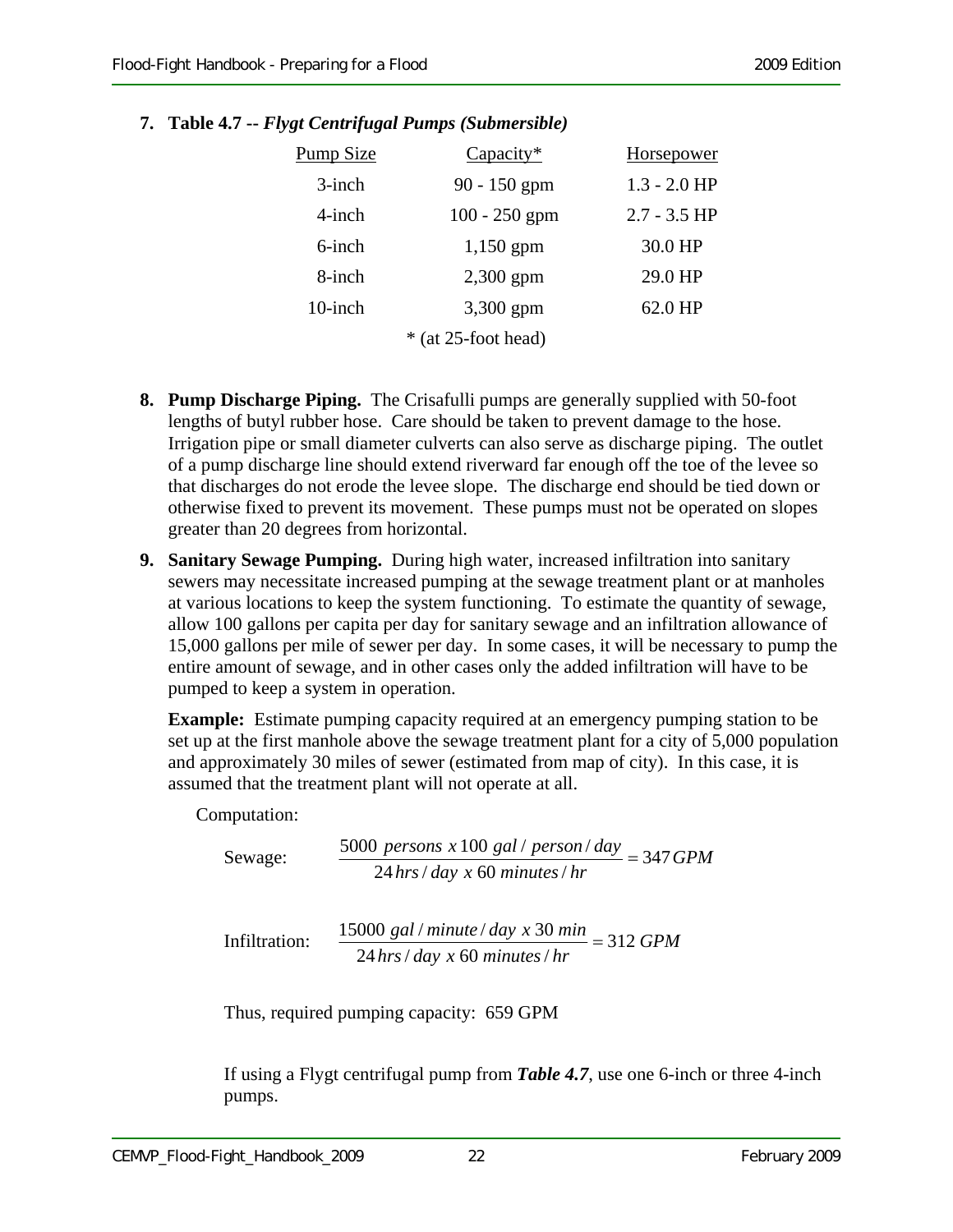#### **4.5 Metal Culverts**

Pumping of ponded water is usually preferable to draining the water through a culvert since the tail water (drainage end of culvert) could increase in elevation to a point higher than the inlet, and water could back up into the area being protected. Installation of a flap gate at the outlet end may be desirable to minimize backup.

If a culvert is desired to pass water from a creek through a levee an engineering-based computation of the drainage basin is required to determine pipe size.

#### **4.6 Preventing Backflow in Sewer Lines**

Watertight sluice gates, or flap gates can be used to prevent backflow. Emergency stoppers may be constructed of lumber, sandbags, or other materials, using poly as a seal, preferably placed on the discharge end of the outfall pipe. *Plate 6* and *Plate 7* show examples of prefabricated pipe stoppers that can be placed in the pipe to block flows. *Plate 8* and *Plate 9* illustrate methods of sealing off the outlet openings of a manhole with standard materials that are normally available so that the manhole may be used as an emergency pumping station.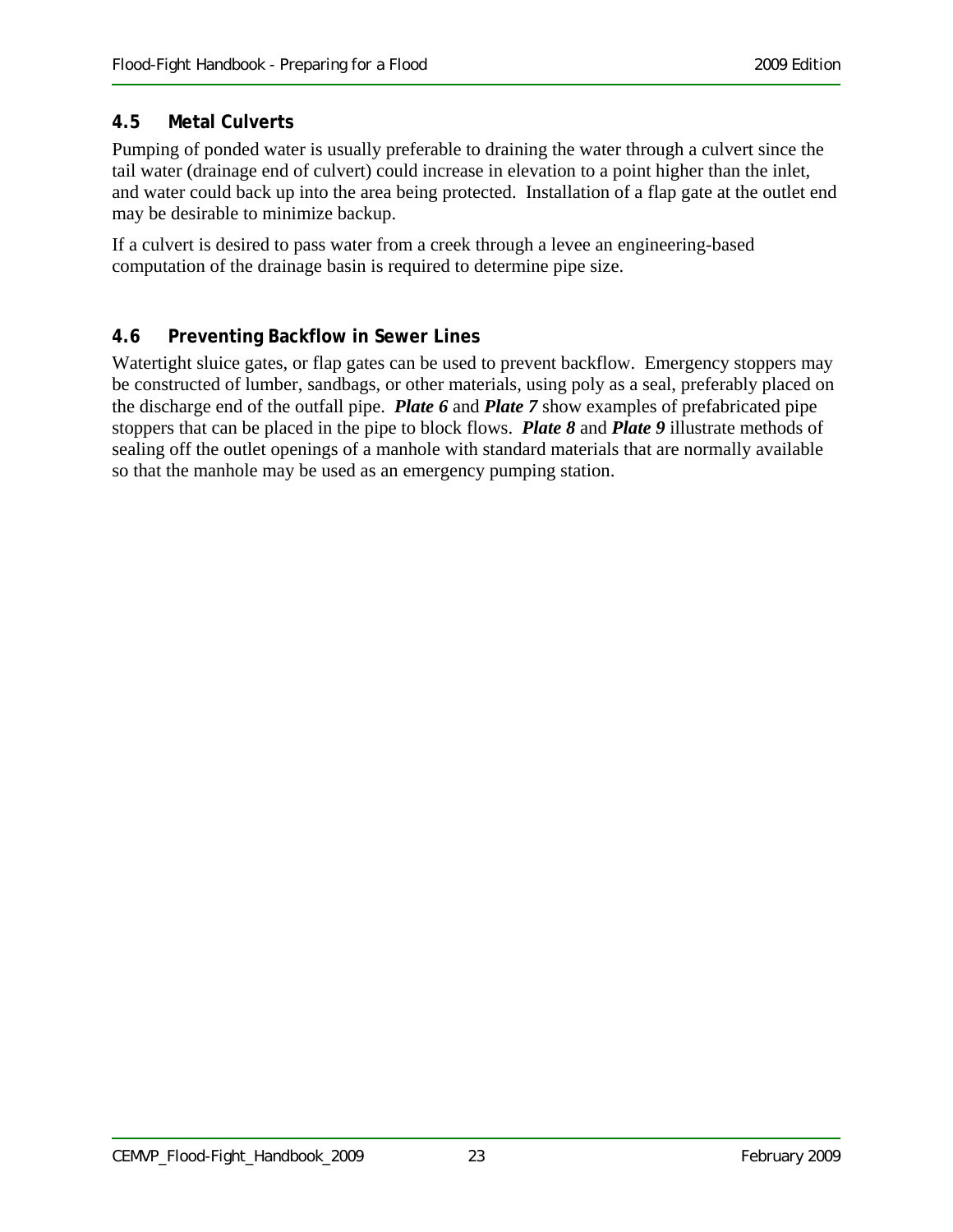## **5** *Flood Fight Problems*

#### **5.1 General**

The problems that can arise during a flood fight are varied and innumerable. The problems covered below and in the prior section on Interior Drainage Treatment are those that are considered most critical to the integrity of the flood barrier system. It would be impossible to enumerate all the categories of problems, such as supplies, personnel, communication, etc., that field personnel must handle. The most valuable asset of field personnel under emergency conditions is their common sense. Many problems can be solved quickly and efficiently through the application of good common sense and sensitivity to human relations. Physical problems with the levees, dikes and related infrastructure can be identified early if a well organized levee patrol team with a good communication system exists. Finally, solutions to problems must take into account whether high water is present on the levee slopes.

#### **5.2 Overtopping**

Overtopping of a levee occurs when the water level exceeds the crest elevation of a levee and flows into the protected area. Since most emergency levees are in urban areas, overtopping should be prevented at any cost. Overtopping will generally be caused by (1) unusual hydrologic phenomena that cause a much higher stage than anticipated, e.g. heavy rainfall or an ice dam in the channel, (2) insufficient time in which to complete the flood barrier, or (3) unexpected settlement or failure of the barrier. Generally, emergency barriers are built two feet above the predicted water level. If the crest prediction is raised during construction, additional height must be added to the barrier. On an existing or completed barrier, predictions of increases to water levels or settlement of the barrier will call for some form of capping to raise the barrier. Capping should be done with earth fill or sandbags using normal construction procedures. Section 5.8 presents additional information and illustrations regarding overtopping and the possible consequences.

#### **5.3 Seepage**

Seepage is percolation of water through or under a levee and generally first appears at the landside toe. Seepage through the levee is likely to occur only in a relatively pervious section. Seepage, as such, is generally not a problem unless (1) the landward levee slope becomes saturated over a large area, (2) seepage water is carrying material from the levee, or (3) pumping capacity is exceeded. Seepage that causes severe sand boils and piping is covered in the following Section 5.4.

Seepage is almost impossible to eliminate and any attempt to do so may create a much more severe condition. Pumping of seepage should be held to a minimum, based on the maximum ponding elevation that can be tolerated without damages. In the past, attempts to keep low areas pumped dry resulted in sand boils, and additional time and effort were then expended in trying to control these sand boils caused by pumping. Therefore, seepage should be permitted if no apparent ill effects are observed and if adequate pumping capacity is available. If seepage causes saturation and sloughing of the landward slope, the section should be flattened to a 1V to 4H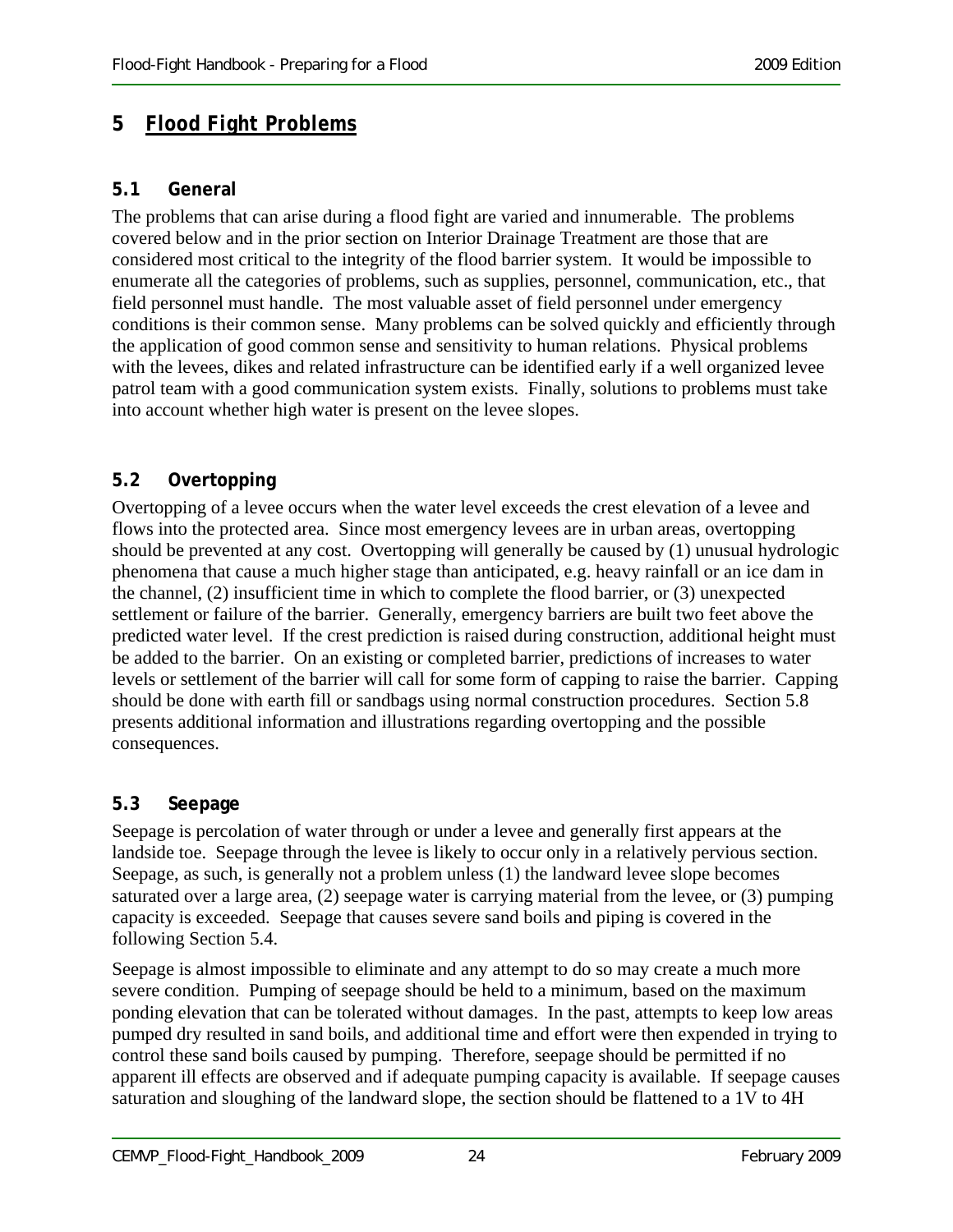ratio or flatter. Material for flattening should be at least as pervious as the existing embankment material to avoid a pressure build up. Do not place clay over sand to flatten a slope.

#### **5.4 Sand Boils**

- **1. Description.** A sand boil is the rupture of the top foundation stratum landward of a levee caused by excess hydrostatic head in the substratum. Even when a levee is properly constructed and of such mass to resist the destructive action of flood water, water may seep through a sand or gravel stratum under the levee and break through the ground surface on the landside in the form of bubbling springs. When such a seep occurs, a stream of water bursts through the ground surface carrying with it sand or silt that is distributed around the hole in the shape of a cone. Depending on the magnitude of pressure and the size of the boil, it may eventually discharge relatively clear water or it may continue to carry quantities of sand and silt. Sand boils usually occur within 10 to 300 feet from the landside toe of the levee, but in some instances, have occurred up to 1,000 feet away.
- **2. Destructive Action.** Sand boils can produce three distinctly different effects on a levee, depending on the condition of flow under the levee.
	- a. *Piping Flow.* Piping is the active erosion of subsurface material as a result of substratum pressure and concentration of seepage in a localized channel. The flow breaks out at the landside toe in the form of one or more large sand boils. Unless checked, this flow causes the development of a cavern under the levee, resulting in the subsidence of the levee and possible overtopping. This case can be easily recognized by the slumping of the levee crown.
	- b. *Non Piping Flow.* In this case, the water flows under pressure beneath the levee without following a defined path, as in the case above. This flow results in one or more boils outcropping at or near the landside toe. The flow from these boils tends to undercut and unravel the landside toe, resulting in sloughing of the landward slope.
	- c. *Saturating Flow.* In this case, numerous small boils, many of which are scarcely noticeable, outcrop at or near the landside toe. While no boil may appear to be dangerous by itself, the group of boils may cause saturation and flotation ("quickness") of the soil. This can reduce the shear strength of the material at the levee toe to such an extent that failure of the slope through sliding may result.
- **3. Combating Sand Boils.** All sand boils should be watched closely, especially those within 100 feet of the toe of the levee. All boils should be conspicuously marked with flagging so that patrols can locate them without difficulty and observe changes in their condition. A sand boil that discharges clear water in a steady flow is usually not dangerous to the safety of the levee. However, if the flow of water increases and the sand boil begins to discharge material, corrective action should be undertaken immediately. The accepted method of treating sand boils is to construct a ring of sandbags around the boil, building up a head of water within the ring sufficient to check the velocity of flow, thereby preventing further movement of sand and silt. *Plate 10* illustrates and describes the techniques for ringing a boil with sandbags. Actual conditions at each sand boil will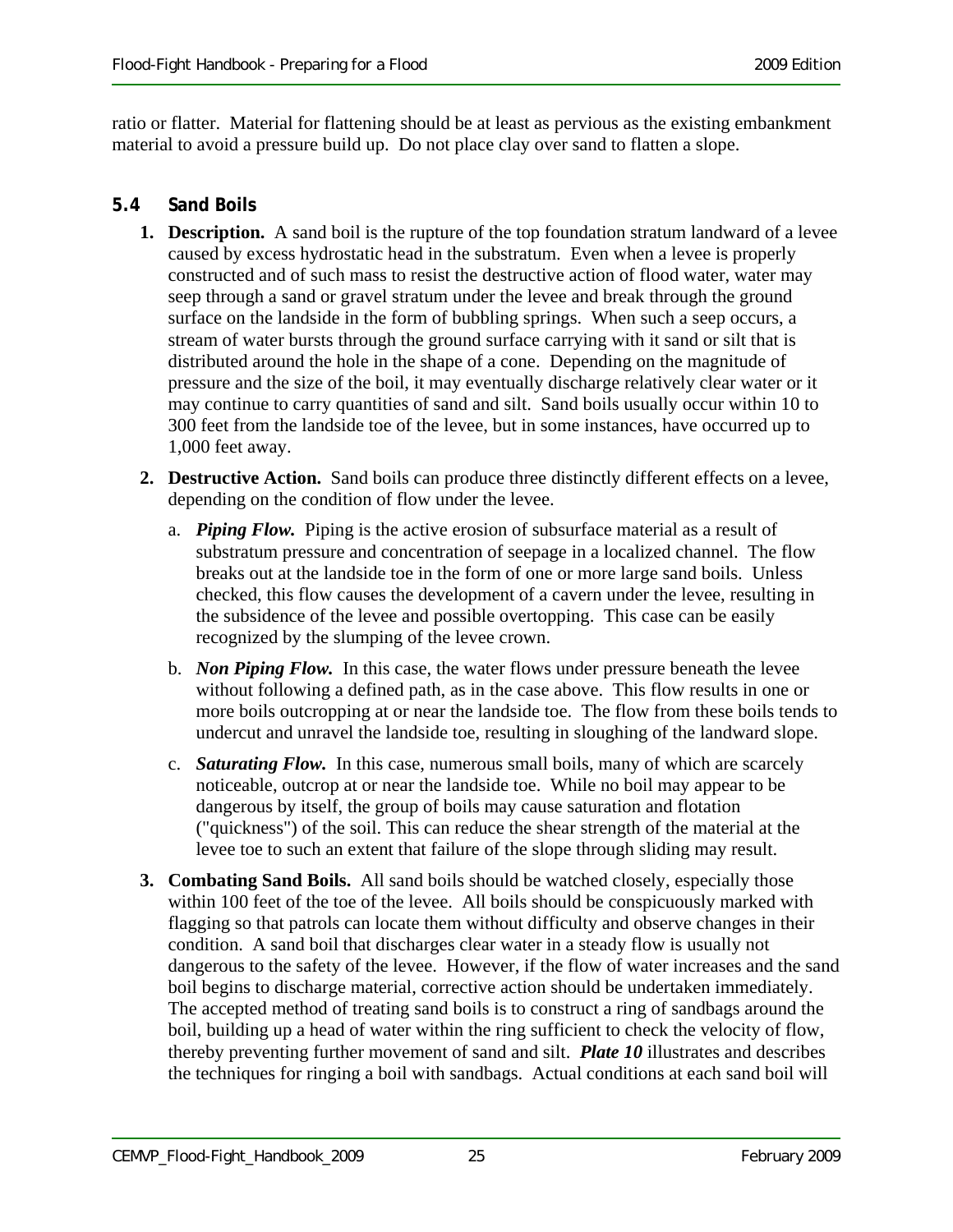determine the exact dimensions of the boil and the flow of water from it, and the required sandbag ring.

 In general, the following considerations should control construction of the sandbag ring: (1) the base width of the sandbag section on each side of the ring should be no less than 1-1/2 times the contemplated height, (2) weak soils near the boil should be included within the ring, thereby preventing a break through later, and (3) the ring should be sufficient size to permit sacking operations to keep ahead of the flow of water. The height of the ring should only be that necessary to stop movement of soil in the water, and not so high as to completely eliminate seepage. The practice of raising the ring to the river elevation is not necessary and may be dangerous in high stages. If seepage flow is completely stopped, a new boil will likely develop beyond the ring. This boil could erupt suddenly and cause considerable damage. Where many boils are found to exist in a given area, a ring levee of sandbags should be constructed around the entire area, and, if necessary, water should be pumped into the area to provide sufficient weight to counterbalance the upward pressure.

In the case of smaller sand boils, large diameter metal or concrete pipe can be placed around the boil to reduce the flow of soil material from the boil. In such cases, take care not to stop the water flow from the boil, only the material flow. It may be necessary to cut a hole in the side of the pipe to allow water to exit.

#### **5.5 Erosion**

Erosion of the riverside slope is one of the most severe problems that will be encountered during a flood fight. Emergency operations to control erosion include the use of polyethylene sheeting and sandbag anchors. Poly placement along the riverward face of the dike is discussed at length in Section 3.4, Scour Protection for Emergency Levees.

#### **5.6 Storm Sewers and Sanitary Sewers**

- **1. Problems.** Existing sewers in the protected area may cause problems because of seepage into the lines, leakage through blocked outlets to the river, manhole pumps not spread throughout the sewer system, or old or abandoned sewer locations that were not found during pre-flood preparations. Any of these conditions can cause high pressures in parts of the sewer system and lead to collapse of the lines at weak points and manhole covers blowing off.
- **2. Solutions.** During the flood fight, continued surveillance of possible sewer problems is necessary. If the water level in a manhole approaches the top, additional pumps in other manholes may alleviate the problem. In sanitary sewers, additional pumping may be required at various locations in the system to provide continued service to the homes in the protected area. When pumps are not available, manholes may have to be ringed with sandbags or contained by some other method, such as concrete culverts with a sandbag base that allows the water to rise up above the top of the manhole. Some leakage may occur that will require safe disposal.

To eliminate the problem of disposing of this leakage from manholes, the ring dike would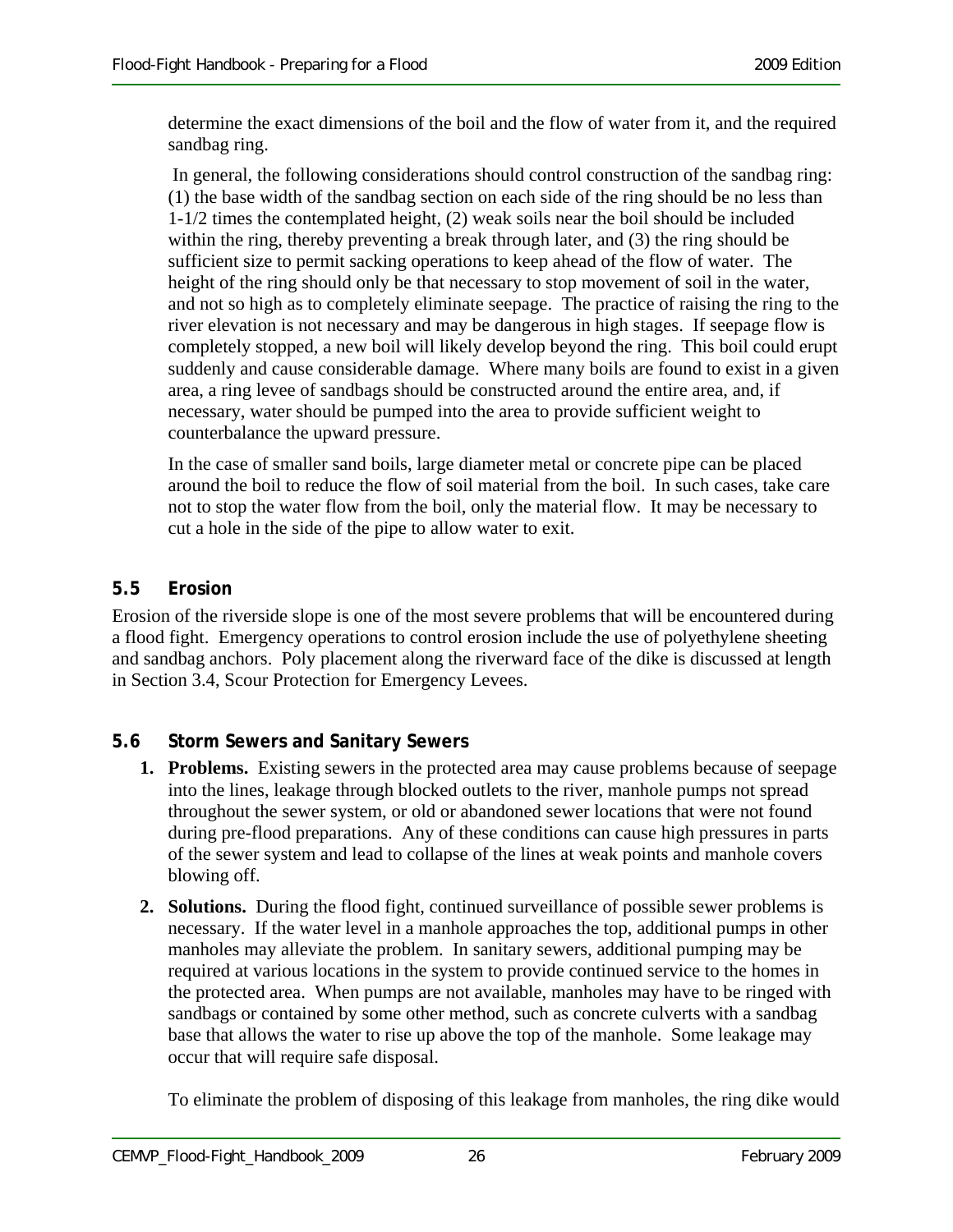have to be raised above the river water surface elevation. Doing so creates high pressures on the sewer and should not be done. As with sand boils, it is best to ring the manhole part way to reduce the head and dispose of any leakage that occurs.

Directly weighing down manhole covers with sandbags or other items is not recommended where high heads are possible as this will not work. A 10-foot head on a manhole cover 2 feet in diameter would exert a force of 2,060 pounds. Thus, a counterweight of more than one ton would have to be placed directly on the cover.

#### **5.7 Closures**

Closures consist of gaps in the flood barrier system that are to be left open until flood stage reaches a critical elevation, at which point they are blocked and become part of the flood barrier. The critical elevation must be based on the time required to activate the work crew and reach the site, get materials to the site, and complete the construction, along with how fast the river is expected to rise.

Typical examples of closures include roadways and railroad tracks where traffic is allowed to continue to cross the flood barrier until the water level reaches an elevation where the risk of flooding becomes unacceptable. The size and number of closures should be kept to an absolute minimum. Although the means of blocking closures can typically be implemented fairly quickly, unanticipated problems occurring at a critical time when closure activities are underway could result in resources being reallocated elsewhere. This could result in a hole in the line of protection. If water rises faster than expected, sealing the closure can become difficult.

#### **5.8 Causes of Levee Failure**

In addition to the problems covered above, the following conditions could contribute to failure:

- o Joining of an earth levee to a solid wall, such as concrete or piling.
- o Structures projecting from the riverside of levee.
- o A utility line crossing or a drain pipe crossing through the levee fill.
- o The elevation of the tops of "stoplogs" on roads or railroad tracks are at a lower elevation than the top of the levee.
- o Relying on railroad embankments as levees. Material comprising a railroad embankment may not be suitable as levee fill. Furthermore, the railroad embankment section often has a narrow top width and steep side slopes.
- o Allowing pump discharge lines to discharge directly on the riverward levee slope. When discharge lines are allowed to discharge on the levee slope, severe erosion can occur, thus threatening the levee stability. Insure that outlets for pump discharge lines are placed riverward beyond the levee toe, and appropriately anchored to prevent movement.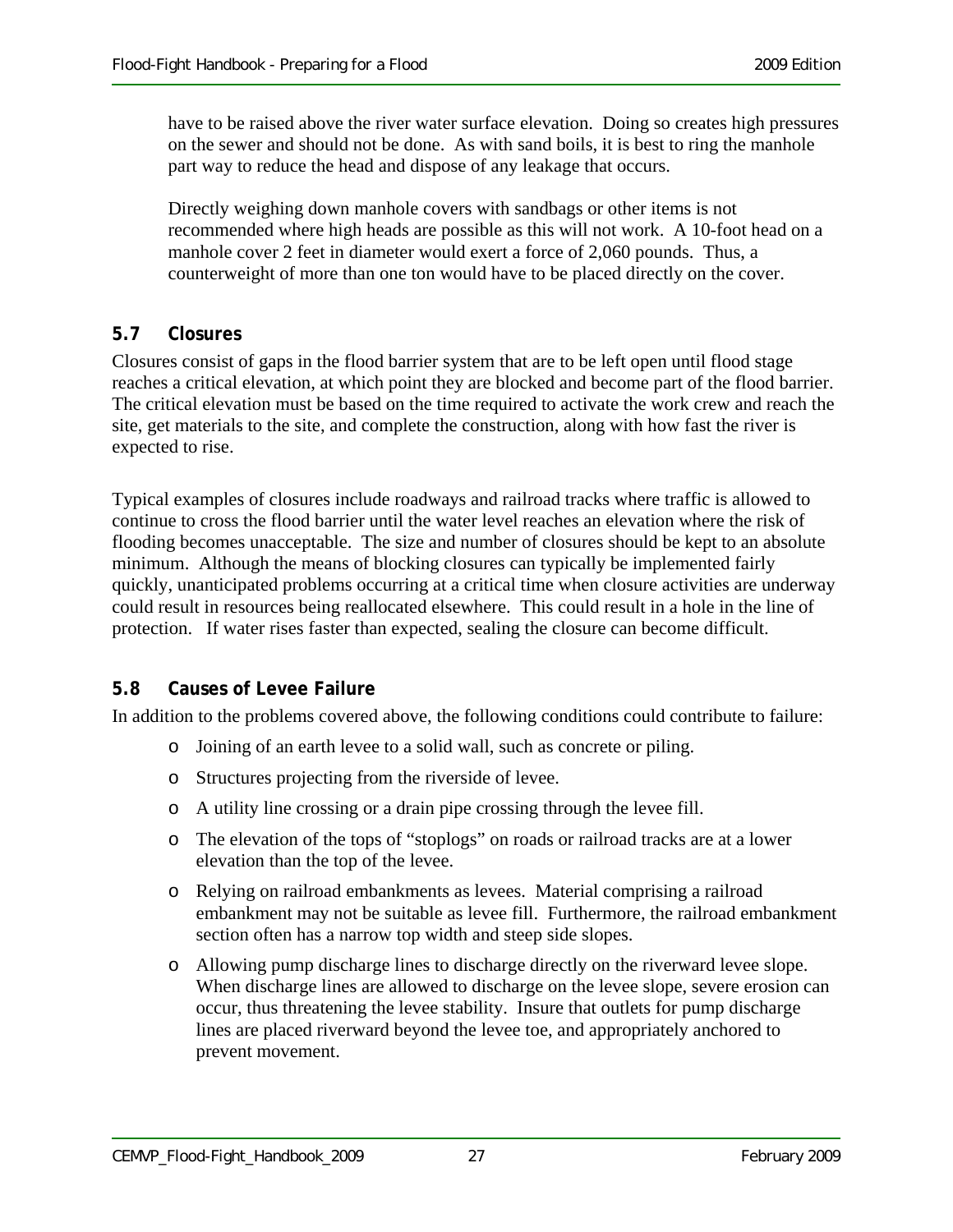To assist in presenting a consistent message, definitions and illustrations of specific types of levee failures are provide below, and illustrated on Figures 9 through 12.

- Levee: An earth embankment, floodwall, or structure along a water course whose purpose is flood damage reduction or water conveyance.
- **Overtopping**: Water levels that exceed the crest elevation of a levee and flow into protected areas
- **Breach:** A rupture, break, or gap in a levee system whose cause has not been determined
- **Overtopping Breach:** A breach whose cause is known to be a result of overtopping (system exceeded)
- **Failure Breach:** A breach in a levee system for which a cause of failure is both known and occurred without overtopping. Usually requires an investigation to determine cause.

The chart below (*Figure 9*) further defines the appropriate flooding descriptions that should used to correspond to the levee responses to rising water.



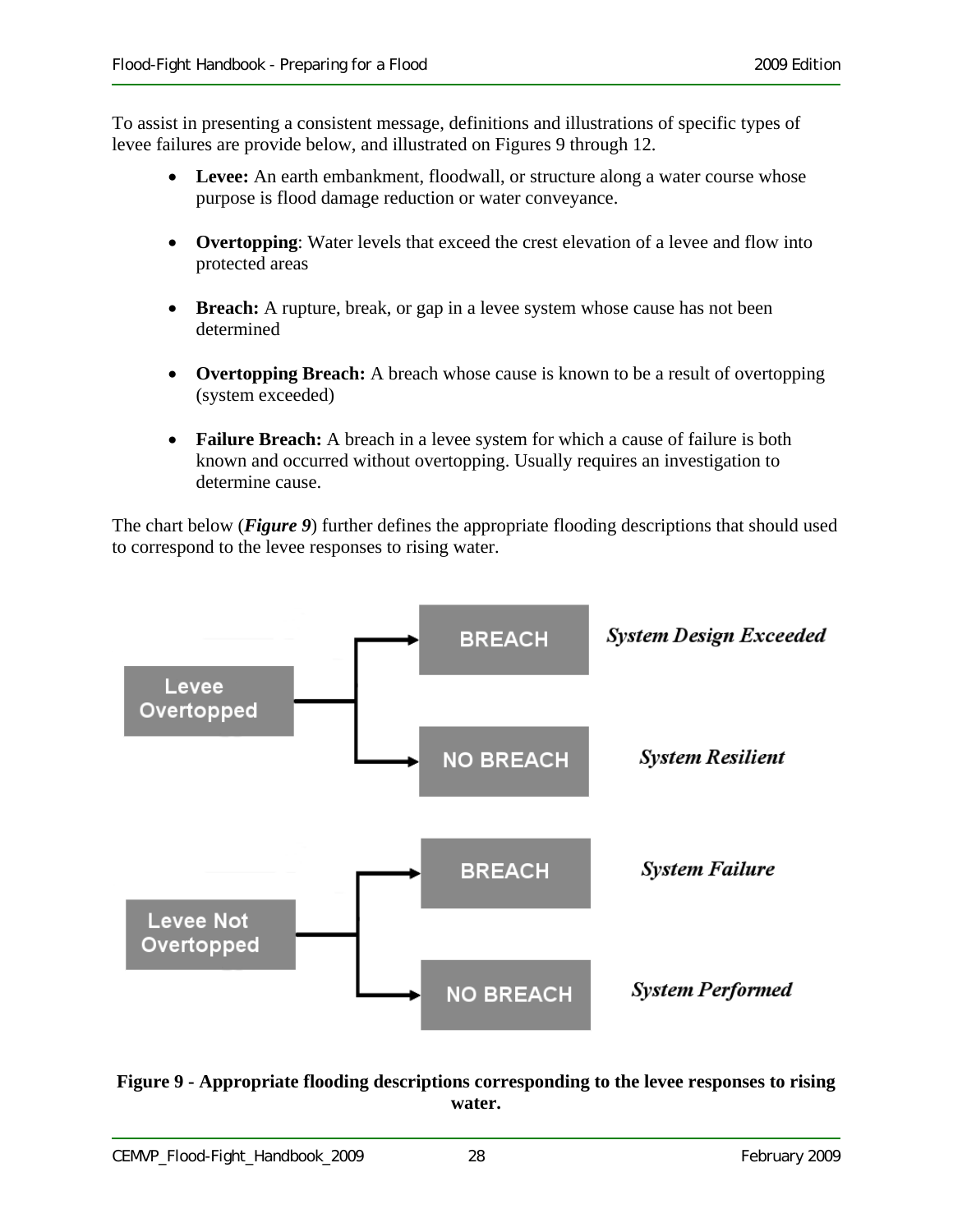The diagrams that follow further illustrate different categories of levee failures and breaches versus performing as designed.

**Levee Overtopped** (*Figure 10*) – When the flood excesses the level height of the levee, the levee will be overtopped. Water will flow over the top of the levee into the protected area. When this occurs the levee may be breached.

A breach occurs during overtopping due to damages caused by the water flowing over the top of the levee. Once breached the levee must be repaired to function during the next flood event.

In some cases, a levee may be overtopped without breaching (Non-Breach). In these cases the water does not erode the levee structure and the levee is still functional for the next event.



Breach - Does not imply cause of breach is known; However, the levee has been compromised by overtopping, and repairs are necessary.

Non-Breach - Levee may be damaged but is not compromised; Flooding as a result of overflow / overwash and other sources. Must be inspected.

**Figure 10 – Possible results when levee is overtopped.** 

A **levee failure** (*Figure 11*) occurs without overtopping when a breach occurs due to a failure of the embankment of the levee at a level below the top of the levee. Generally in this case, the cause of the failure and breach is known.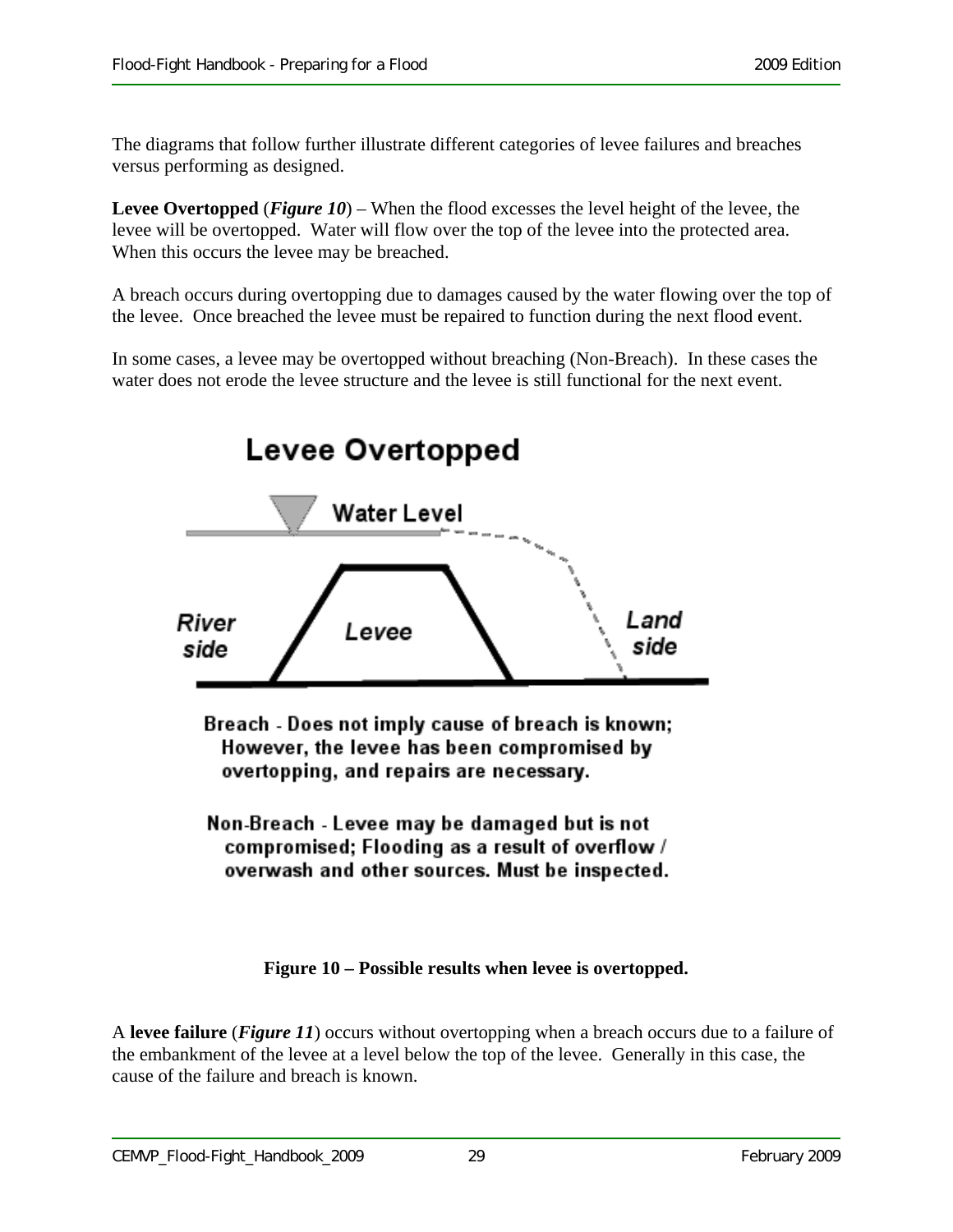

Failure without Overtopping - Implies the cause of breach is known to be a result of poor levee performance and occurred without overtopping. This designation should only be applied where studies and investigations have revealed the cause of the breach with little uncertainty.

**Figure 11 – Levee failure without overtopping.** 

Even when the levee performs as designed (*Figure 12*), interior flooding can occur.

Some of the causes of interior flooding can be:

- 1. Seepage and Sand Boils flow of water through the foundation below the levee and up into in the interior.
- 2. Interior Drainage rain fall run off from behind the levee cannot get to the river and ponds, resulting in interior flooding.
- 3. Levee Penetrations drainage conduits design to drain the interior area during low flows do not close properly during the flood event and allow water to flow from the river side to the interior side.
- 4. Pump Station Failures pump stations designed to pump interior drainage over the levee can fail during an event due to pump failures loss of power.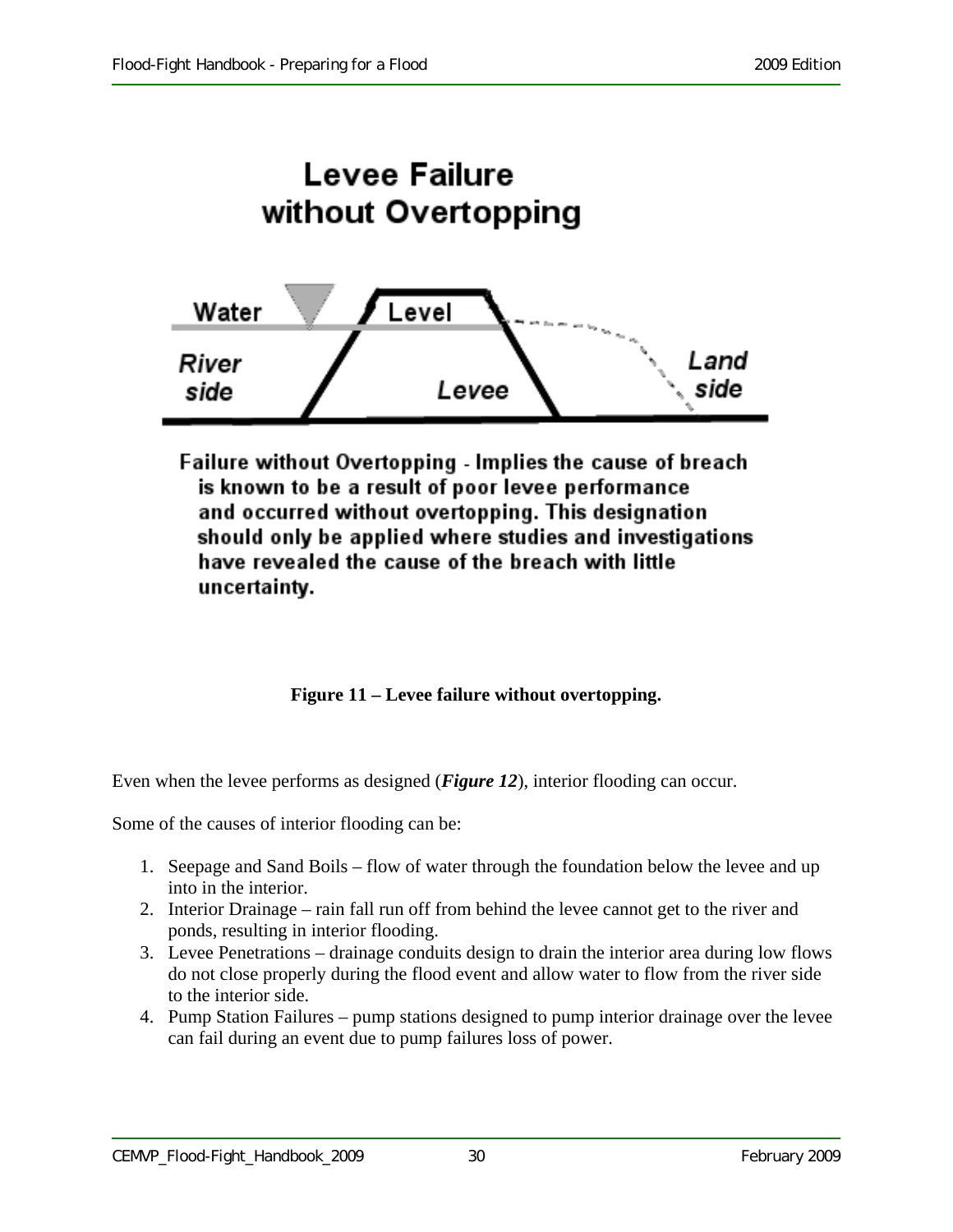## **Levee Performs as Designed**



Levee is not overtopped and is not breached.

**Figure 12 – Levee performs as designed.**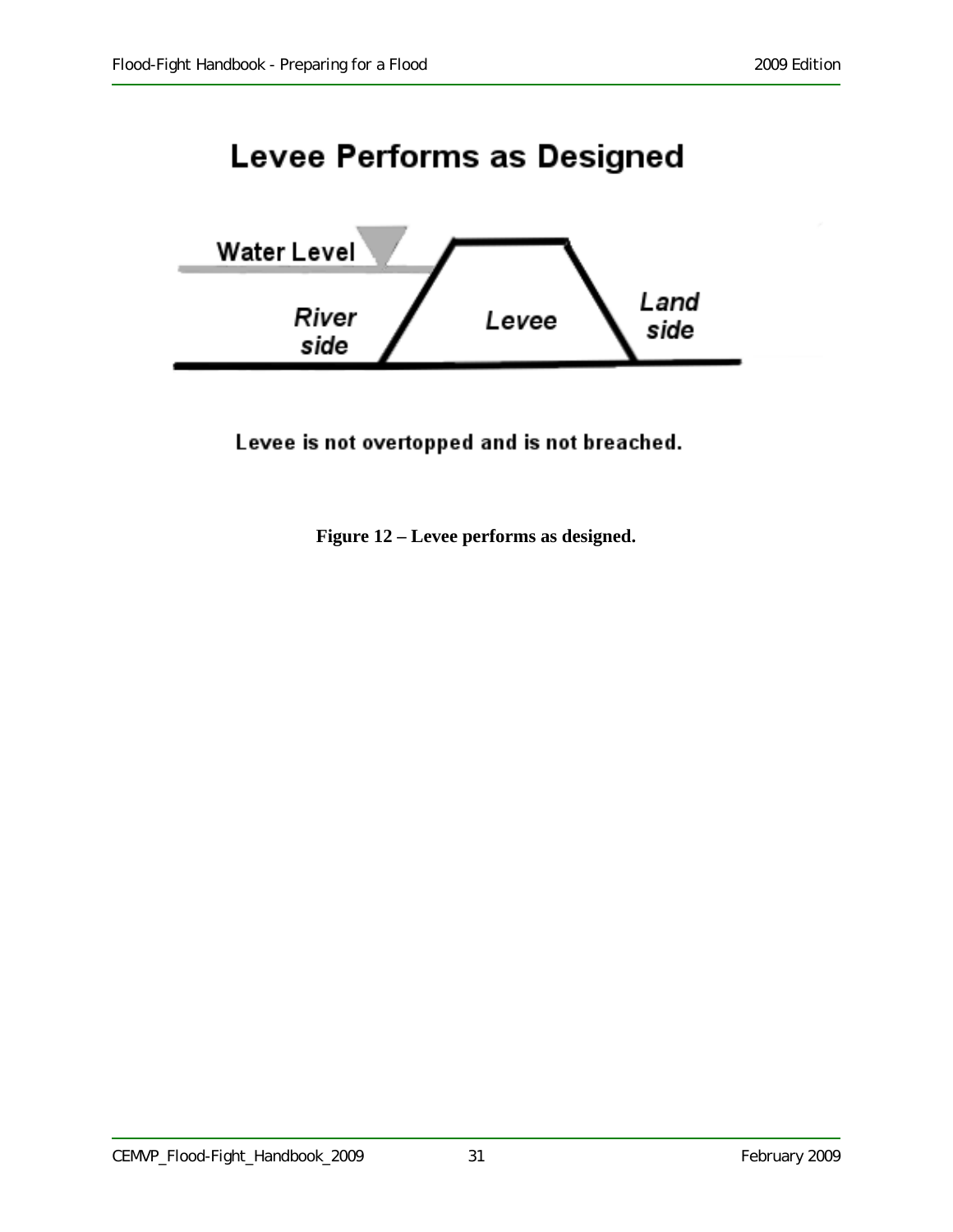#### **6** *List of Resources and Hyperlinks*

**North Dakota State University,** Extension Service, Flood Disaster Education website at: http://www.ag.ndsu.edu/disaster/flood.html

**North Dakota State University**, Extension Service, Coping With Floods website at: http://www.ag.ndsu.edu/disaster/flood.html

**Dane County, Wisconsin**, Department of Emergency Management website at: http://www.countyofdane.com/emergency/flood

**American Red Cross**, Disaster Event Preparedness webpage at: http://www.redcross.org/en/prepare/events provides links to flood, hurricane and other information.

**Pet Evacuation Guidelines** from FEMA: http://www.fema.gov/plan/prepare/animals.shtm

**Livestock Evacuation Guidelines** from FEMA: http://www.fema.gov/plan/prepare/livestock.shtm

**U.S. Army Corps of Engineers, St. Paul District:**  http://www.mvp.usace.army.mil/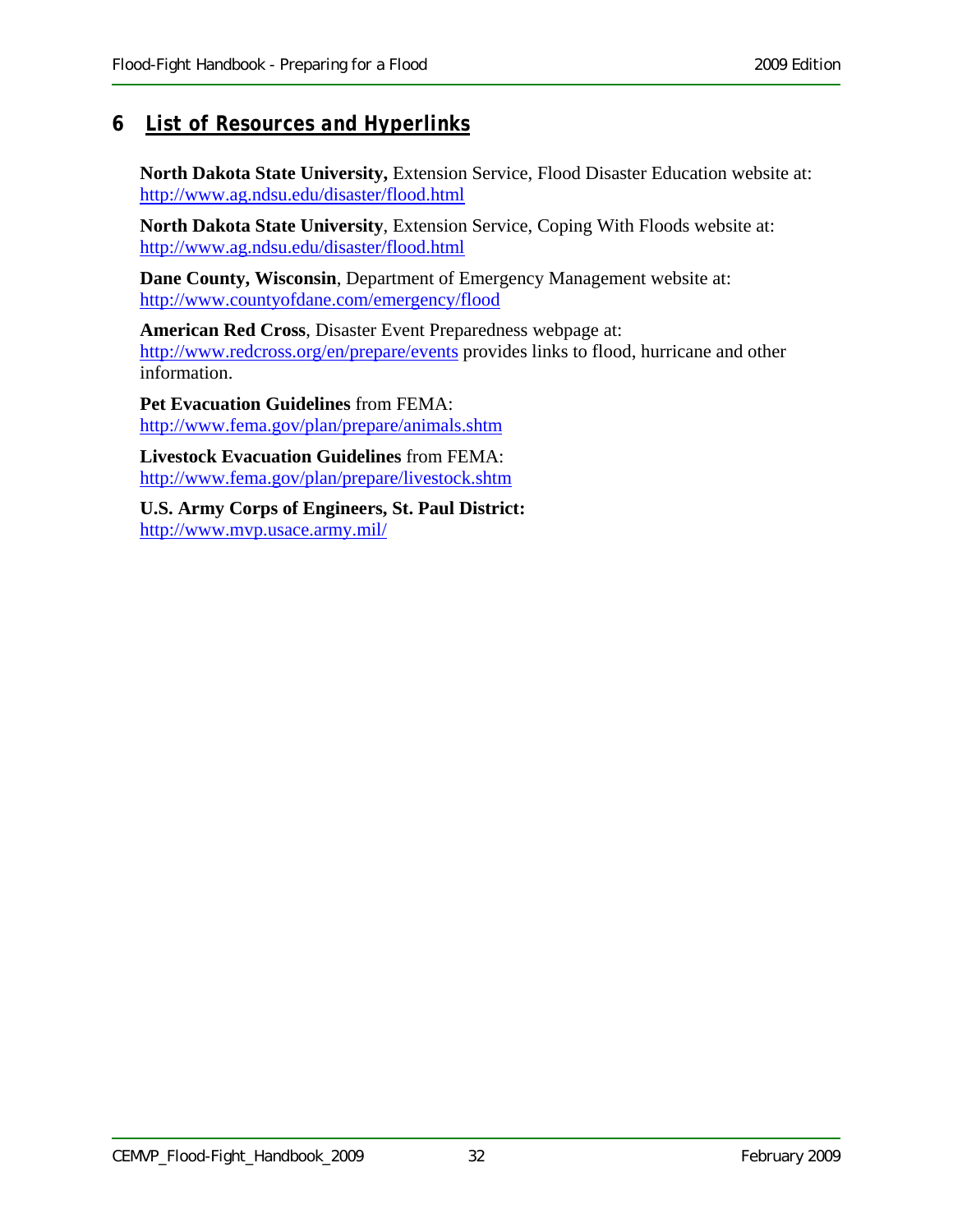### 7 *Plates Showing Emergency Flood Control Activities*

| PLATE 1:  | Recommended Method for Sandbag Levee Construction                                                         |
|-----------|-----------------------------------------------------------------------------------------------------------|
| PLATE 2:  | Recommended Method for Placement of Polyethylene Sheeting on Temporary<br>Levees (when placed in the dry) |
| PLATE 3:  | Recommended Method for Placement of Polyethylene Sheeting on Temporary<br>Levees (when placed in the wet) |
| PLATE 4:  | Recommended Methods for Anchoring Polyethylene Sheeting at the Levee Toe                                  |
| PLATE 5:  | Recommended Method for Flashboard or Box Levees                                                           |
| PLATE 6:  | Recommended Method for Plugging Pipes, Method 1                                                           |
| PLATE 7:  | Recommended Method for Plugging Pipes, Method 2                                                           |
| PLATE 8:  | Recommended Method for Adapting Manhole for Pumping, Method 1                                             |
| PLATE 9:  | Recommended Method for Adapting Manhole for Pumping, Method 2                                             |
| PLATE 10: | Recommended Method for Ringing Sand Boils                                                                 |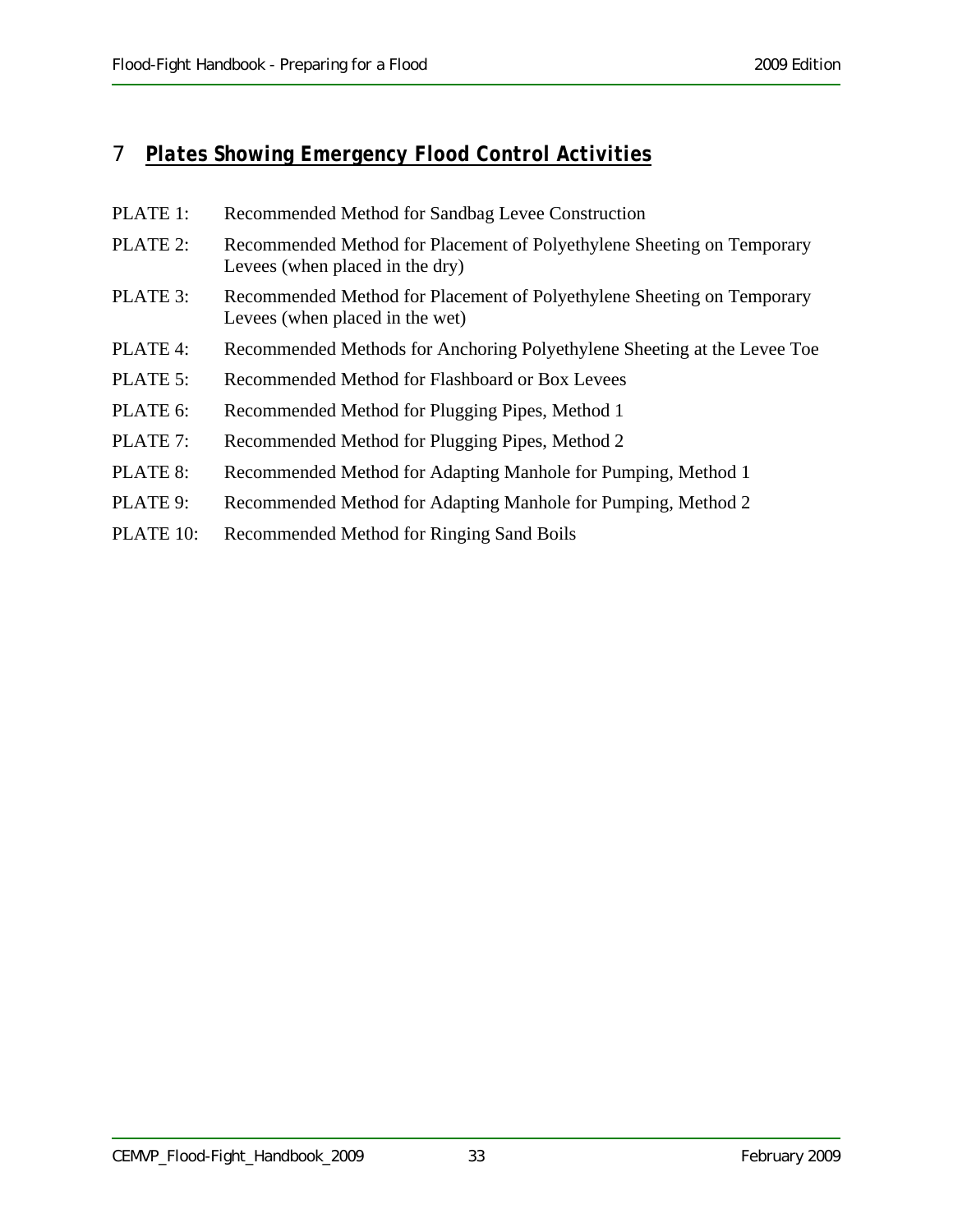NOTES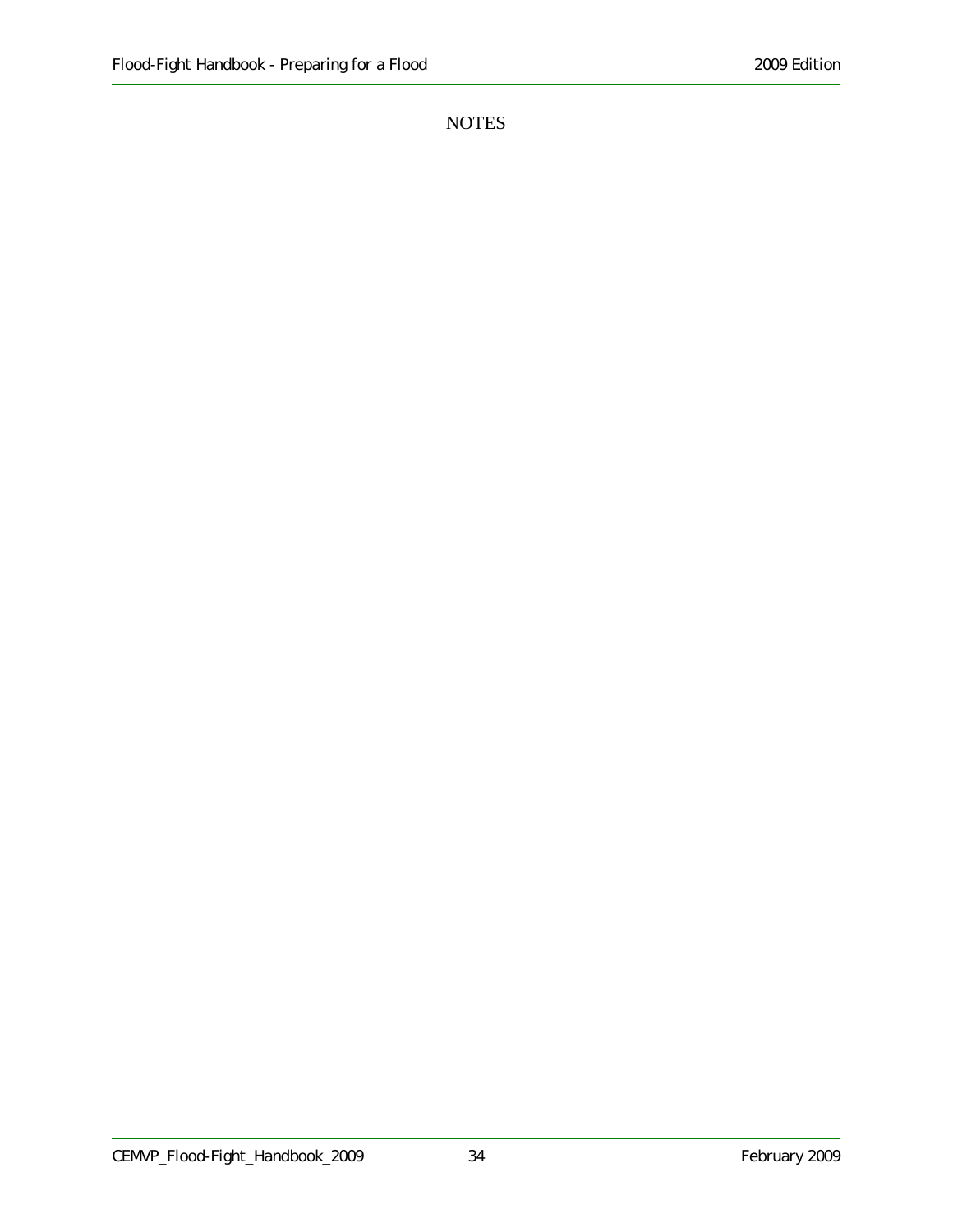

#### **NOTES:**

- 1. START UPSTREAM.
- 2. STRIP SOD BEFORE LAYING.
- 3. ALTERNATE DIRECTION OF SACKS WITH BOTTOM LAYER PARALLEL TO FLOW.

4 FT | 3100 | 6200 | 9300 | 12400 | 15500 | 18600 | 21700 | 24800 | 27900 | 31000

- 4. NEXT LAYER PERPENDICULAR TO FLOW, ETC.
- 5. LAP UNFILLED PORTION UNDER NEXT SACK.
- 6. TYING OR SEWING SACKS NOT NECESSARY.
- 7. TAMP THOROUGHLY IN PLACE, SACKS SHOULD BE APPROXIMATELY ½-FULL OF SAND.



EMERGENCY FLOOD CONTROL ACTIVITIES

**US Army Corps** of Engineers ® St. Paul District

RECOMMENDED METHOD FOR SANDBAG LEVEE CONSTRUCTION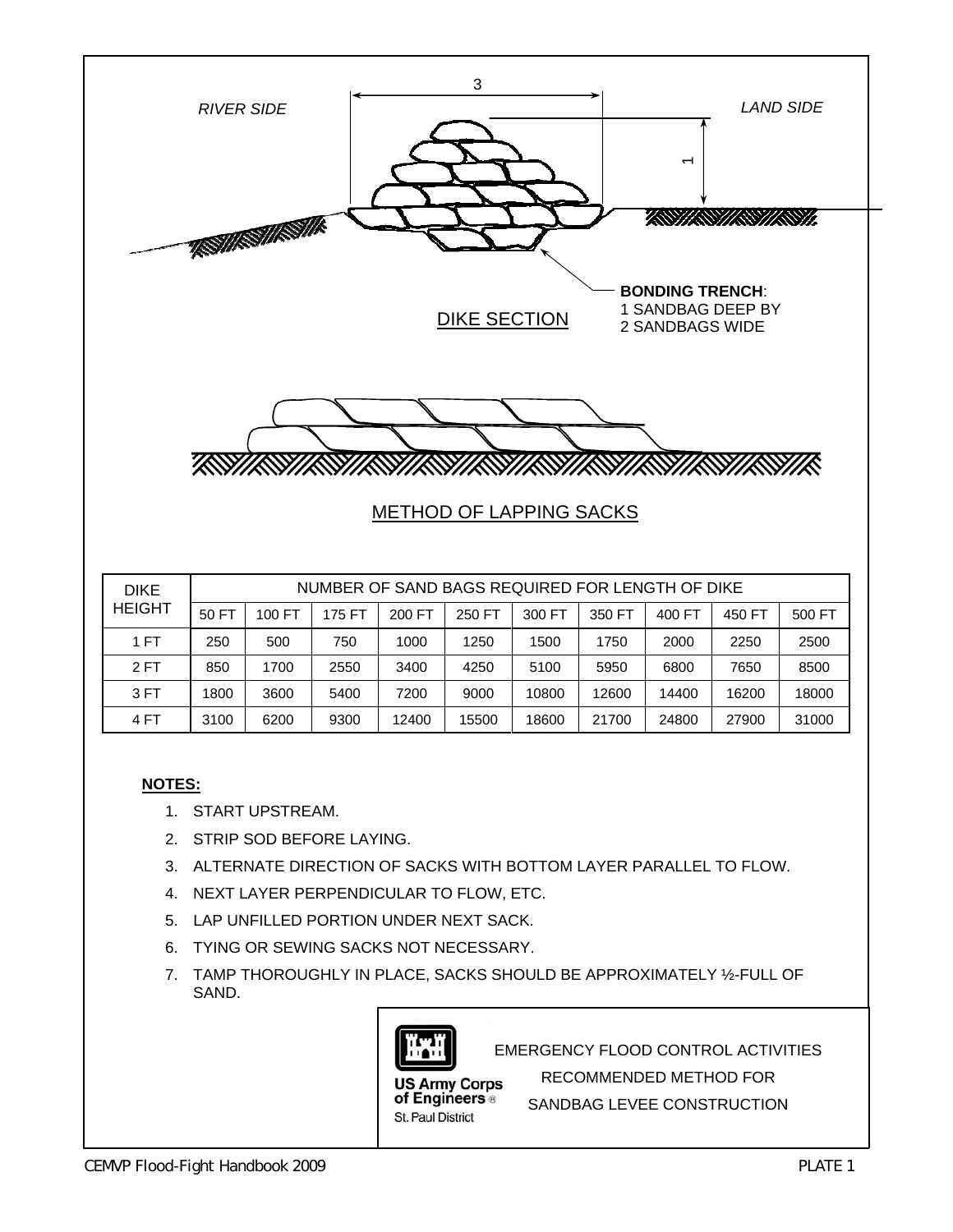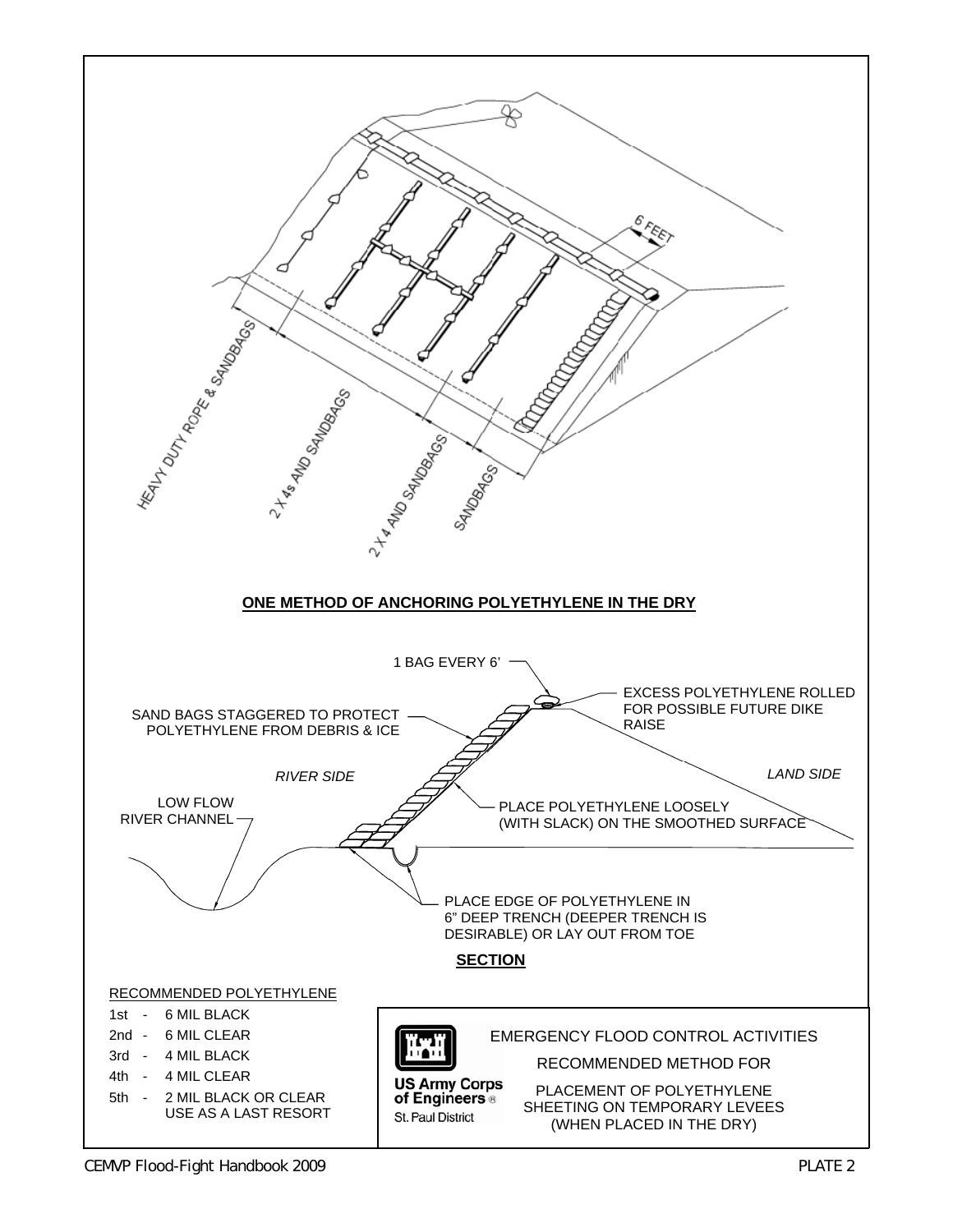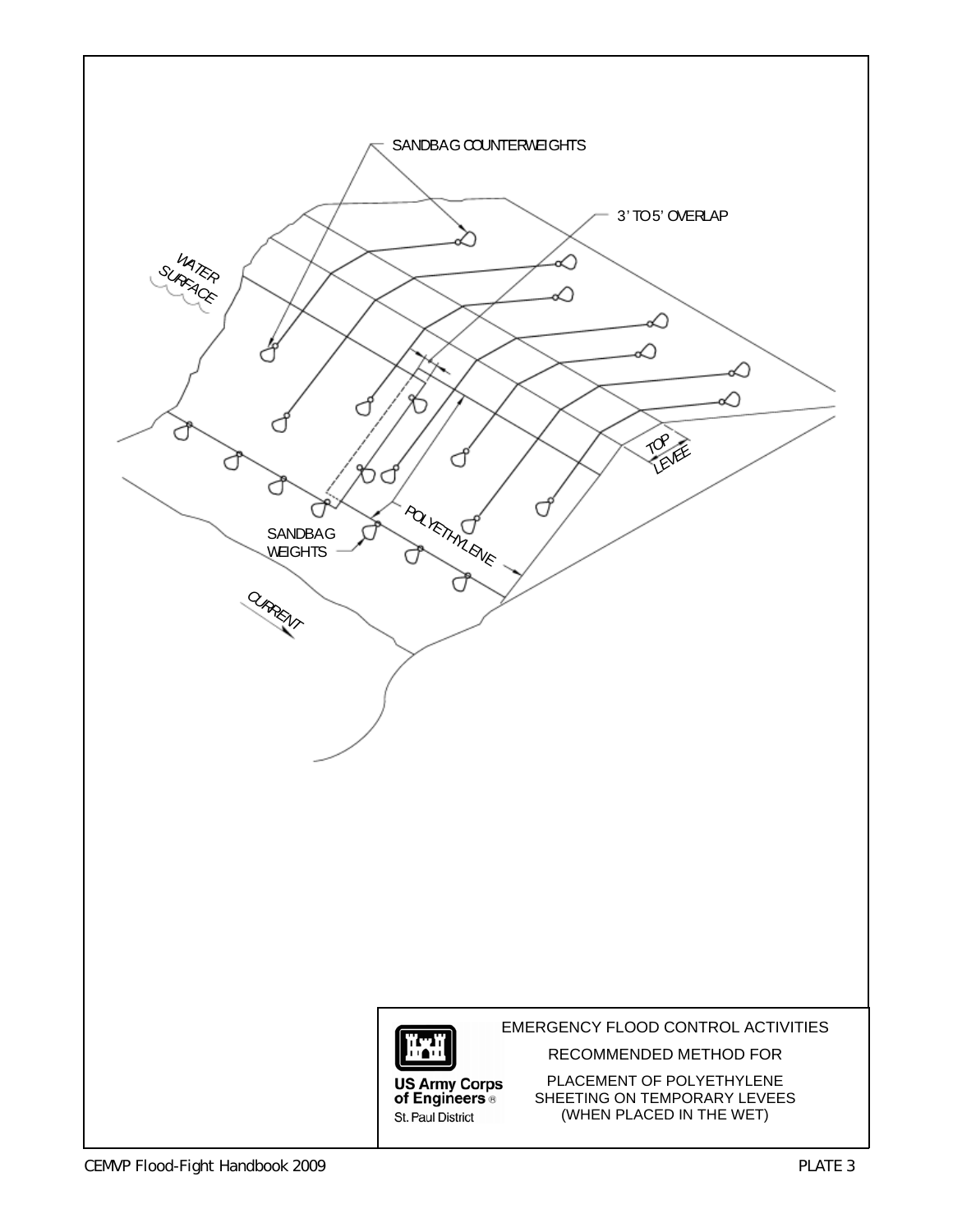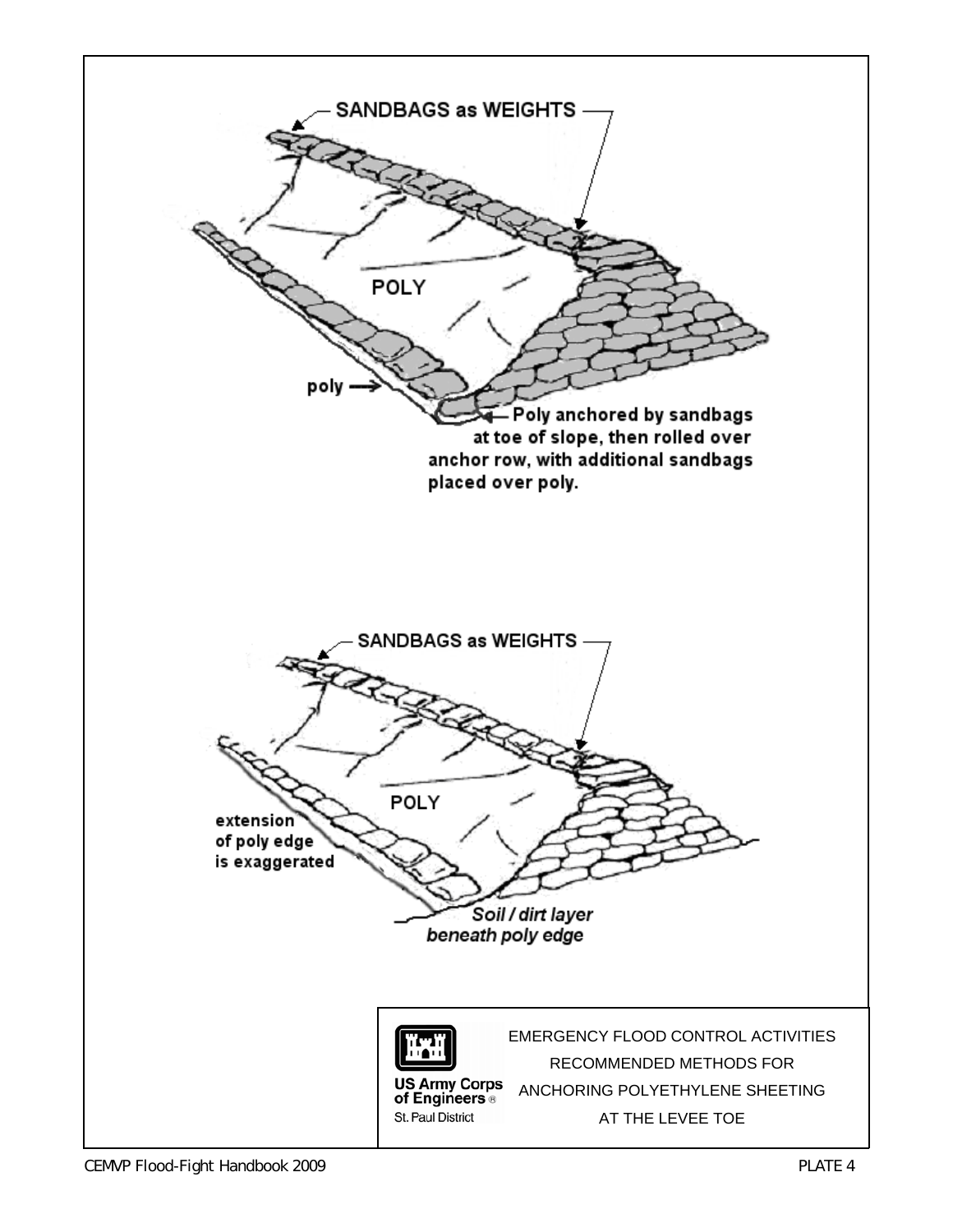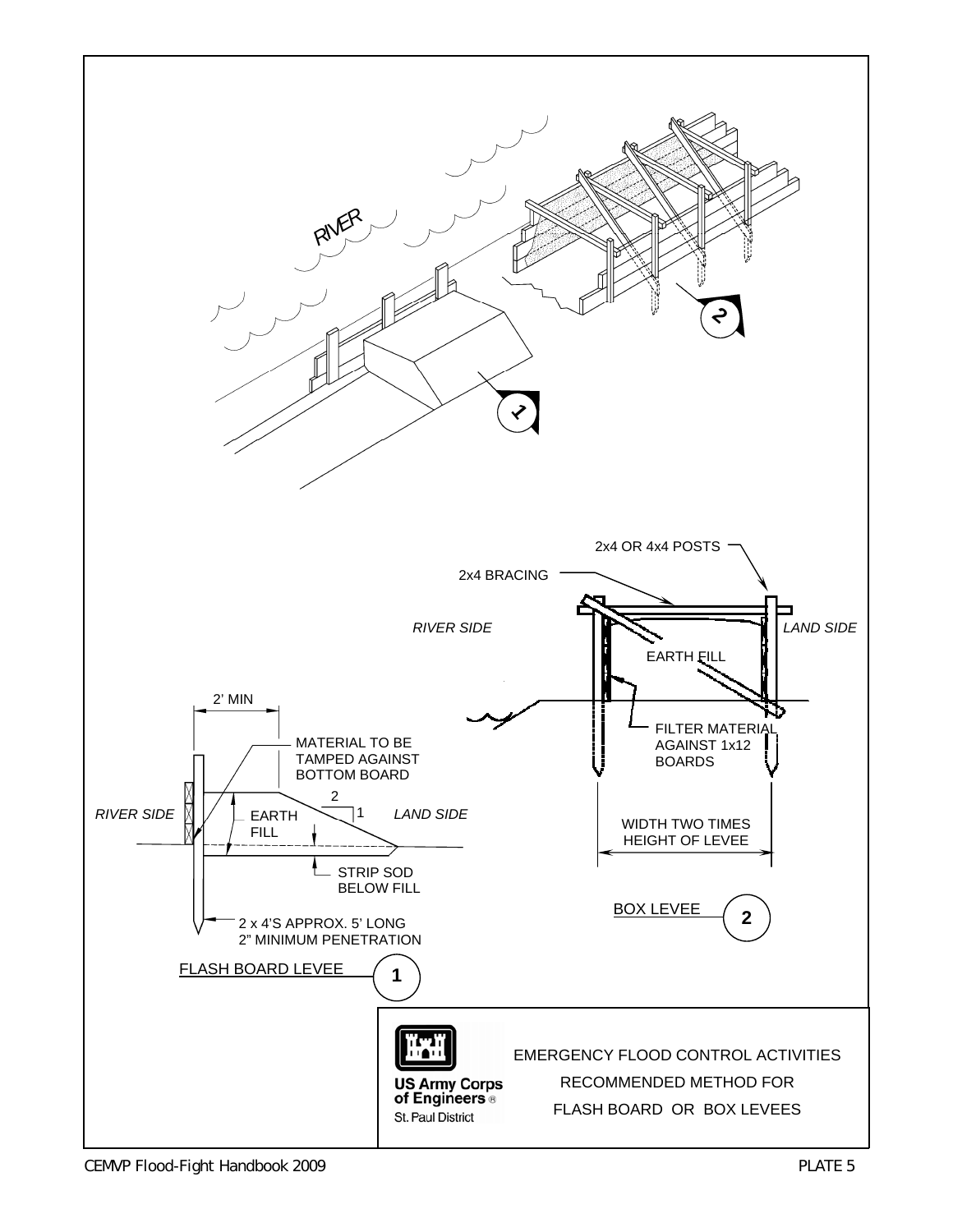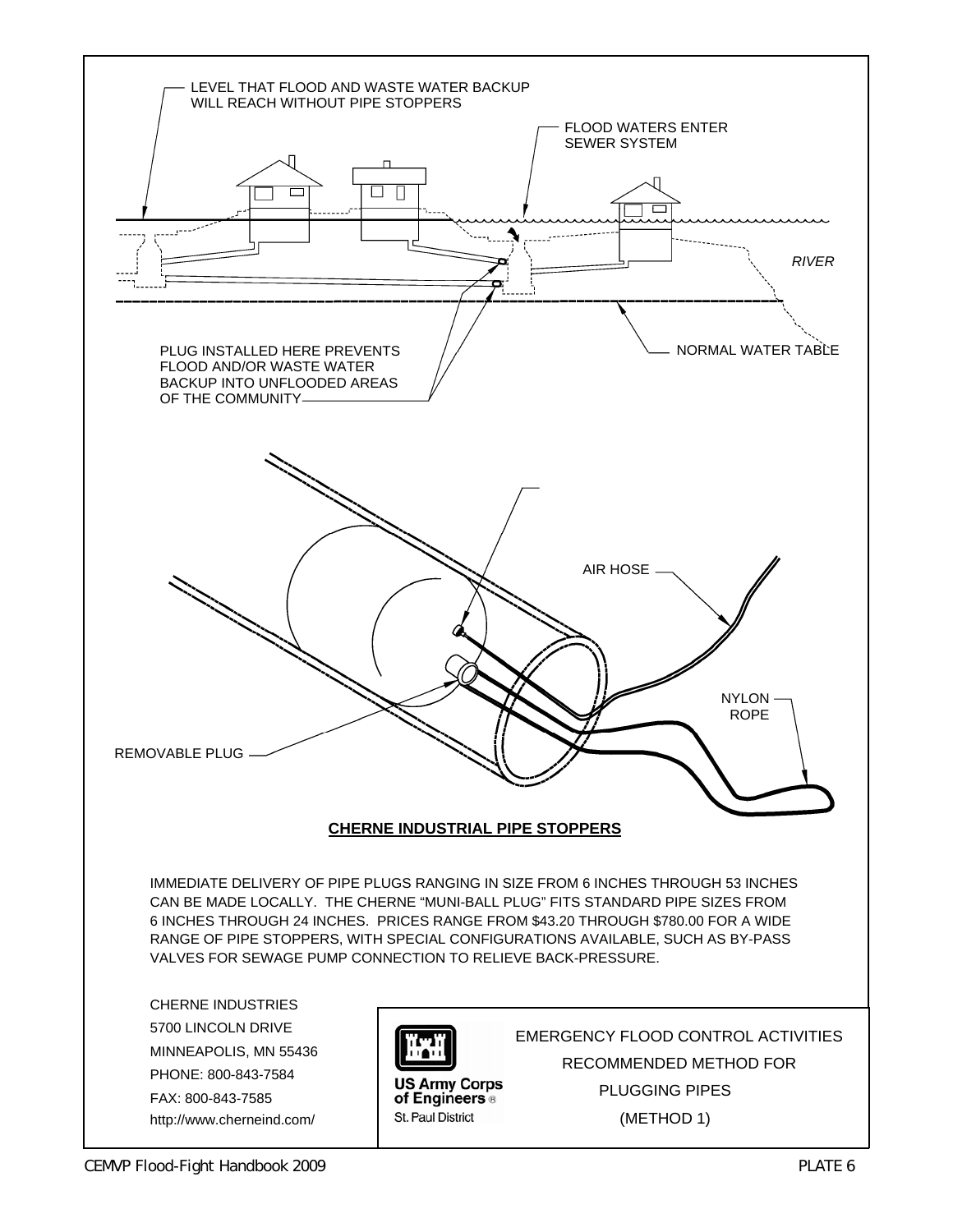

#### **N.B. PRODUCTS PIPE STOPPER**

N.B. PRODUCTS, INC. MANUFACTURES A RUBBERIZED PIPE STOPPER IN ALL STANDARD PIPE SIZES FROM 6" TO 108". THE COST FOR THESE DEVICES RANGES FROM \$20.00 TO \$3,000.00 ADDITIONAL EQUIPMENT REQUIRED FOR INSTALLING THE PIPE STOPPER ARE AN AIR HOSE KIT, AIR HOSE, AND NYLON ROPE. A TWO-WEEK SHIPPING PERIOD IS REQUIRED. MANUFACTURING LEAD TIME IS REQUIRED FOR SIZES OVER 60". ORDERS FOR THESE UNITS CAN BE PLACED TO:

N.B. PRODUCTS, INC. ATTN: C.S. MCNULTY 35 BEULAH ROAD NEW BRITAIN, PENNSYLVANIA 18901 215-345-1879



**US Army Corps** of Engineers<sup>®</sup> St. Paul District

EMERGENCY FLOOD CONTROL ACTIVITIES RECOMMENDED METHOD FOR PLUGGING PIPES (METHOD 2)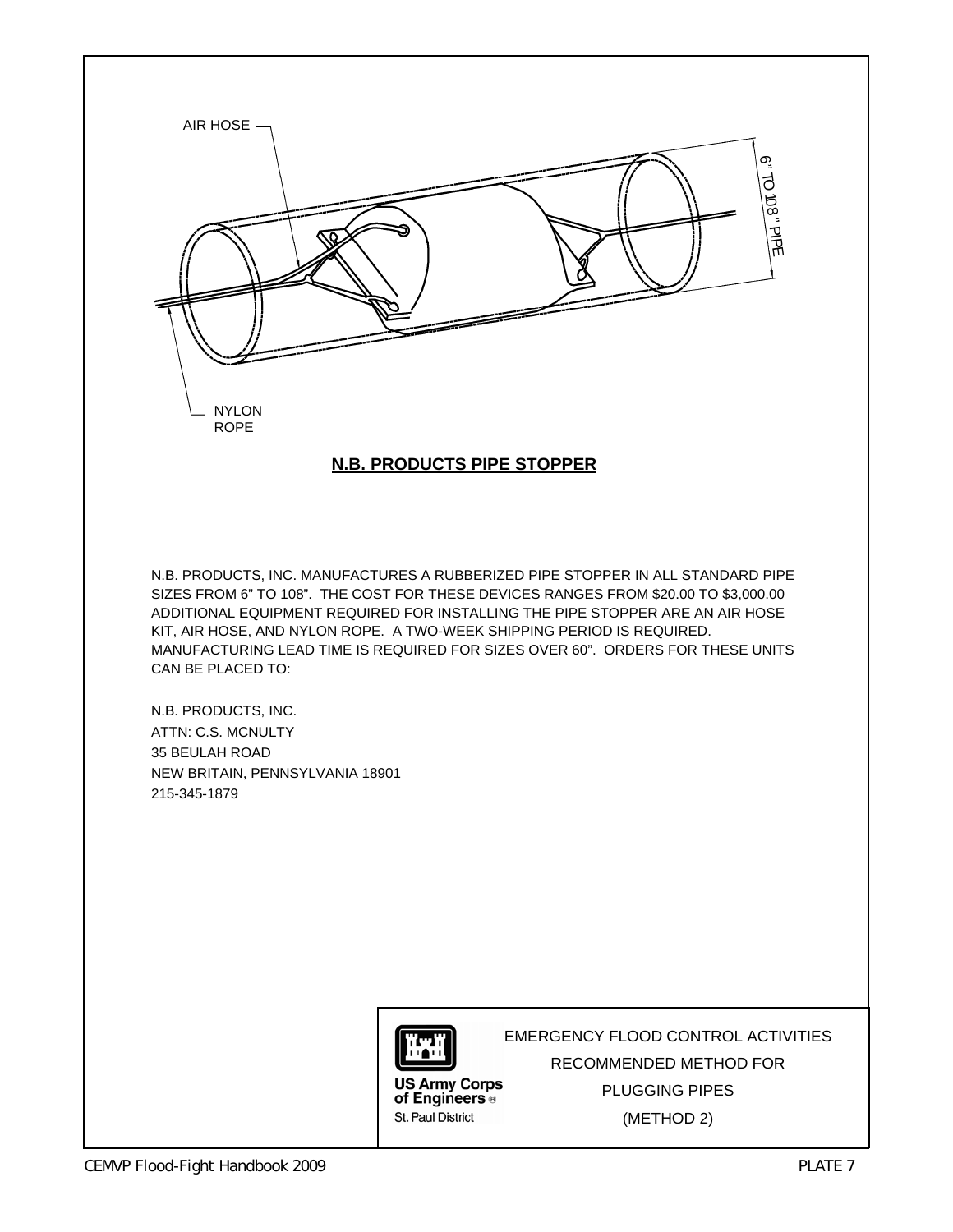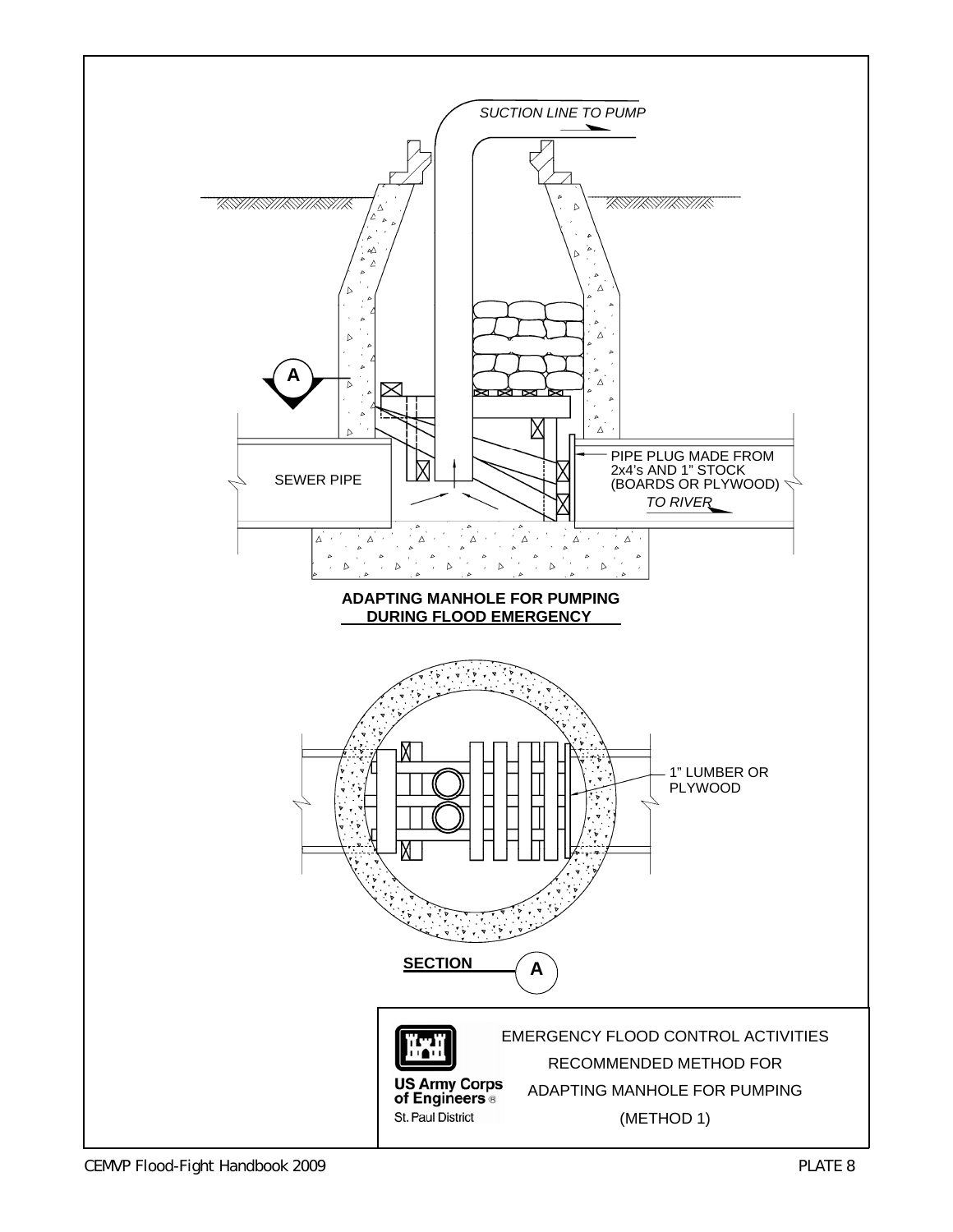